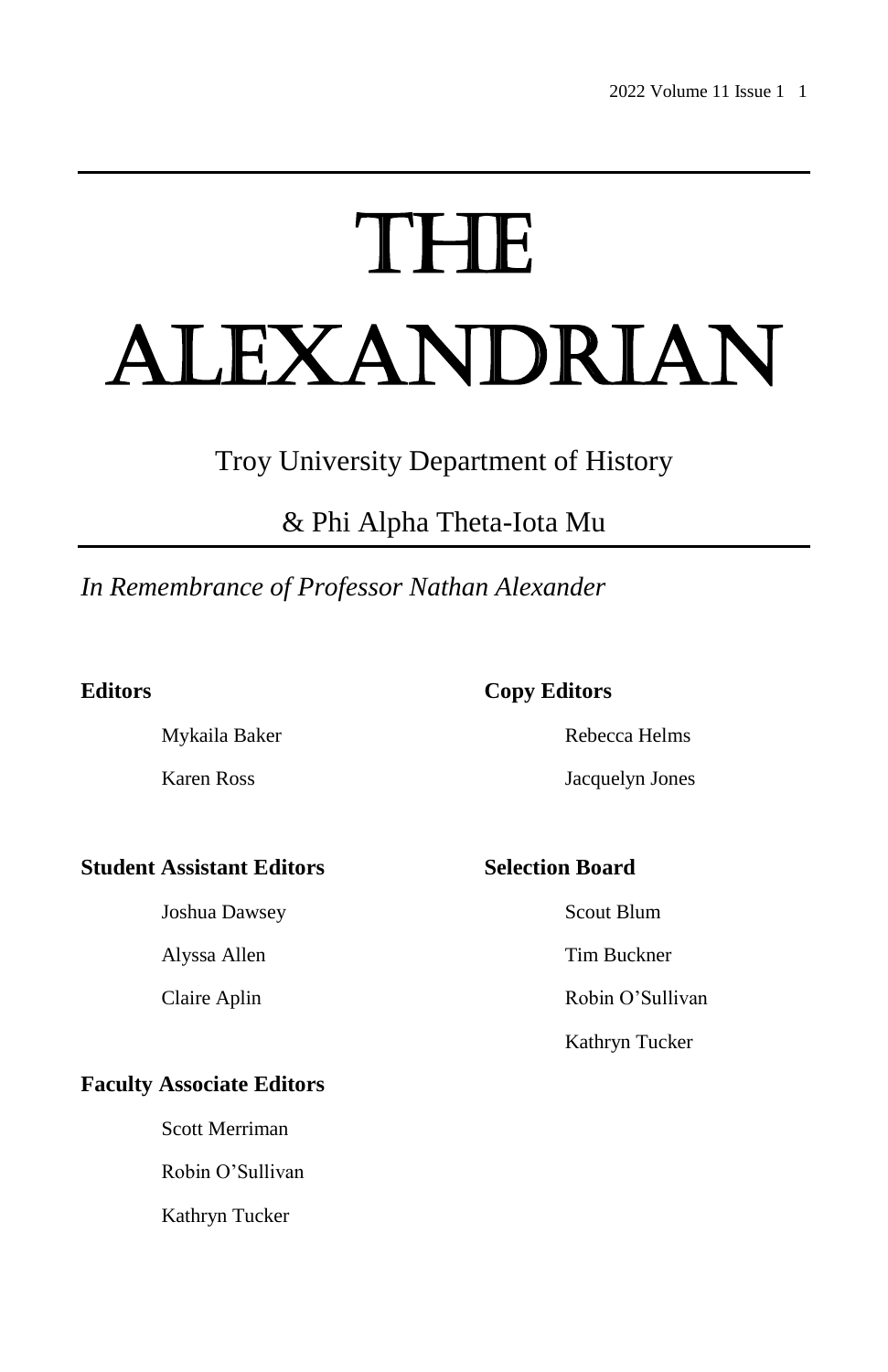A*lexandrian* Submission Guidelines

*The Alexandrian* accepts manuscripts pertaining to the subjects of history and philosophy. Accepted forms include book reviews, historiographic essays, and full-length articles.

Format: All submissions should be in Microsoft Word. They should adhere to the *Chicago Manual of Style*. Please include footnotes instead of endnotes and refrain from using headers.

Abstract: Any article submission must include an abstract of no more than 200 words. This is not necessary for submissions of book reviews or essays.

Please send submissions to Dr. Karen Ross at kdross@troy.edu.

Cover: This year's cover features *Red Channels*, a booklet published in 1950 by Counterattack. Counterattack published this special report on alleged communist sympathizers among entertainers, journalists, and other media figures in their hunt for subversives during the Red Scare. For more on the Cold War and the media, see Alyssa Allen's article in this issue.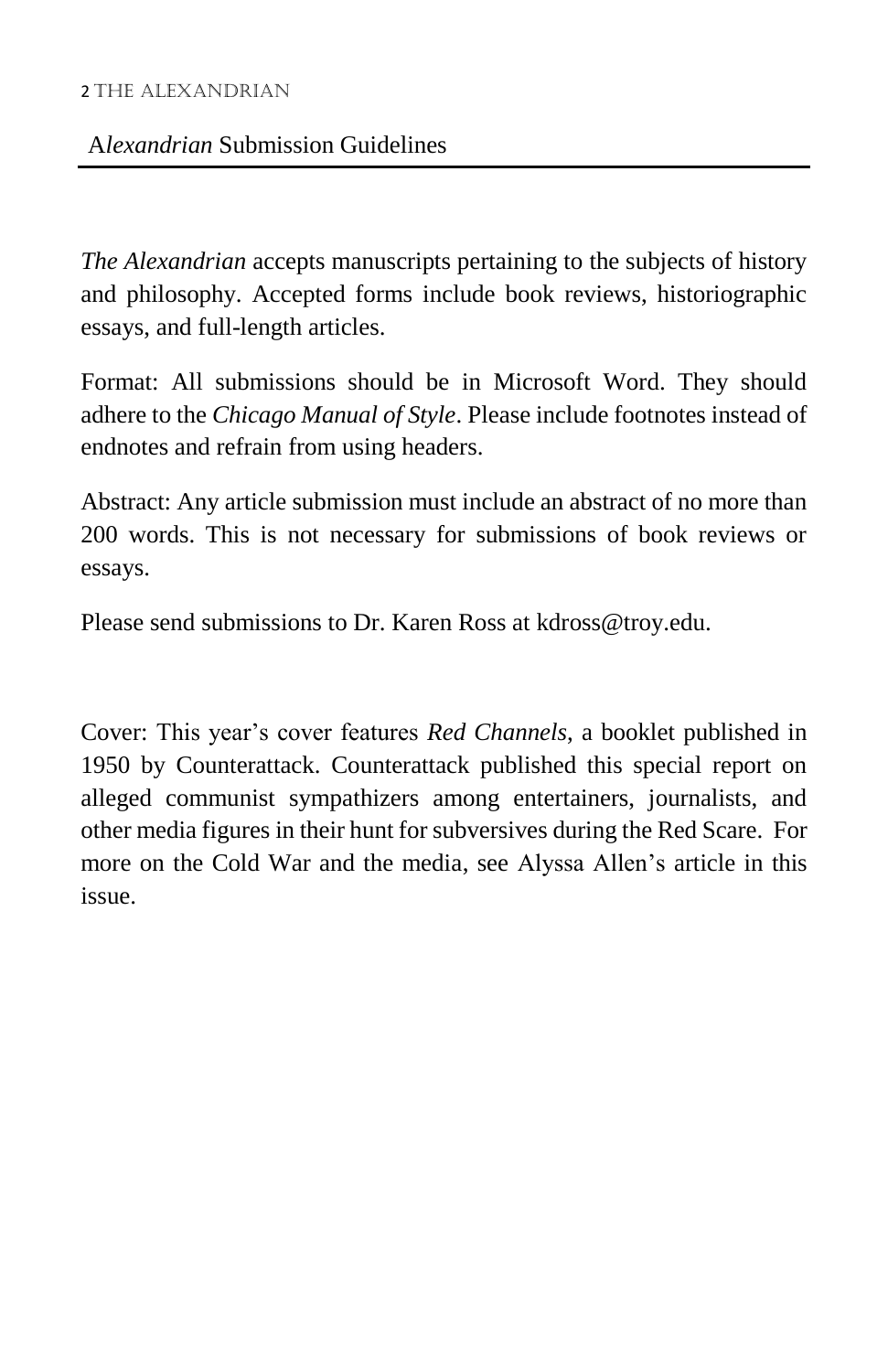# **THE**

# Alexandrian

| Introduction to the Eleventh Annual Volume                                                                                                      |                |
|-------------------------------------------------------------------------------------------------------------------------------------------------|----------------|
| Mykaila Baker                                                                                                                                   | $\overline{4}$ |
| Articles                                                                                                                                        |                |
| The Change in U.S. Television News Throughout the Cold War                                                                                      |                |
| Alyssa Allen                                                                                                                                    | 5              |
| Deemed Satisfactory: Government Perceptions of Nisei Soldiers after World<br>War II                                                             |                |
| <b>Adam Smedley</b>                                                                                                                             | 20             |
| Dr. Martin Luther King Jr. and the Social Gospel                                                                                                |                |
| Callie Wiggins                                                                                                                                  | 36             |
| Then Legacy of Self-Made Men                                                                                                                    |                |
| Carl Pratt                                                                                                                                      | 48             |
| <b>Book Review</b>                                                                                                                              |                |
| Hilary Green, Educational Reconstruction: African American Schools in the<br>Urban South, 1865-1890 (New York: Fordham University Press, 2016). |                |

| Justin McPherson                | 54 |
|---------------------------------|----|
| Former Alexandrian Authors      | 62 |
| <b>Current Faculty Research</b> | 64 |
| Department News                 | 77 |
| Gratitude                       | 79 |
| Phi Alpha Theta Inductees       | 81 |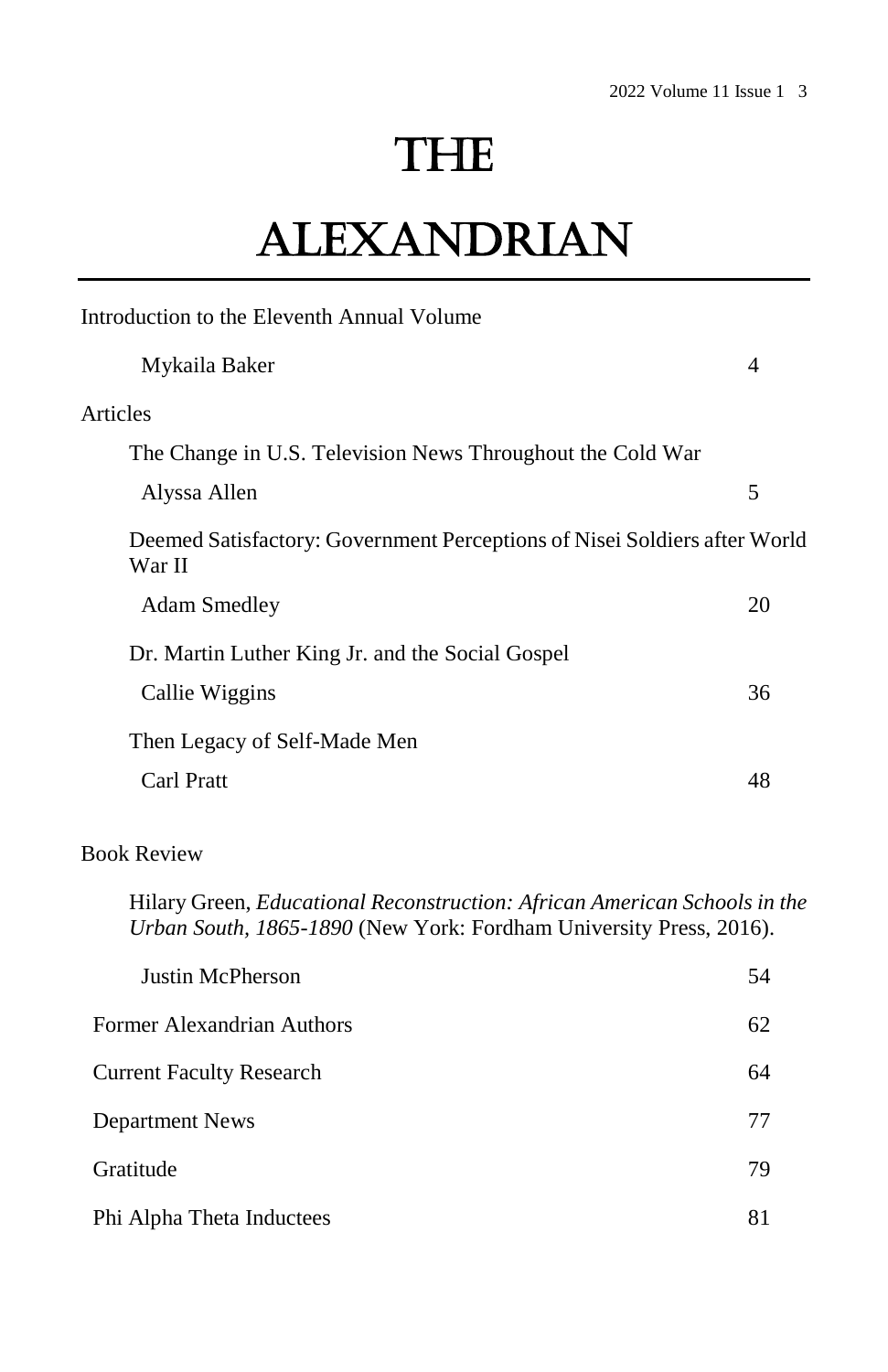### **Introduction to the Eleventh Annual Volume**

Hello there! It is my honor to welcome you to the Eleventh annual volume of *The Alexandrian*.

This year's volume features pieces focused mainly on the twentieth century: research surrounding World War II, the Civil Rights Movement, and the Cold War are examined by our students here in the department. In addition, we include an essay on the self-made men of the early Republic.

We are so excited to share with you the hard work all the students, staff, and editorial team have been working on this last year.

> Enjoy, Mykaila Baker, Editor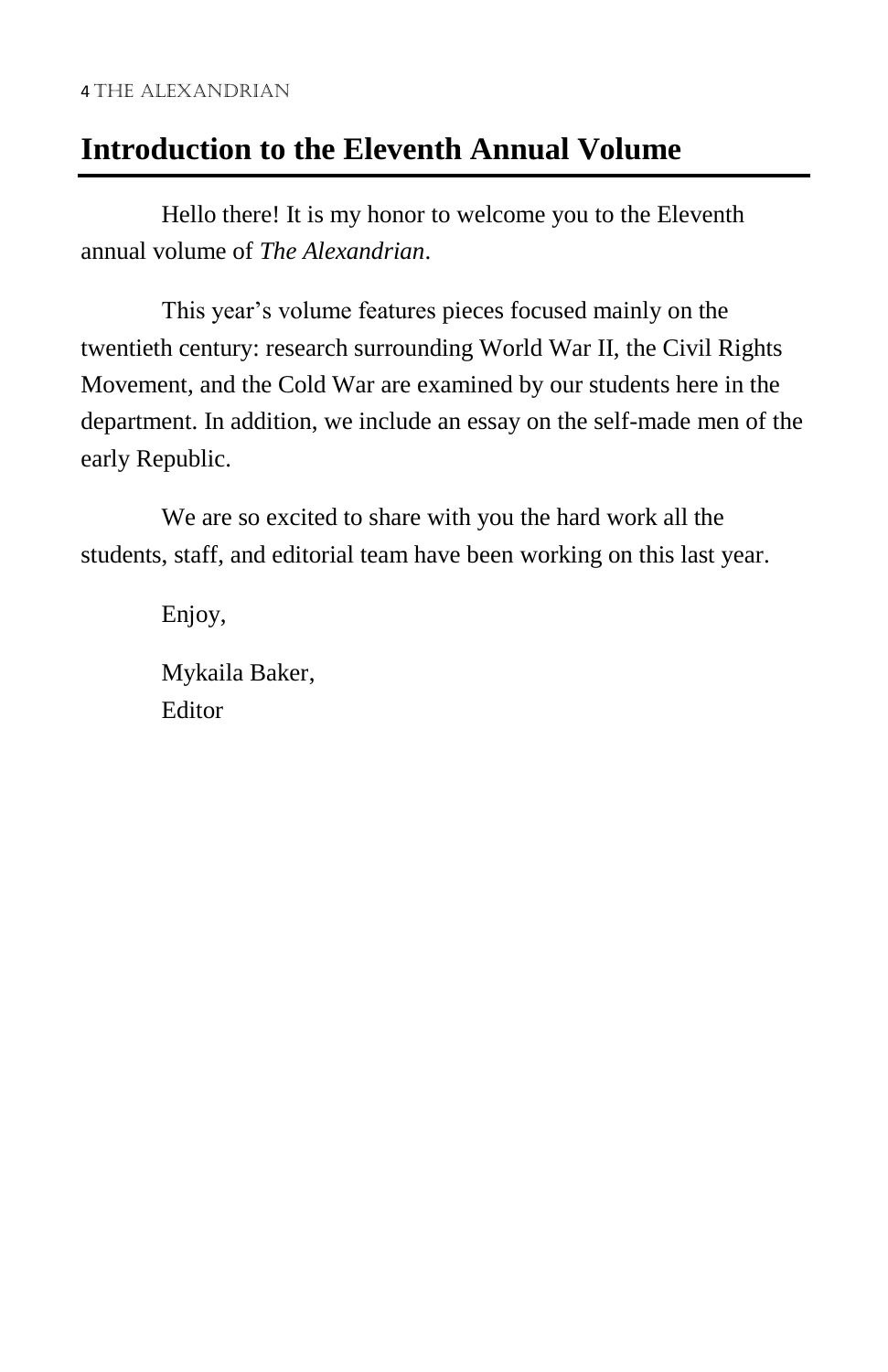# The Change in U.S. Television News Throughout

### the Cold War

#### Alyssa Allen

 $\overline{a}$ 

During the Cold War, news media in the United States regularly covered and reported the unfolding conflict between the U.S. and U.S.S.R. along with the many "hot wars" during this time period that pitted Capitalism vs. Communism. During this time, Americans would see news of the American-Soviet conflict in many forms, from print and radio to eventually film and television. By the end of the Cold War, television would become the new medium to surpass written documents in America; it was more meaningful and more powerful than any other previous forms of media. The rise of television had a codependent relationship with the Cold War; as the war intensified, so too did the use of television and film to portray the incidents within it. After WWII, television grew as a form of media available to the masses. By 1959, the television had become the central home appliance, with nine out of ten households owning one.<sup>1</sup> Within the first five years of regular network reporting, Americans learned about the many events of the beginning of the Cold War through their television sets in between commercials for the many consumer goods pushed their way.

Even in the early days of television, when only a small number of networks even existed, the U.S. government showed great interest in television as a tool to create public support of military and foreign policies.

<sup>1</sup> Thomas Patrick Doherty, *Cold War, Cool Medium: Television, McCarthyism, and American Culture* (New York: Columbia University Press, 2003), 4-5.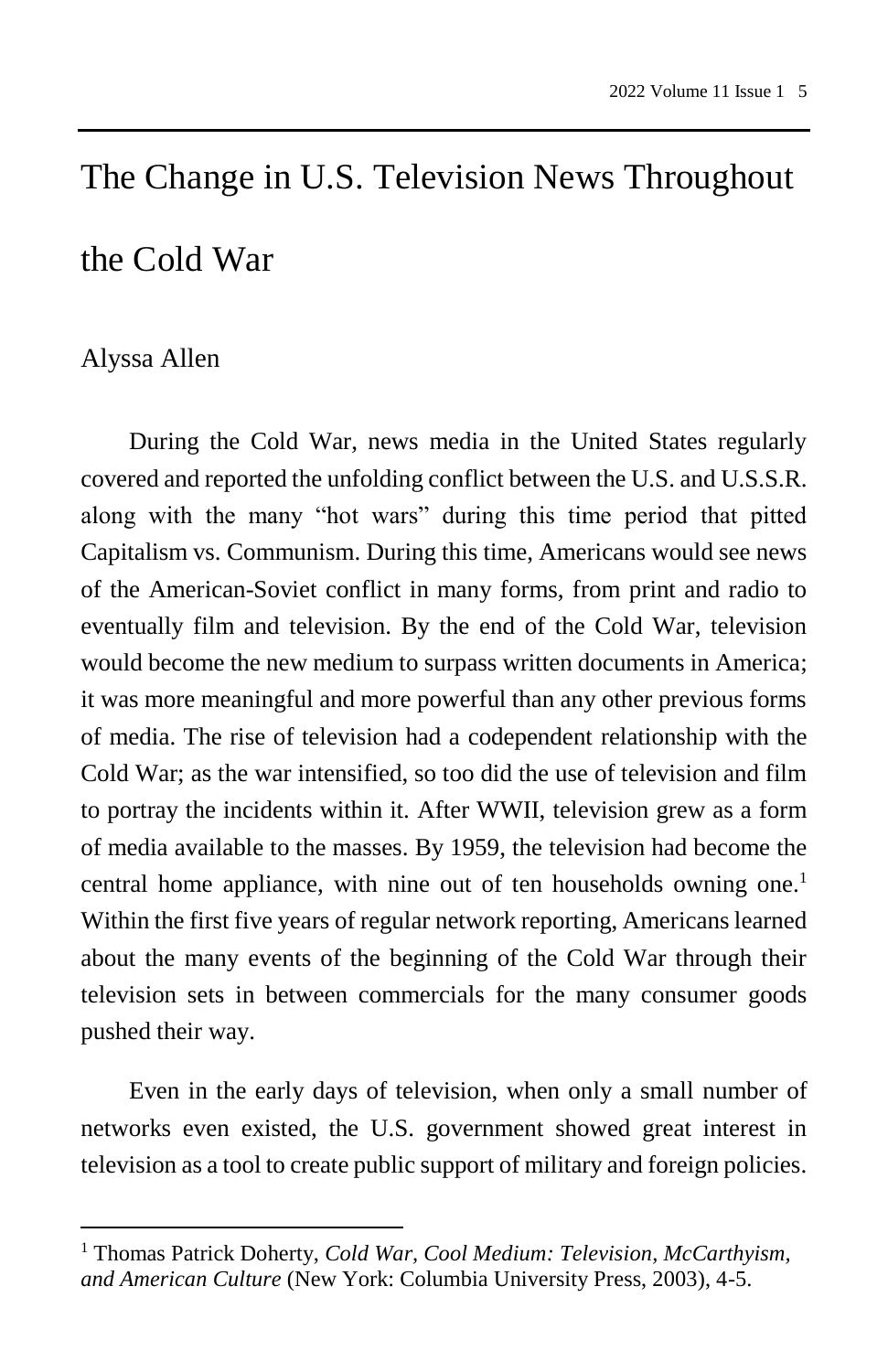$\overline{\phantom{a}}$ 

The first project in television taken on by the Office of Public Affairs was producing the program *Your Foreign Policy* for ABC in 1948, which discussed topics such as the Truman Doctrine, "Greek-Turkish Aid," and "Is European Recovery Road to Peace?" The Office of Public Affairs' hand in using television to promote U.S. foreign affairs is further evidenced by the office making the signing of the Japanese Peace treaty in San Francisco on September 21, 1951, the first nationwide television broadcast. The Office of Public Affairs did not stop there though and went on to produce series such as *The Marshall Plan in Action*, *Diplomatic Pouch*, and during the Korean War, *The Facts We Face* and *Battle Report Washington*, with the intention of bringing U.S. foreign affairs to the public and to demonstrate support for U.S. Cold War policies.<sup>2</sup> American television news changed drastically from the end of World War II to the end of the Vietnam War, through the fear Communists in media brought to Americans, the government's control over networks mixed with the production of propaganda, the accessibility of news along with faster reporting, and finally via, the change in objectivity in news reporting coupled with the government's loss of control over networks.

Early on in the life of television news and entertainment in America, many were afraid of the damage a Communist behind the camera's lens could do in helping spread their Communist ideas and sympathies. To combat this, an attempt at controlling the entertainment industry was made in 1947 by anti-Communist organizers because of the potential danger of having the American people manipulated by Communists. The Mundt-Nixon Bill was passed that banned Communists from using broadcast frequencies for "treachery, propaganda, and sabotage."<sup>3</sup> However,

<sup>2</sup> Nancy E. Bernhard, *U.S. Television News and Cold War Propaganda: 1947- 1960* (Cambridge, UK: Cambridge University Press, 1999), 74-76.

<sup>3</sup> Bernhard, *U.S. Television News and Cold War Propaganda: 1947-1960*, 56.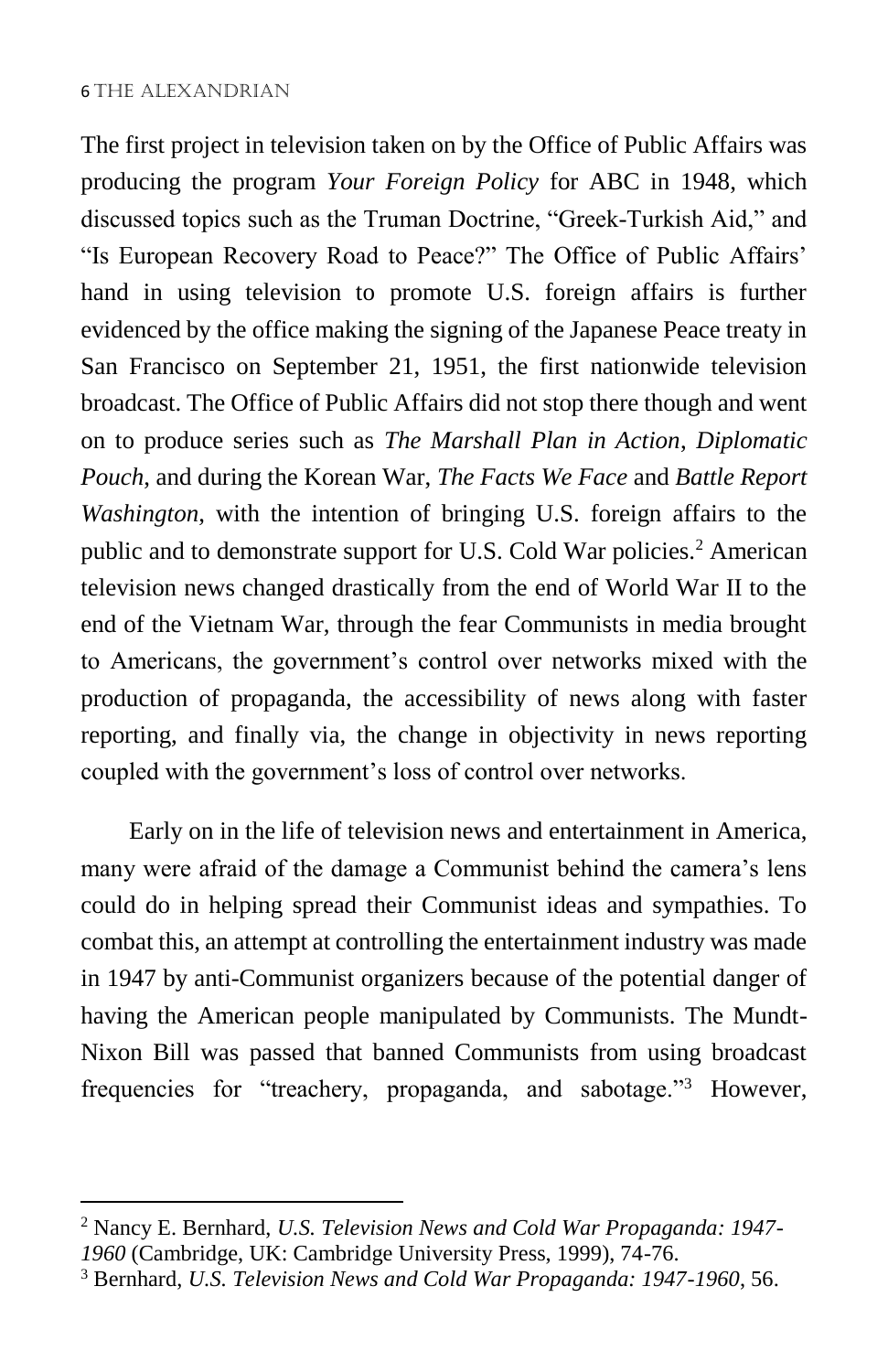following this, the public would take the responsibility of exposing Communists and Communist sympathizers into their own hands.

In June of 1950, "Counterattack," a privately owned and operated anti-Communist newsletter, issued a list of news personalities and entertainers believed to be a part of the Communist Party or have Communist sympathies in their publication entitled *Red Channels: The Report of Communist Influence in Radio and Television*. *Red Channels* explained the risk that pro-Communist peoples in the media could pose to the American people stating that these entertainers would bring "Communist ideology and pro-Soviet interpretation of current events" to the American people.<sup>4</sup> However, the fight against Communistic influence in the media did not stop here.

At a Lincoln Day dinner speech to a Republican Women's Club, Senator Joseph McCarthy stated that he had a list of 205 names of known Communists working in the State Department, giving him overnight fame. Though he first only mentioned members in the State Department, McCarthy would soon move onto members of the entertainment industry. Like the *Red Channels*, McCarthy accused people he believed to have ties to Communism or sympathies towards it. McCarthy felt the need to expose them to protect Americans from Communist influences in the media. All in all, McCarthy's so-called *Blacklist* of suspected Communists constricted people's freedom of speech and opinions in private as well as in the public eye, as entertainers had to be cautious of any and all things they said as not to appear to have any Communistic sympathies. Even renowned public figures, such as former President Harry Truman saw through the near censorship the *Blacklist* forced upon Americans. In a televised address on November 16, 1953, Truman stated that "McCarthyism is the corruption of truth, the abandonment of our historical

 $\overline{a}$ 

<sup>4</sup> *Red Channels: The Report of Communist Influence in Radio and Television* (New York: Counterattack, 1950), 2.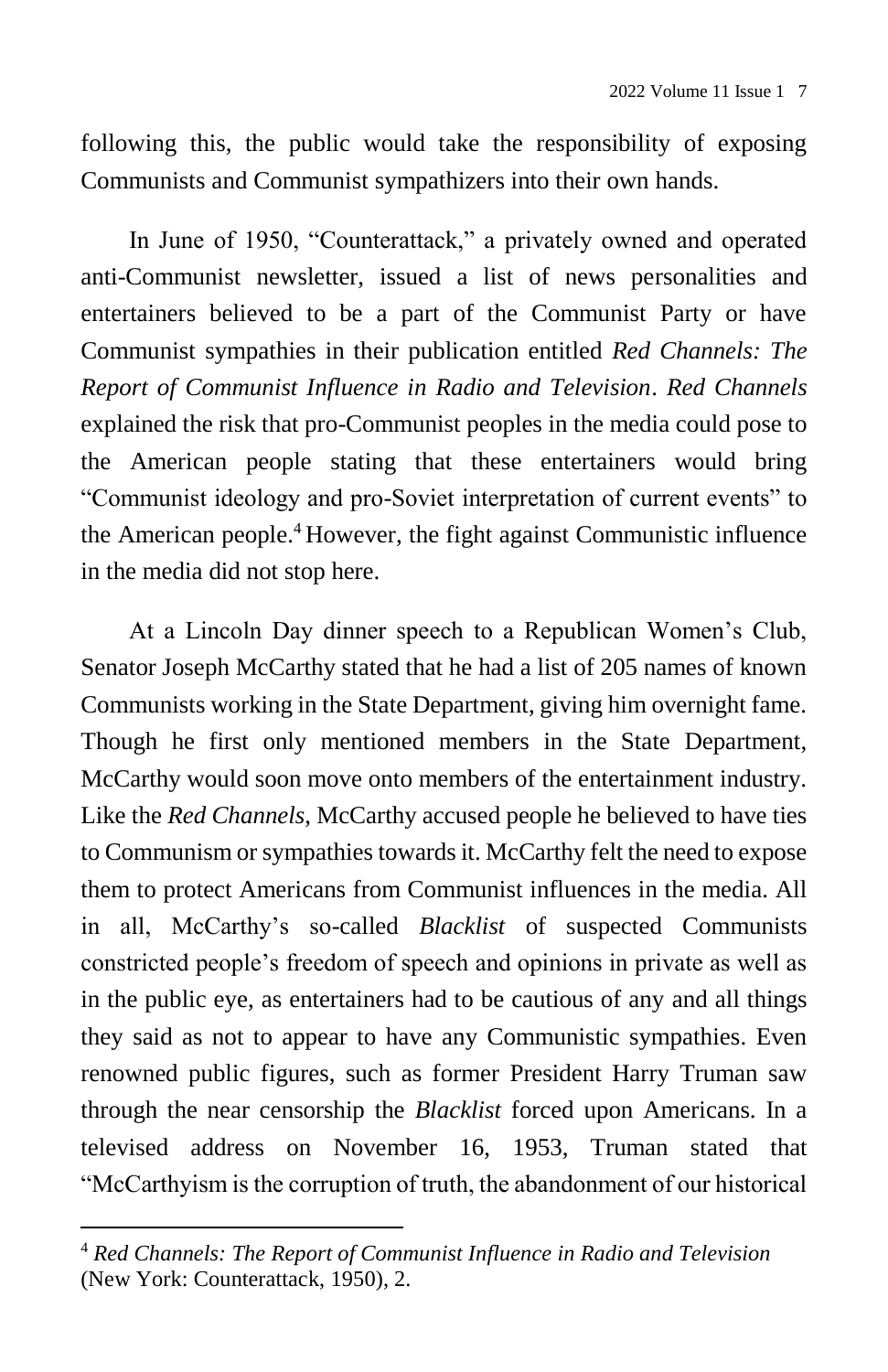$\overline{a}$ 

devotion to fair play. It is the abandonment of the due process of law. It is the use of the Big Lie and the unfounded accusation against any citizen in the name of Americanism and security… It is the spread of fear and the destruction of faith in every level of our society."<sup>5</sup> All in all, this fear of Communists among the American people was not the only thing frightening the public when it came to the Cold War; fear of instant nuclear annihilation also did wonders to instill an "us vs. them" mentality in Americans.

Between 1951 and 1953, three atomic bomb detonations would be broadcast to the American people in a public service program sponsored by the government, as no brands wanted to sponsor an atomic bomb detonation. *The Blacklist* and *Red Channels*, coupled with the fear of atomic demise displayed on television, made for a challenging time for advertisers. Advertisers wanted to reach as wide a demographic as possible, so using television was ideal, but the fear of supporting Communism in media or frightful shows hung heavy upon advertisers. Based upon ratings and letters, television executives were constantly worried about what might offend the public, and subsequently, sponsors often folded after any pressure from the public.<sup>6</sup> Walter Cronkite for CBS, Morgan Beatty for NBC, and Chet Huntley for ABC were all on the scene of the last of the three detonations in March of 1953, giving commentary to the public of the goings-on of the detonation. The detonation of such bombs brought fear to the public and helped foster the growing animosity and disdain Americans harbored for the Soviets.<sup>7</sup> Also produced and

<sup>5</sup> *Former President Truman's Remarks in Response to Criticism by Herbert Brownnell in Regard to the Harry Dexter White Appointment* (Kansas City, MO: American Broadcasting Company, November 16, 1953).

<sup>6</sup> Doherty, *Cold War, Cool Medium Television, McCarthyism, and American Culture*, 61-63.

<sup>7</sup> Doherty, *Cold War, Cool Medium Television, McCarthyism, and American Culture*, 7.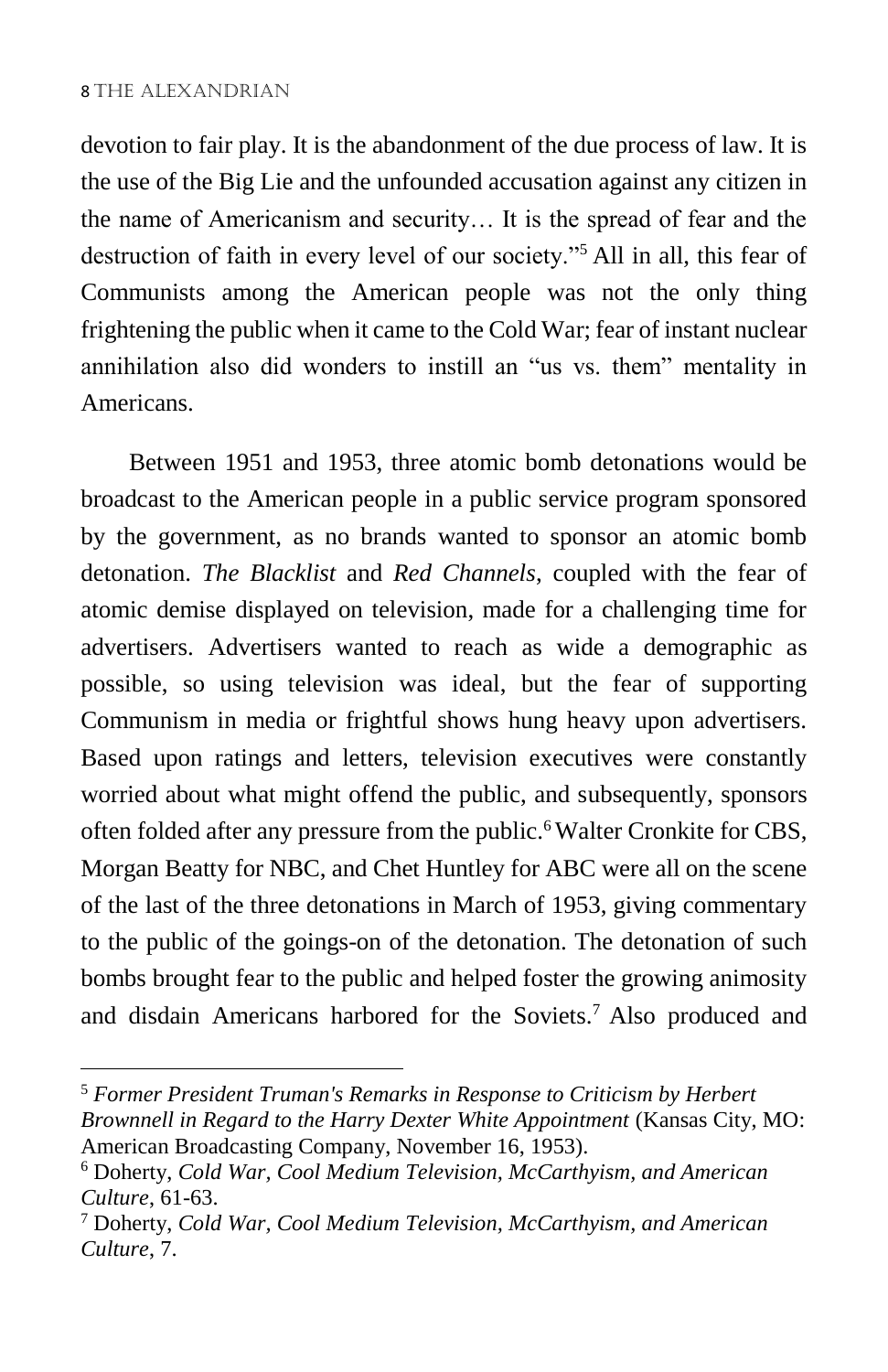brought to the public thanks to the U.S. government was *Operation Ivy*, a 28-minute telecast about the detonation of the H-Bomb that was created by the Department of Defense and the Atomic Energy Commission.<sup>8</sup> Besides actual informational telecasts about bomb detonations, shows such as ABC's *Atomic Attack*, which followed a woman left to survive an atomic bomb detonation on the island of Manhattan, helped promote fear of an attack from the Soviets and overwhelmingly promoted support for more civil defense in America.<sup>9</sup>

At the start of the Cold War conflict, American media presented coverage of the fear-inducing "Red Scare" campaign to sway American opinion away from that of destructive Communism and instill American patriotism. Television really got on its feet at the height of the "Red Scare" and was heavily influenced by the ensuing anti-communist hysteria, whether this be creating fear of atomic annihilation or fear of Communistic influences in the media. Media significantly contributed to the continuance of the Cold War through its sensationalized propaganda and heavily politicized reporting, which created a prolonged state of fear of impending doom and paranoia.<sup>10</sup> Although the fear of Communists and impending doom could not have been spread so rapidly and efficiently had the U.S. Government not had as great a control over broadcasting networks.

America's television industry was different from that of the Soviet Union in that it was corporate-owned and commercially sponsored as opposed to the Soviet's state-controlled information television. However, America's television industry was not as free as one might think during

<sup>8</sup> *Operation Ivy*, March 17, 1952.

<sup>9</sup> *The Motorola Television Hour: Atomic Attack* (American Broadcasting Company, 1954).; Doherty, *Cold War, Cool Medium Television, McCarthyism, and American Culture*, 12-13.

<sup>&</sup>lt;sup>10</sup> Alexander Stafford, "The Role of the Media During the Cold War," E, October 27, 2013, http://www.e-ir.info/2013/10/26/the-role-of-the-mediaduring-the-cold-war/, 3.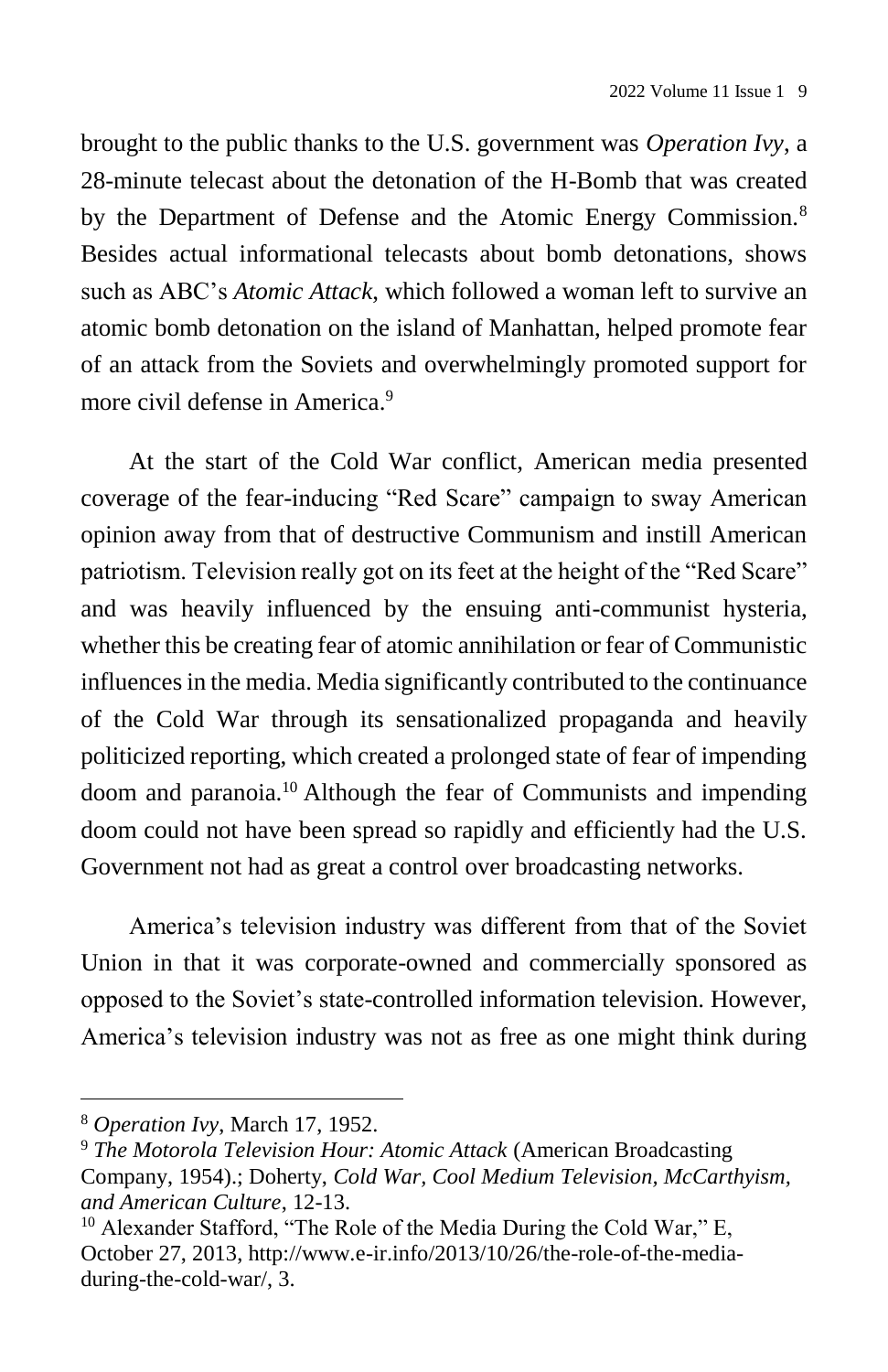$\overline{\phantom{a}}$ 

the beginnings of the Cold War. Most news reported during the early Cold War was heavily scripted and often produced by the government or defense establishment itself. Television networks had a dire need to produce their news programs cheaply and efficiently, as, during their infancy, networks did not have the capital to produce many programs of their own. This, coupled with government agencies seeking out control over the news reaching the public, was the recipe for the give-and-take relationship enjoyed by the U.S. government and news outlets. The networks and the government were able to come to an agreement that the government would financially help produce programs for the networks, and in return, many shows and news programs would have heavy influences from the government, giving the government further control over what information the American people had access to.<sup>11</sup> The Korean War brought to the forefront of the American people the thought that perhaps the government's control over the media would soon get even tighter.

At the beginning of the Korean War, one major threat faced by television networks was the chance of nationalization by the government. Because of the financial crisis the Korean War brought about, U.S. television networks' stocks fell, and government seizure of the networks was a real fear. This financial crisis coupled with the thought that sponsors might disappear because of their goods being less produced due to the war, as well as many television workers being drafted to Korea leaving gaps in the workplace, really proved to many broadcasters that a significant halt in television's growth was going to happen.<sup>12</sup> However, after the fear of nationalization of networks subsided, the government still had an enormous amount of control over what the networks reported on during

<sup>11</sup> Bernhard, *U.S. Television News and Cold War Propaganda: 1947-1960*, 1-6.

<sup>12</sup> Bernhard, *U.S. Television News and Cold War Propaganda: 1947-1960*, 77- 96.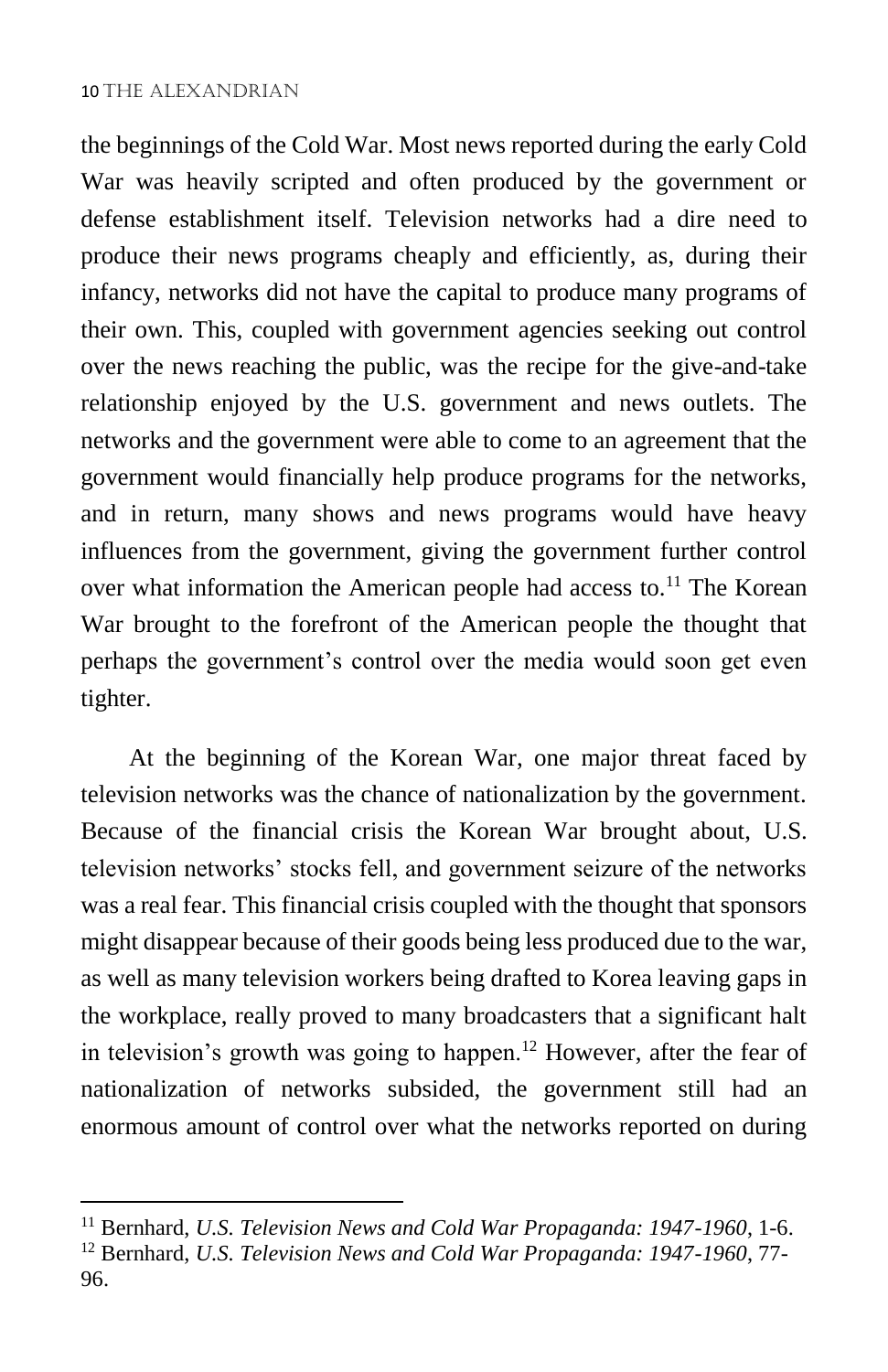the Korean War. General MacArthur got very upset about early negative coverage of the Korean War and eventually would order mandatory censorship of news coverage, starting in December 1950. MacArthur was able to successfully censor news reports of the conflict via the Army's control of the telephone systems journalists in Korea used to dictate their news coverage of Korea. This blatant censorship of the conflict would continue until the armistice in July of 1953.<sup>13</sup>

In the early stages of the Cold War, the media's effect was apparent as the U.S. government used anti-Soviet-American-propaganda to dissuade any domestic sympathies towards Communism. This form of propaganda was apparent in many forms from print, radio, film, and TV, such as the 1957 film *Red Nightmare*. Since the television networks needed cheap programming, state department agencies would produce films for use as propaganda in many countries receiving aid from the U.S. and distribute them for free to broadcasters, further exemplifying how the government was able to get their propaganda received by the public. Though following the Korean War, as governmental control in television started drop, networks were able to regain their capital and bring in their own income, which they were able to invest into news and television shows with less government influence, while also investing in new television technologies that they had previously been unable to afford or that had yet to exist.

Early on, many people did not think the fad of television would last, and in its infancy, television struggled to prove itself as a legitimate news outlet. Television's early technological stature limited its power to report the news. One of television's first coverages of the U.S. political party conventions was limited by the reach of coaxial cables, making the 1948

<sup>&</sup>lt;sup>13</sup> Bruce Steele, "Korea: How the Korean War Changed the Way Military Conflicts Are Reported," *University of Pittsburgh: University Times*, June 22, 2000, 32 edition, sec. 21, https://www.utimes.pitt.edu/archives/?p=3014.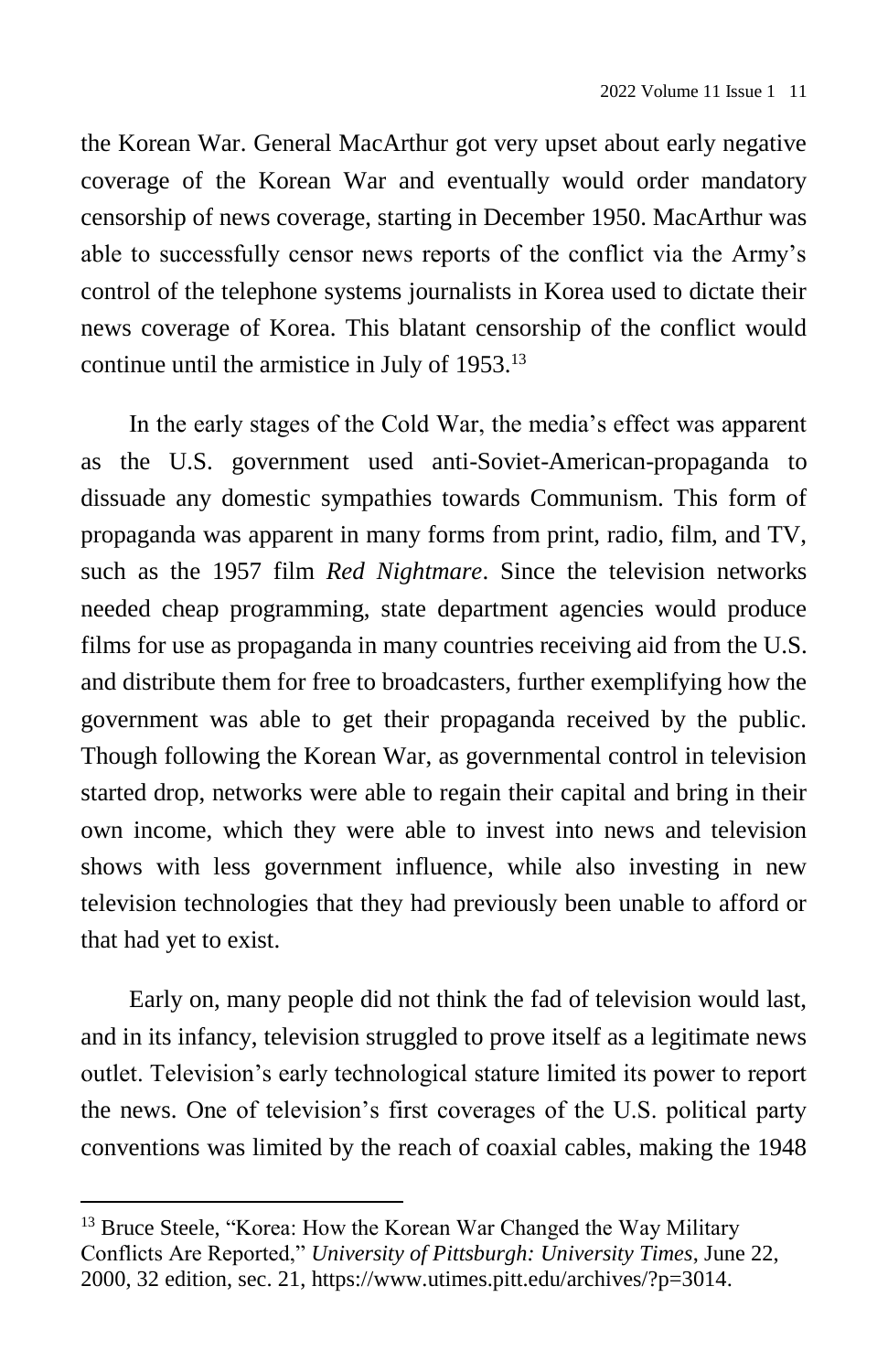$\overline{\phantom{a}}$ 

party convention's coverage only available to the northeastern states. Also, during the early 1950s, most television networks did not have their own camera crews and relied heavily on newsreel companies to provide them with film. This would all change by the time America's next great war, the Vietnam War, was fought.<sup>14</sup>

The Vietnam War was termed the first "TV war" because of the media's high coverage of the war through television. New filming process and advanced lenses helped portray Cold War events such as the Vietnam War in a way never seen before.<sup>15</sup> Because of these new film processes and the easy accessibility that television provided to the average American, broadcasting networks became the primary source of news for Americans by the end of the 1960s.<sup>16</sup> Early on in the life of television, complicated and cumbersome cameras and sound equipment made field reports challenging to film and took days to broadcast because of a lack of satellite communications. By the time the Vietnam War took place, advancement in both video and audio recordings made for easier news coverage; TV networks even competed for the very best equipment to make their news coverage stand out among the growing number of networks.<sup>17</sup>

The last significant change in American television news during the Cold War came through new objectivity gained by television news networks during the Vietnam War. In the years following the Korean War, television networks were able to gain more freedom from governmental

<sup>14</sup> Bernhard, *U.S. Television News and Cold War Propaganda: 1947-1960*, 49.

<sup>&</sup>lt;sup>15</sup> Steele, "Korea: How the Korean War Changed the Way Military Conflicts Are Reported."

<sup>&</sup>lt;sup>16</sup> Kerry Mallett, "Bias and Technology Changes in Television Coverage of War," *Lehigh Review* 22 (2014): pp. 52-61, 52.

<sup>&</sup>lt;sup>17</sup> Jessie Kratz, "Vietnam: The First Television War," National Archives and Records Administration (National Archives and Records Administration, January 25, 2018), https://prologue.blogs.archives.gov/2018/01/25/vietnam-thefirst-television-war/.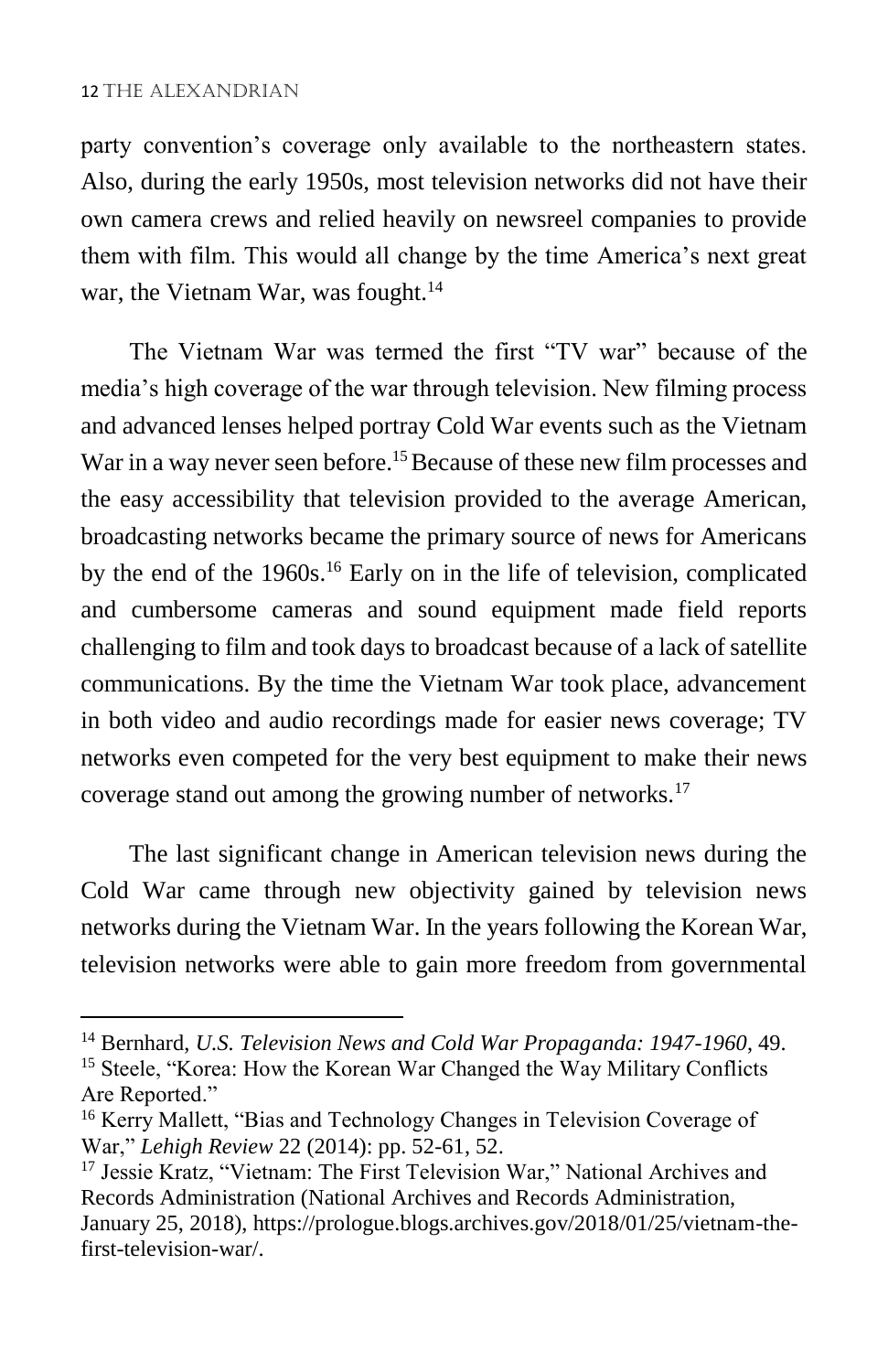influence because they were attaining capital themselves and no longer had to be dependent on the government to fund their programming. During the Korean War and WWII, the relationship between the U.S. Government and news media was one of cooperation and trust moving towards a common goal. Before the Vietnam War, during times of war, the media kept modern warfare hidden from the masses, kept military secrets, almost always supported the President, reported on the bravery and respectability of its soldiers, and demonized the adversaries the U.S. was fighting.<sup>18</sup> However, by the time the Vietnam War was at its height, the partnership between government and media morphed into a relationship of hostility and suspicion.<sup>19</sup>

Over time U.S. media would go from being an agent of the state to being more independent and owned by private companies, opening up avenues for less government-controlled propaganda and more critical of the government news pieces, none more apparent than those news stories covered during the Vietnam War. During the Vietnam War is when the media really began to stretch and show its independence from the government. At the beginning of the conflict, the coverage was often scripted and pro-western, like that of the Korean War, but by the time the Tet-Offensive came into play, this was no longer the case. During the war, the media was allowed free access to the conflict and took more independence when reporting than ever before. Television was no longer the mouthpiece of the government spitting out whatever the government pushed, and instead became more of a moderator of current events.<sup>20</sup> Journalists in Vietnam often obliged to restrictions concerning reporting

<sup>18</sup> Bruce Cumings, "Vietnam: A 'Television War?'," in *War and Television* (New York, NY: Verso, 1992), pp. 83-102, 83.

<sup>&</sup>lt;sup>19</sup> Stafford, "The Role of the Media During the Cold War," 3.; Mallett, "Bias and Technology Changes in Television Coverage of War,", 52.

<sup>&</sup>lt;sup>20</sup> Stafford, "The Role of the Media During the Cold War," 2.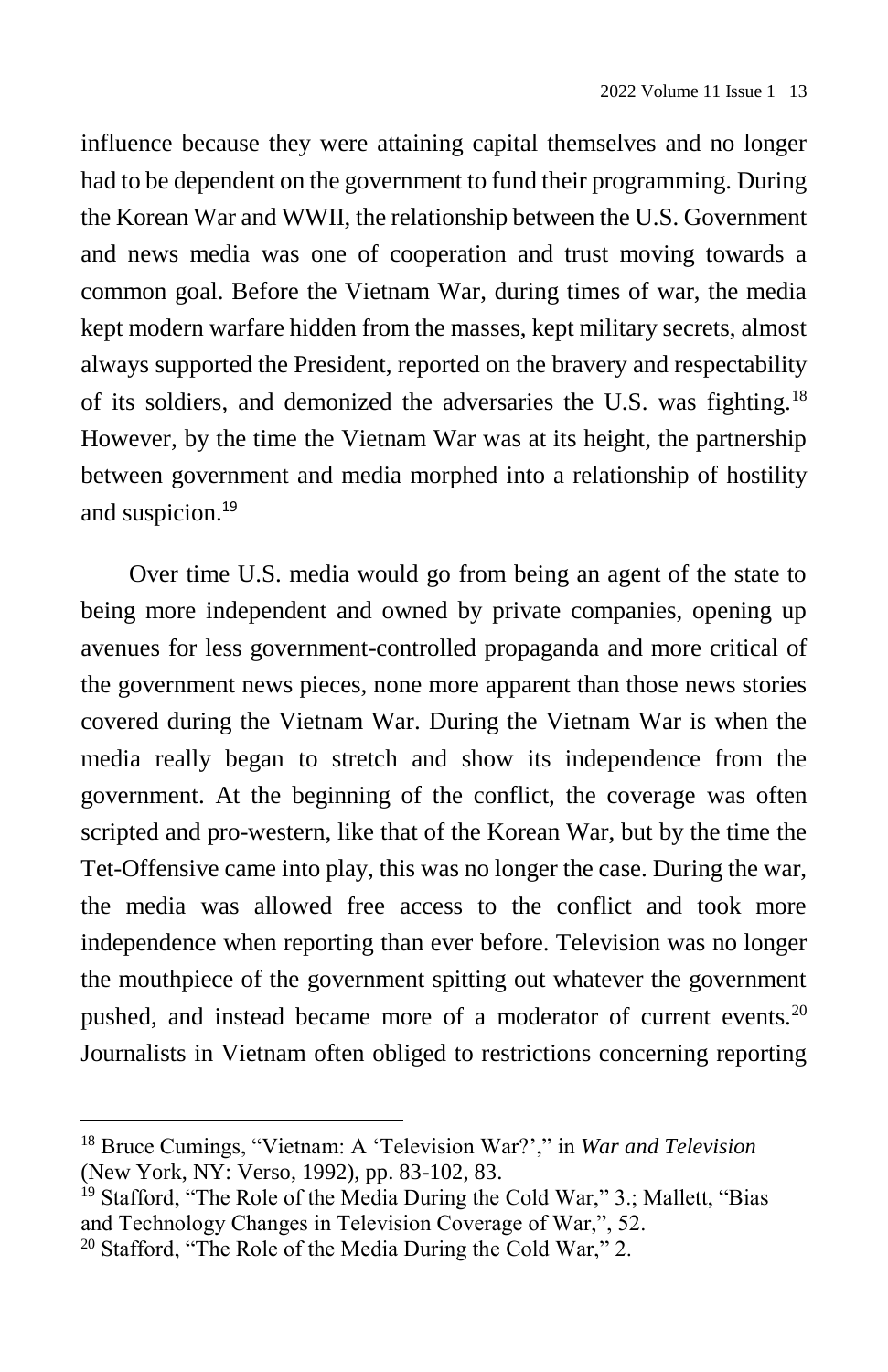l

on specific operations and their details, but when it came to combat conditions, troop morale, and overall conditions of the war, journalists resisted any attempts at censorship of their reporting.<sup>21</sup> Although Western media largely backed the U.S. consensus on the Cold War, the new independence in media meant policymakers were continually checking to make sure the media was telling the news and stories that went along with the government's narrative.<sup>22</sup> The Vietnam War's news coverage is vital to look at because of the enormous difference between it and WWII's and Korea's news coverage, as the networks were no longer working for government interests but against them.<sup>23</sup>

Through Americans' fear of secret Communistic influences, the government's dispersal of propaganda over networks it controlled, the technological advancements in television, and most importantly, the new objectivity gained by the media during the Vietnam War, American television news coverage changed drastically from 1945 to 1975. The many changes television news went through during the Cold War brought new importance to news coverage, one that was able to possibly change the outcomes of wars. Most notably, it was the change from progovernment reporting combined with the unrestricted graphic reporting of the Vietnam War that many historians have often listed as the culprit behind America's defeat in the war.<sup>24</sup> The television news coverage of the

<sup>21</sup> Steele, "Korea: How the Korean War Changed the Way Military Conflicts Are Reported."

<sup>22</sup> James Chisem, "U.S. Propaganda and the Cultural Cold War," *E-International Relations*, August 20, 2012, http://www.e-ir.info/2012/08/16/u-s-propagandaand-the-cultural-cold-war/, 4.

<sup>&</sup>lt;sup>23</sup> Mallett, "Bias and Technology Changes in Television Coverage of War,", 52. <sup>24</sup> James Chisem, "U.S. Propaganda and the Cultural Cold War," *E-International Relations*, August 20, 2012, http://www.e-ir.info/2012/08/16/u-s-propagandaand-the-cultural-cold-war/, 3.; Greg McLaughlin, "From Luckless Tribe to Wireless Tribe: The Impact of Media Technologies on War Reporting," in *The War Correspondent* (London: Pluto, 2016), pp. 63-90, 78.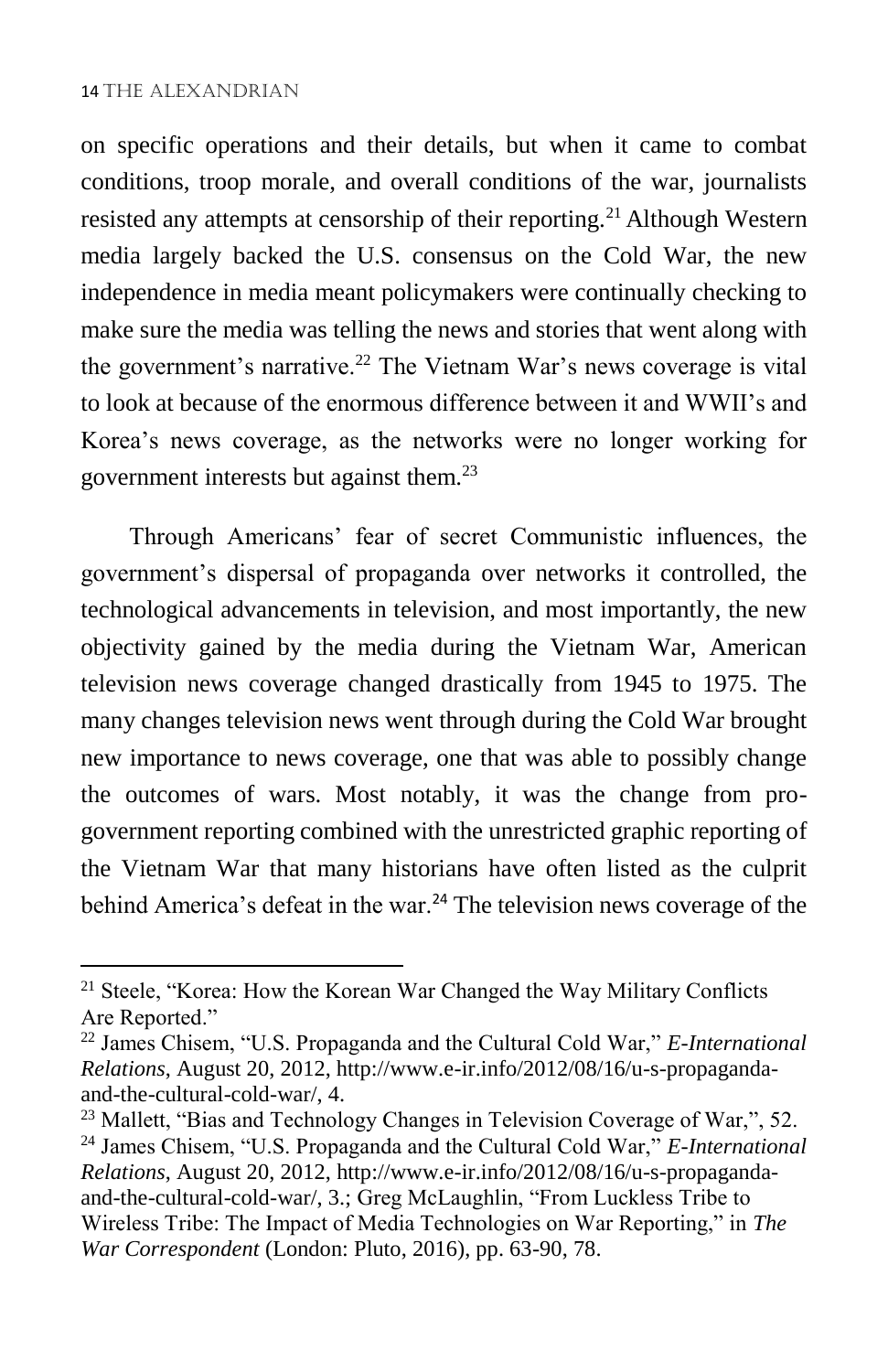Vietnam War showed first-hand the cruelties of war, drastically changing the public's opinion of the war. After the Tet Offensive, reports of the war turned dramatically unfavorable. Full coverage of the war, the lives of the soldiers, and the combat conditions significantly changed public opinion of the war. Because the Vietnam War was so accessible to the public, news coverage created a huge public opinion against the war. The My Lai Massacre coverage sparked massive riots in cities and on colleges throughout the U.S., fueling strong public anti-war opinions.<sup>25</sup>

Many key American figures within the Vietnam War blame the U.S. coverage of the war for the demoralization of the American people and, ultimately, the defeat in Vietnam. General Westmoreland is quoted as saying that "television's unique requirements contributed to a distorted view of the war… The news had to be compressed and visually dramatic," and that because of this, "the war Americans saw was almost exclusively violent, miserable, or controversial."<sup>26</sup> President Richard Nixon also went on to say that "In each night's TV news and each morning's paper the war was reported battle by battle, but little or no sense of the underlying purpose of the fighting was conveyed… More than ever before, television showed the terrible human suffering and sacrifice of war… the result was a serious demoralization of the home front, raising the question whether America would ever again be able to fight an enemy abroad with unity and strength of purpose at home." Furthermore, President Lyndon Johnson believed that Walter Cronkite's editorial of the war after his trip to Vietnam played a crucial role in destroying Americans' support of the war. $27$ 

 $\overline{a}$ 

<sup>25</sup> Jessie Kratz, "Vietnam: the First Television War."

<sup>&</sup>lt;sup>26</sup> Greg McLaughlin, "From Luckless Tribe to Wireless Tribe: The Impact of Media Technologies on War Reporting," 78.

<sup>27</sup> Cumings, "Vietnam: A 'Television War?'," 84-88.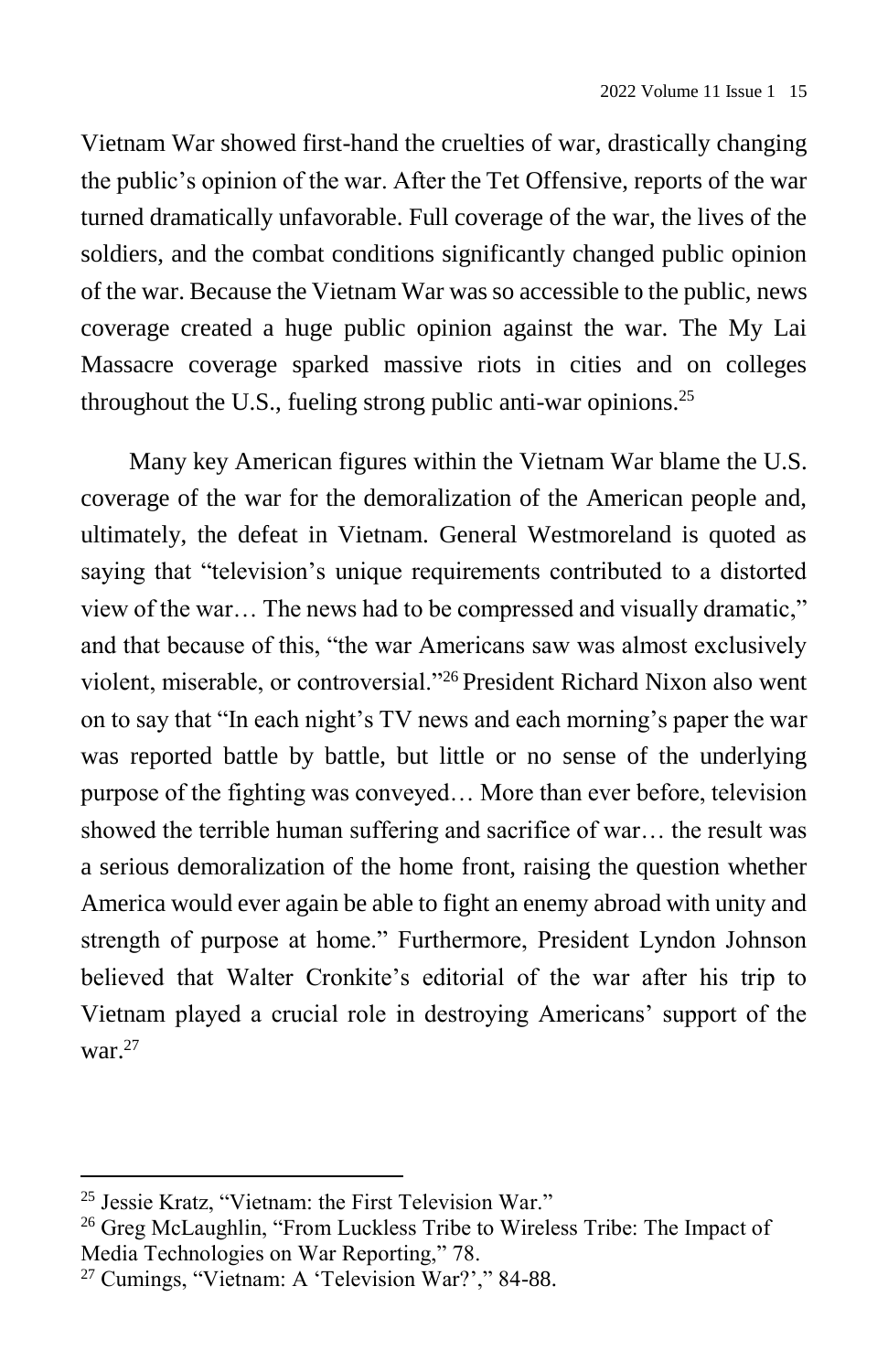$\overline{a}$ 

All-in-all, as the Cold War came to an end, the media Americans saw varied drastically from what they had seen thirty years ago. Gone was the heavy government-controlled media and propaganda, and in came the faster and more accessible news coverage. Gone were the heavily biased news networks, and in came the objective news reporters, not trying to go completely against the government, but willing to print the truth and, if that did not garner ratings, willing to print the sensationalized stories. However, as the '70s came to an end and the '80s began the new influx of cable television and a rise in the number of network television news stations, the field of journalism became increasingly more competitive. This competition between journalists and networks that ensued within the 1980s led to increased journalists' attention to stories encompassing scandal and drama. The competitive journalistic market, coupled with President Reagan's loosening of government regulations on media, did no favors for ensuring the accountability of network television news. It was indeed during this last decade of the Cold War that a significant decline in the quality of American journalism began to take effect.<sup>28</sup>

The ending of the Cold War, the transfer of power from Mikhail Gorbachev to Boris Yeltsin, was an event unlike any in history. Never before had the images of such a large change in power been broadcast to so many nations at the time of its occurrence. Within hours almost all major nation's leaders had responded to the transfer of power on their own country's networks. The new innovations in technology and the many other changes in American television news that took place during the Cold War all led up to the moment Americans would be able to see within their own living rooms the leader of the Soviet Union stepping down from his position. The Cold War was over, and unlike ever before, every American

<sup>&</sup>lt;sup>28</sup> Rick Musser, "The 1980s," History of American Journalism, December 2007, https://history-journalism.ku.edu/1980/1980.shtml.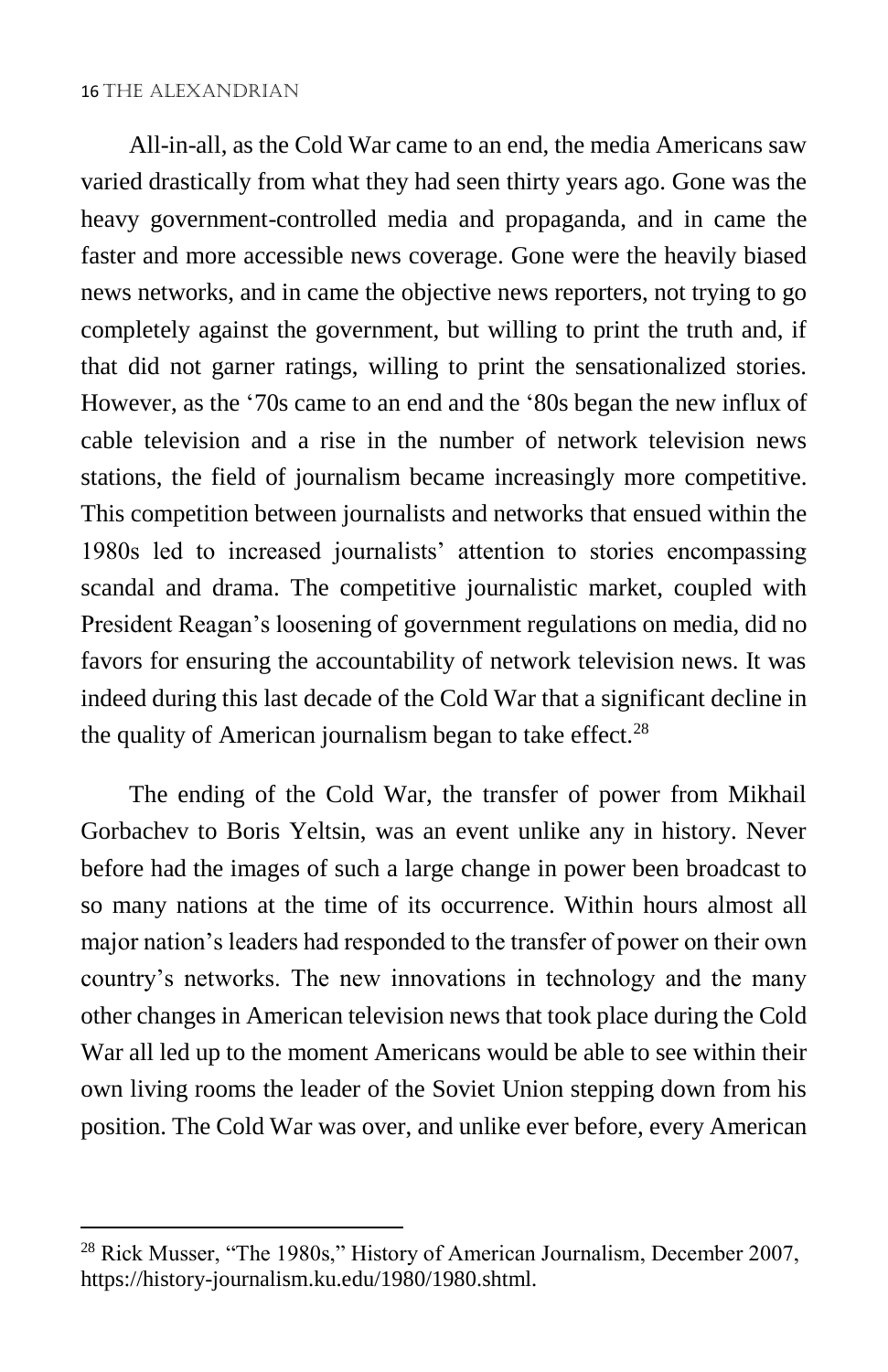was able to watch the war they had grown up in, been born in, and fought in, come to a whimpering end.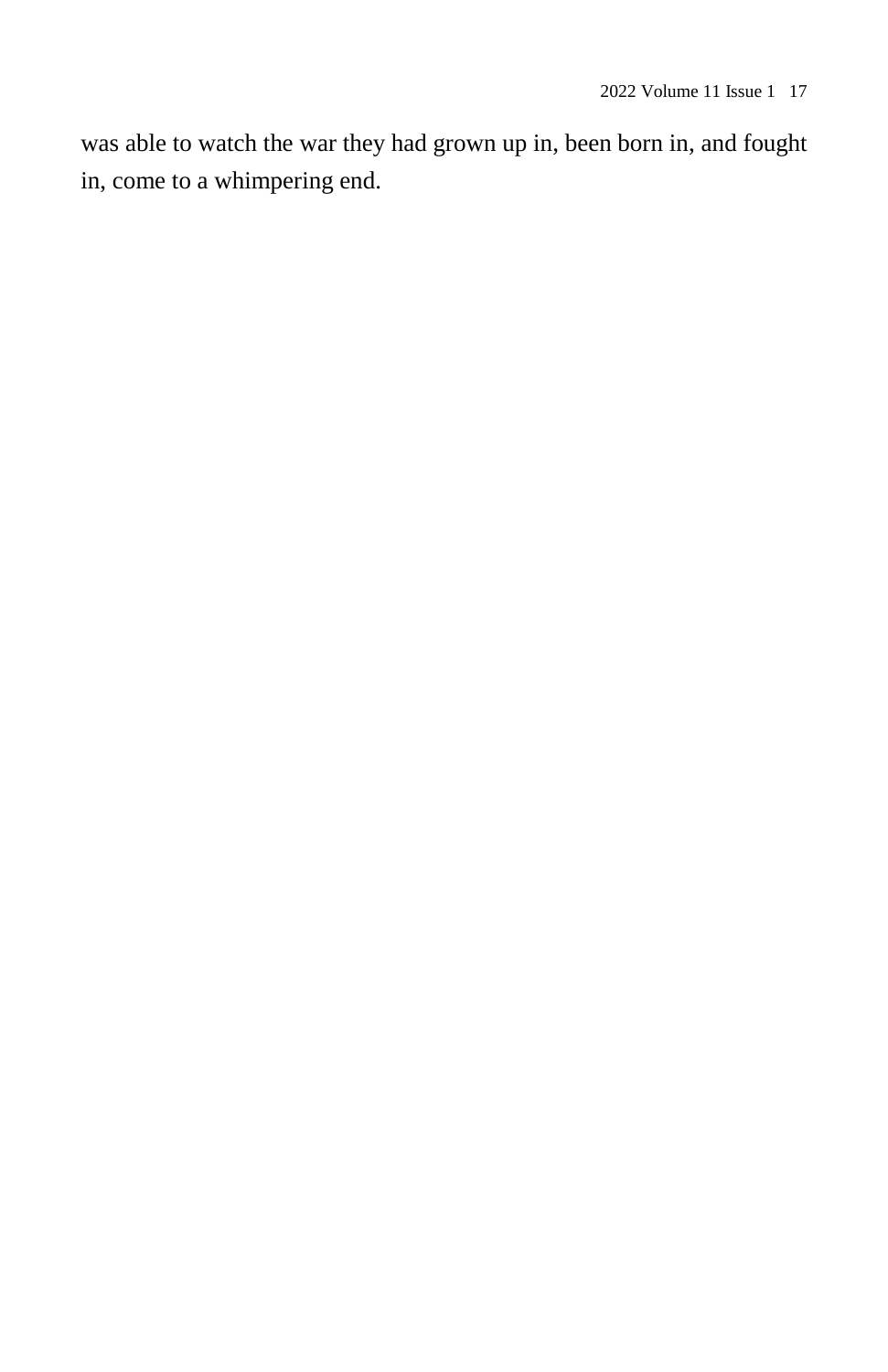#### **Bibliography**

- Bernhard, Nancy E. *U.S. Television News and Cold War Propaganda, 1947-1960*. Cambridge, UK: Cambridge University Press, 1999.
- Chisem, James. "U.S. Propaganda and the Cultural Cold War." *E-International Relations*, 20 Aug. 2012, www.e-ir.info/2012/08/16/us-propaganda-and-the-cultural-cold-war/.
- Cumings, Bruce. "Vietnam: A 'Television War?'." Essay. In *War and Television*, 83–102. New York, NY: Verso, 1992.
- Davidson, David, and Judith Merril. *The Motorola Television Hour: Atomic Attack*1, no. 1-15. American Broadcasting Company, 1954.
- Department of Defense, and Atomic Energy Commission. Broadcast. *Operation Ivy*, March 17, 1952.
- Doherty, Thomas. *Cold War, Cool Medium: Television, McCarthyism, and American Culture*. New York: Columbia University Press, 2003.
- Mallett, Kerry. "Bias and Technology Changes in Television Coverage of War." *Lehigh Review* 22 (2014): 52–61. https://preserve.lehigh.edu/cas-lehighreview-vol-22/2.
- McLaughlin, Greg. "From Luckless Tribe to Wireless Tribe: The Impact of Media Technologies on War Reporting." Essay. In *The War Correspondent*, 63–90. London: Pluto, 2016.
- Musser, Rick. "The 1980s." History of American Journalism, December 2007. https://history-journalism.ku.edu/1980/1980.shtml.
- Kratz, Jessie. "Vietnam: The First Television War." National Archives and Records Administration. National Archives and Records Administration, January 25, 2018. https://prologue.blogs.archives.gov/2018/01/25/vietnam-the-firsttelevision-war/.
- *Red Channels: The Report of Communist Influence in Radio and Television*. New York: Counterattack, 1950.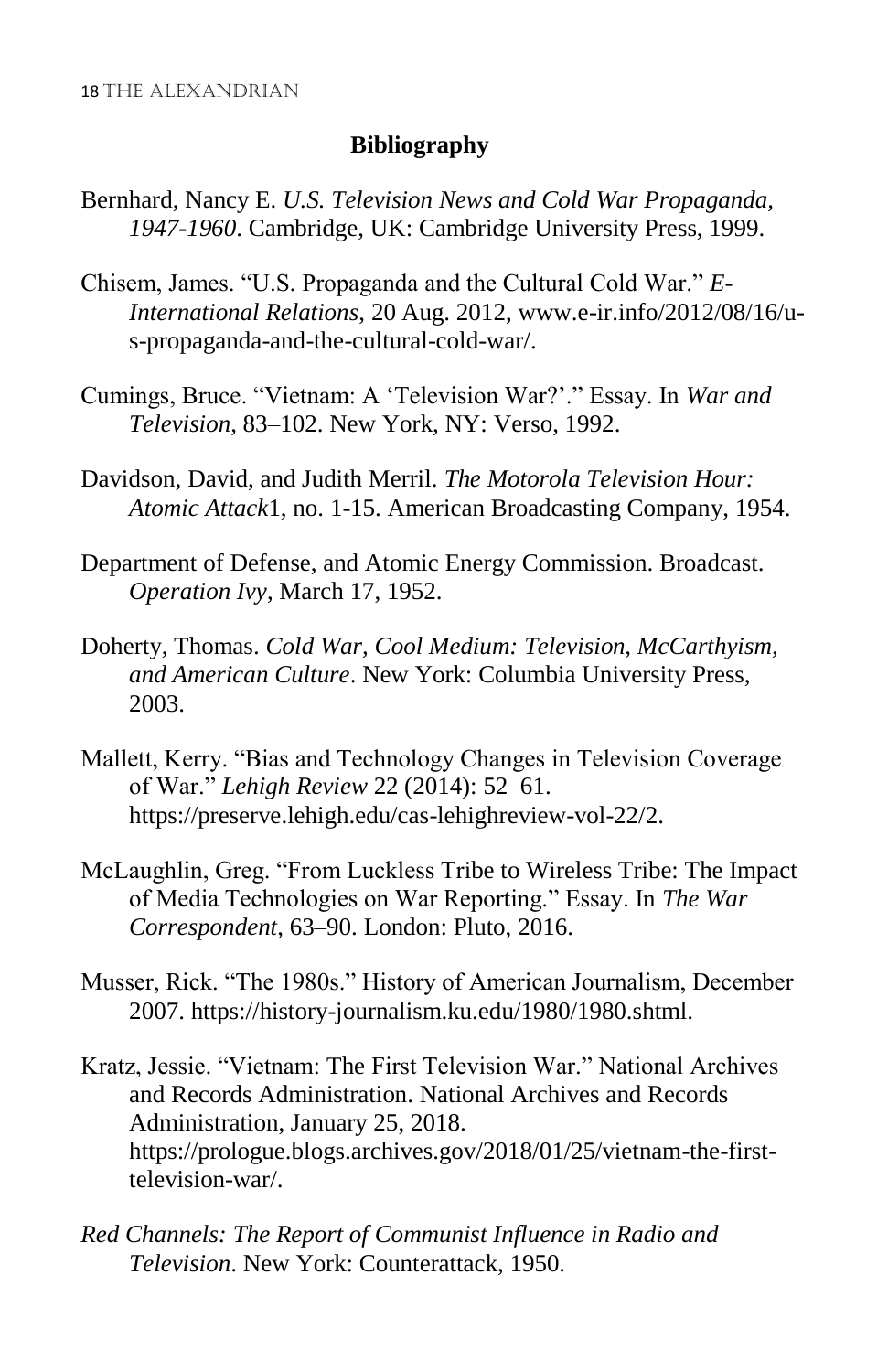- Stafford, Alexander. "The Role of the Media During the Cold War." *E-International Relations*, 27 Oct. 2013, www.eir.info/2013/10/26/the-role-of-the-media-during-the-cold-war/.
- Steele, Bruce. "Korea: How the Korean War Changed the Way Military Conflicts Are Reported." *University of Pittsburgh: University Times*. June 22, 2000, 32 edition, sec. 21. https://www.utimes.pitt.edu/archives/?p=3014.
- Truman, Harry S. Broadcast. *Former President Truman's Remarks in Response to Criticism by Herbert Brownnell in Regard to the Harry Dexter White Appointment*. Kansas City, MO: American Broadcasting Company, November 16, 1953.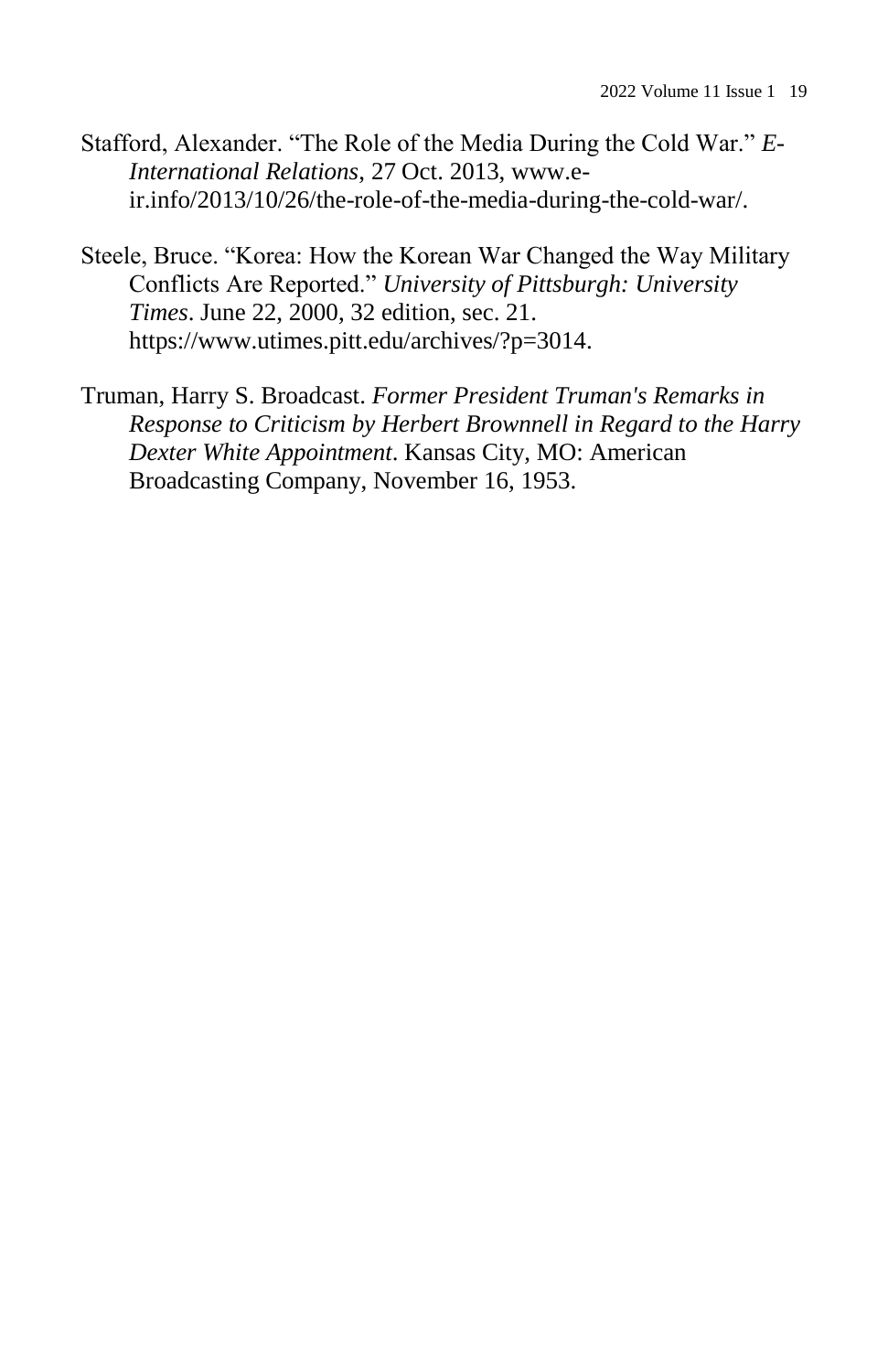# Deemed Satisfactory: Government Perceptions of Nisei Soldiers after World War II

#### Adam Smedley

l

President Franklin D. Roosevelt endorsed Executive Order 9066 on February 19, 1942, which sanctioned the removal of 110,000 Japanese Americans from their homes throughout the west coast and subsequently interred them in concentration camps during World War  $II<sup>1</sup>$  In Hawaii, where roughly one-third of the population was comprised of citizens of Japanese ancestry, Japanese Americans did not experience internment on the same scale as on the mainland. Roughly 1,200-1,800 Japanese Americans were interred in Hawaii, a mere fraction of the roughly 157,000 Japanese citizens that resided on the island chain. The war effort in Hawaii relied too heavily on laborers of Japanese ancestry to do without them.<sup>2</sup>

Due to the lack of enforcement of Executive Order 9066 in Hawaii, Hawaiian defense units were formed, including the Hawaii Territorial Guard (HTG) and the Victory Varsity Volunteers (VVV). Nearly one-half of the HTG and the entirety of the VVV were comprised of Nisei second-generation Japanese Americans who were born on American soil.<sup>3</sup> These defense units served as precursors for the creation of the 100th Battalion and the 442nd Regimental Combat Team, combat units composed entirely of Nisei soldiers with white officers. In addition to the combat units formed from Hawaiian Nisei, the United States Military

<sup>&</sup>lt;sup>1.</sup> Greg Robinson, "War Relocation Authority," Densho Encyclopedia.

<sup>2.</sup>Franklin Odo, *No Sword to Bury: Japanese Americans in Hawaii* (Philadelphia: Temple University Press, 2003), 149.

<sup>3.</sup> Brian Niiya, "Japanese Americans in Military during World War II," Densho Encyclopedia.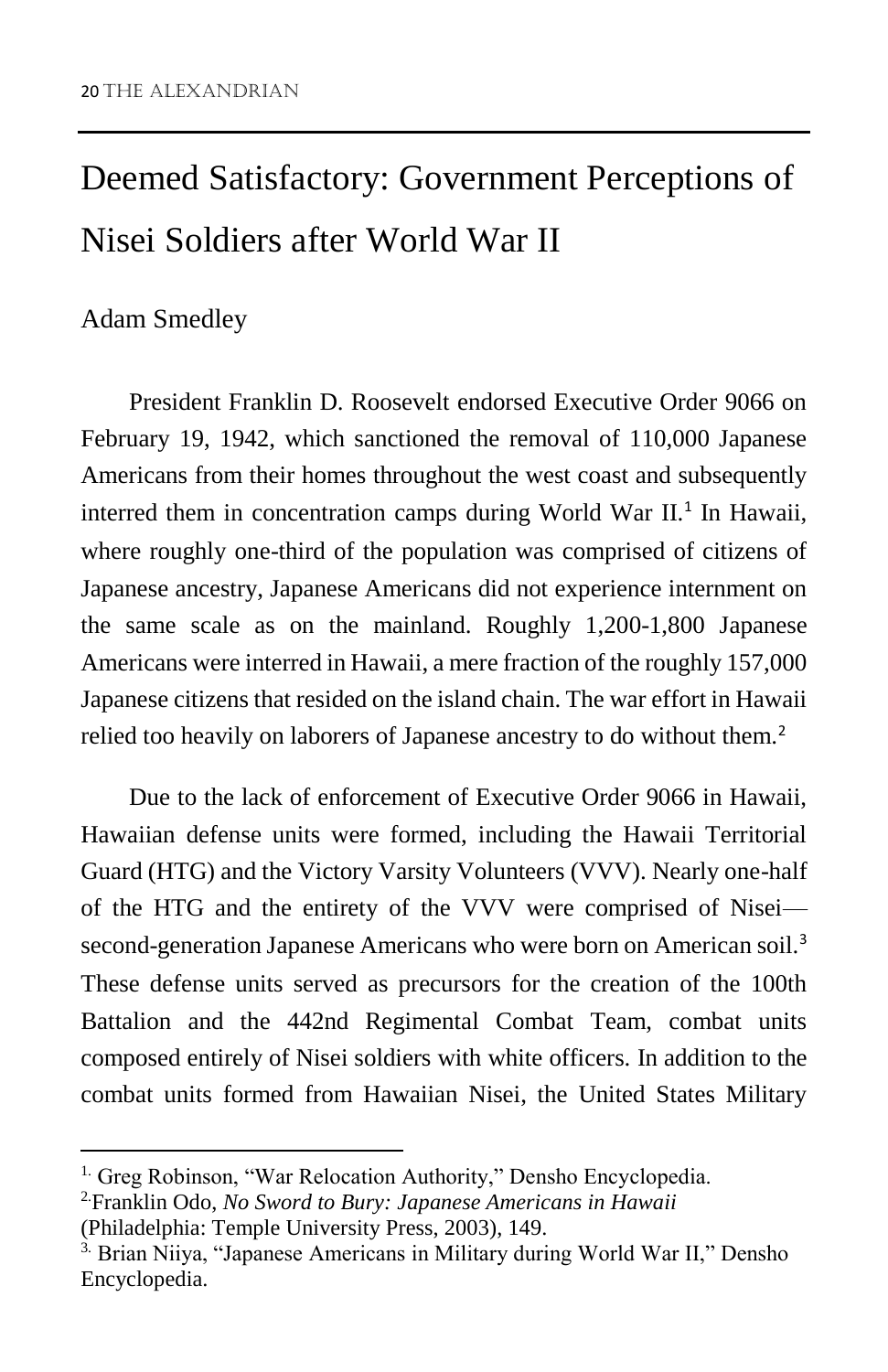Intelligence Service (MIS) opened a language school in San Francisco with the intent of training Japanese-English translators. Many of the school's candidates were Nisei, many of whom already spoke Japanese. This process initially began in the months before Pearl Harbor, but the MIS redoubled the effort after the United States declared war on Japan.<sup>4</sup> These Nisei soldiers serving in the MIS deployed to frontlines in the Pacific while the 100th and 442nd combat units served in the European Theatre. On both fronts of the war and in various capacities, Nisei soldiers served with distinction while fighting. With the United States' victory over Japan in 1945, the internment camps were closed, and citizens were released to return home. While white soldiers returned to jubilation and celebration, the Nisei soldiers encountered a skeptical, and oftentimes violent, homecoming reception from their communities.<sup>5</sup> In the months and years that followed, social stigmas and prejudice existed toward Japanese Americans, perpetuated by xenophobia, racism, and fear.

However, the Nisei's service played a direct role in acquiring civil liberties for Japanese Americans. The US government respected the Nisei for their military service in World War II superficially, but their actions ultimately betray this façade of acceptance and appreciation. This article acknowledges the current literature on the subject and then examines the pros and cons of the Nisei's combat roles, the government response to their service, the formation of the Nisei soldier stereotype, and how each of these aspects drastically influenced the US government's perception of Japanese Americans. Through this examination, one comes to understand that the Nisei's military service, both on the frontlines and in intelligence

<sup>4.</sup> Niiya, "Japanese Americans in Military."

<sup>5.</sup> Ellen D. Wu, "GI Joe Nisei: The Invention of World War II's Iconic Japanese American Soldier," in *Warring Over Valor: How Race and Gender Shaped American Military Heroism in the Twentieth and Twenty-First Centuries*, ed. Simon Wendt (New Brunswick: Rutgers University Press, 2019), 44, https://muse-jhu-edu.libproxy.troy.edu/book/63183/.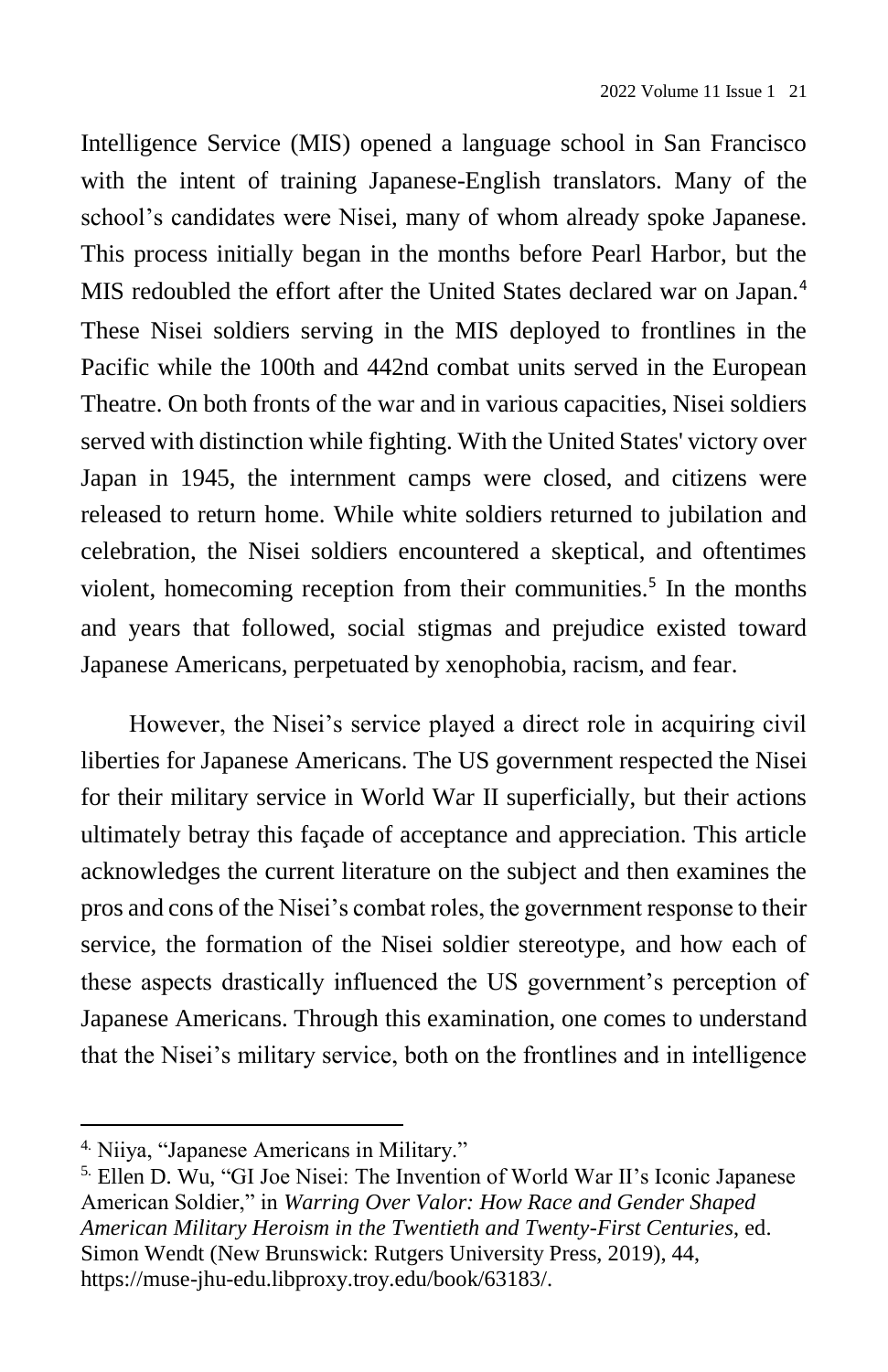capacities, proved crucial in obtaining more rights for the Japanese American community.

Scholars recognize the role the Nisei played in the acquisition of civil liberties. Franklin Odo stresses the importance of Nisei soldiers in World War II, saying, "More important, deploying nisei as combat troops had considerable significance in realigning official U.S. government practice with the constitutional values of racial equality."<sup>6</sup> In another work, Odo explains that the Nisei narrative, something he coins as "military heroism narrative," is one-sided. This concept about the Nisei soldiers focuses only on the positive aspects of service, while simultaneously ignoring the nuance of events and how that factored into their perception by the government.<sup>7</sup> Ellen Wu's analysis of events corroborates this view. Her research shows how the Japanese American Citizens League (JACL) utilized this narrative extensively in their campaign for civil liberties, though it ultimately aided in establishing harmful stereotypes about Japanese Americans.<sup>8</sup> Wu's interpretation views the Nisei's service as a defense mechanism the United States government employed to deflect the idea that they were fighting a "race war" with Japan.<sup>9</sup>

Brenda Moore, in her findings, concludes military service helped individuals attain citizenship and employment, both facets inextricably tied to the government.<sup>10</sup> Much of the older literature in the field reflects

 $\overline{a}$ 

<sup>6.</sup> Odo, *No Sword to Bury*, 221.

<sup>7.</sup> Franklin Odo, "The Good War and Japanese America," *American Studies Journal*, no.59 (2015), https://DOI 10.18422/59-07.

<sup>8.</sup> Ellen D. Wu, *The Color of Success: Asian Americans and the Origins of the Model Minority* (Princeton: Princeton University Press, 2013), 73, ProQuest Ebook Central.

<sup>9.</sup> Wu, "GI Joe Nisei," 42.

<sup>10.</sup> Brenda L. Moore, *Serving Our Country: Japanese American Women in the Military During World War II* (New Brunswick, N.J.: Rutgers University Press, 2003), 159-160.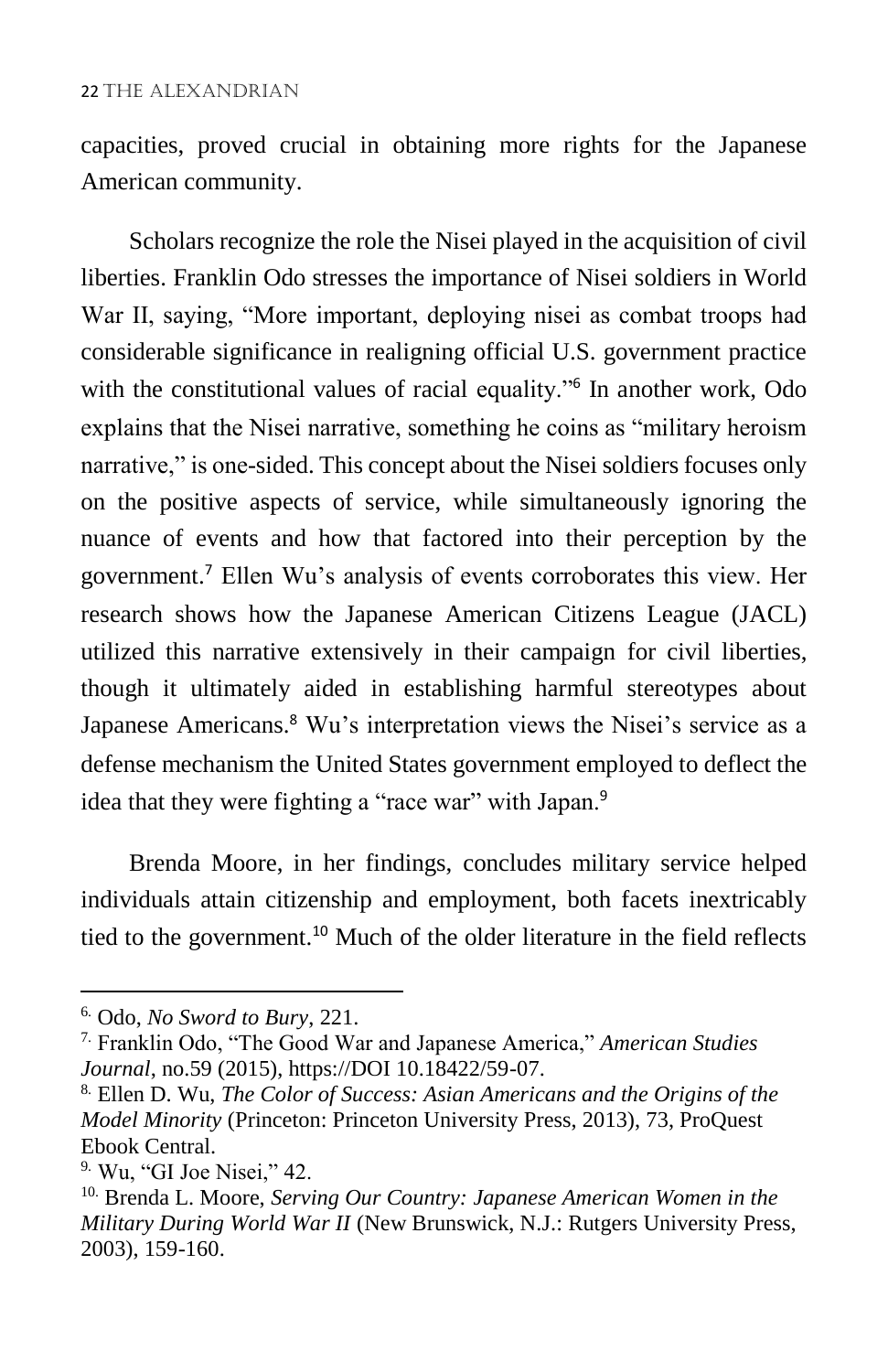the "military heroism" narrative previously mentioned. C. Douglas Sterner's text, while recently published, falls neatly into this category. His analysis focuses on the heroism and the emotional appeal of patriotism.<sup>11</sup> While much of the information he presents is valuable as a compilation of facts, his analysis and critiques are blatantly colored with hues of the "military heroism narrative" that Odo and Wu fiercely critique. Newer literature properly analyzes information in order to give a more complete, nuanced view of the Nisei soldier and his role in gaining Japanese American civil liberties. James C. McNaughton accurately depicts the immediate and some lasting effects the Nisei serving in the Pacific had on the U.S. His analysis provides context on how the government viewed these Nisei and their contributions.<sup>12</sup> Nisei servicemembers changed the view of the US government by fighting a war on two fronts: the battlefield and the home front. Understanding both is necessary to grasp the effects the Nisei servicemembers had on the perception of the United States government.

The first side of the Nisei soldier's contributions to changing the perceptions of the US government was their role in battlefield combat. FDR and government leaders formulated the creation of an all-Japanese American fighting unit (officers excluded) to utilize as a manner of combatting Japanese propaganda that accused the United States of racism.<sup>13</sup> Japan carried out a propaganda campaign citing America's ongoing racism as a cause of much of their expansion. Japan painted itself as a "racial liberator," and the Japanese American concentration camps

 $\overline{a}$ 

<sup>11.</sup> C. Douglas Sterner, *Go for Broke: The Nisei Warriors of World War II Who Conquered Germany, Japan, and American Bigotry* (Clearfield: American Legacy Historical Press, 2008), v-4.

<sup>12.</sup> James C. McNaughton, *Nisei Linguists: Japanese Americans in the Military Intelligence Service in World War II* (Washington, D.C.: Department of the Army, 2006), 457-461, WorldCat.

<sup>13.</sup> Niiya, "Japanese Americans in Military."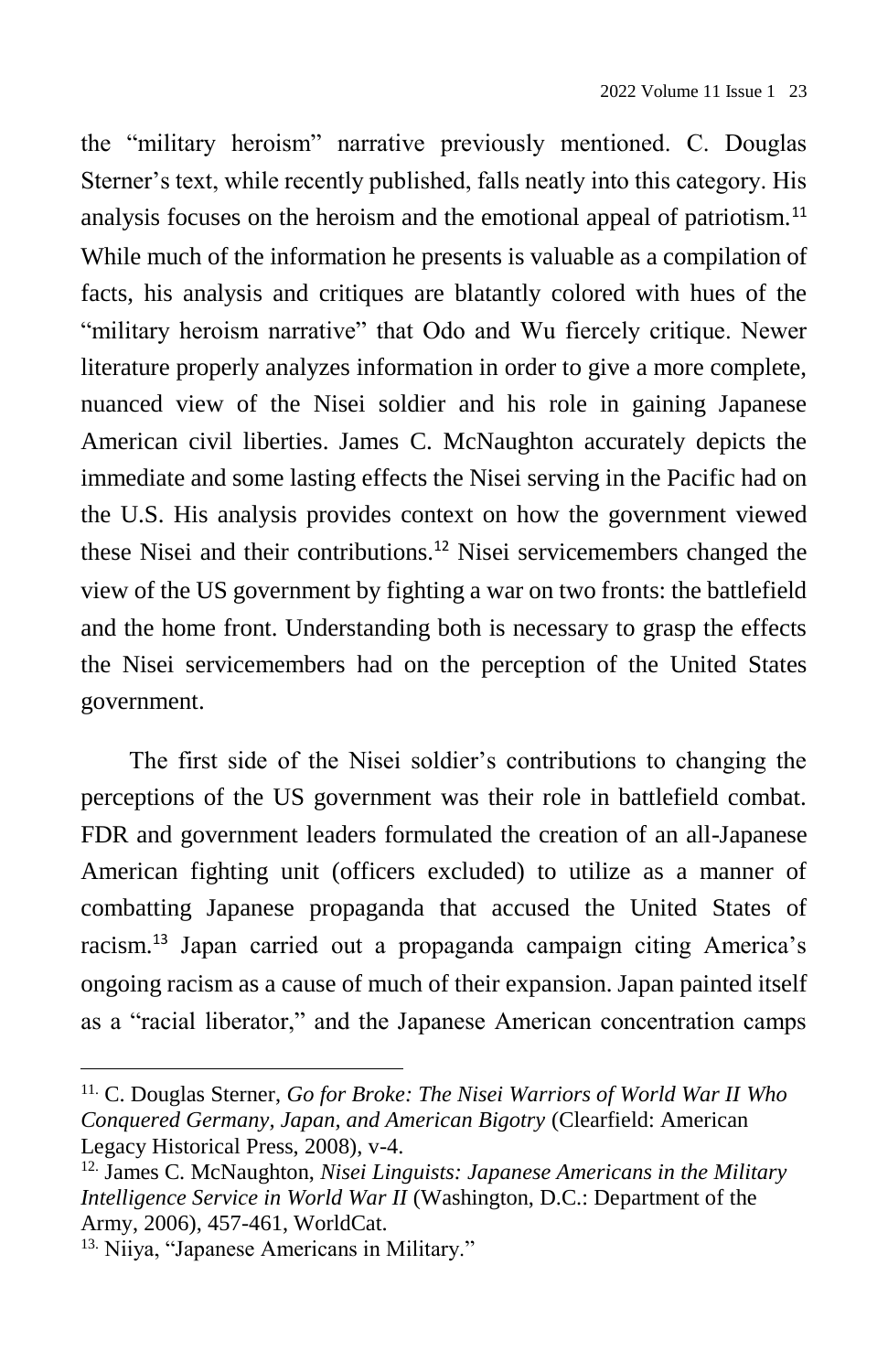gave ample ammunition for their printing presses.<sup>14</sup> The US military formed the 100th Battalion and 442nd Regimental Combat Team as their Nisei combat units. Both units were deployed to fight in the European front, starting in Africa, then Italy.<sup>15</sup> In response to their military achievements during the war, the US government awarded Nisei soldiers with military citations and medals for valor in combat. These achievements of the 100th and 442nd in Europe were widely publicized back home, an attempt by the US government to overshadow the atrocities of the Japanese internment camps.

Immediately after the war, the United States government wasted no time in exploiting the Nisei war heroes' combat records. Government officials and newspapers widely spread the stories of brave Nisei soldiers who fought for a brighter, better democracy despite the unfortunate events of the internment camps.<sup>16</sup> Harry S. Truman, the nation's president, perpetuated this propaganda campaign introduced by his predecessor. In his address during the citation ceremony for the 442nd, Harry S. Truman proclaimed, "You fought not only the enemy, but you fought prejudice and you have won."<sup>17</sup> Undoubtedly, the public image of the nation needed to be maintained, at all costs. Parading the Nisei soldiers around as champions of democracy was a political move used to sidestep the issues of institutional racism and forced internment of thousands of innocents.

<sup>14.</sup> Odo, *No Sword to Bury*, 221-222.

<sup>15.</sup> Niiya, "Japanese Americans in Military."

<sup>16.</sup> Wu, "GI Joe Nisei," 42-43.

<sup>&</sup>lt;sup>17.</sup> Harry S. Truman, "Remarks Upon Presenting a Citation to a Nisei Regiment," Presentation, Presidential Awards Ceremony, Washington D.C., July 15th, 1946, Harry S. Truman Library and Museum, NARA. Accessed on June 20, 2021, https://www.trumanlibrary.gov/library/public-papers/170/remarks-uponpresenting-citation-nisei-regiment.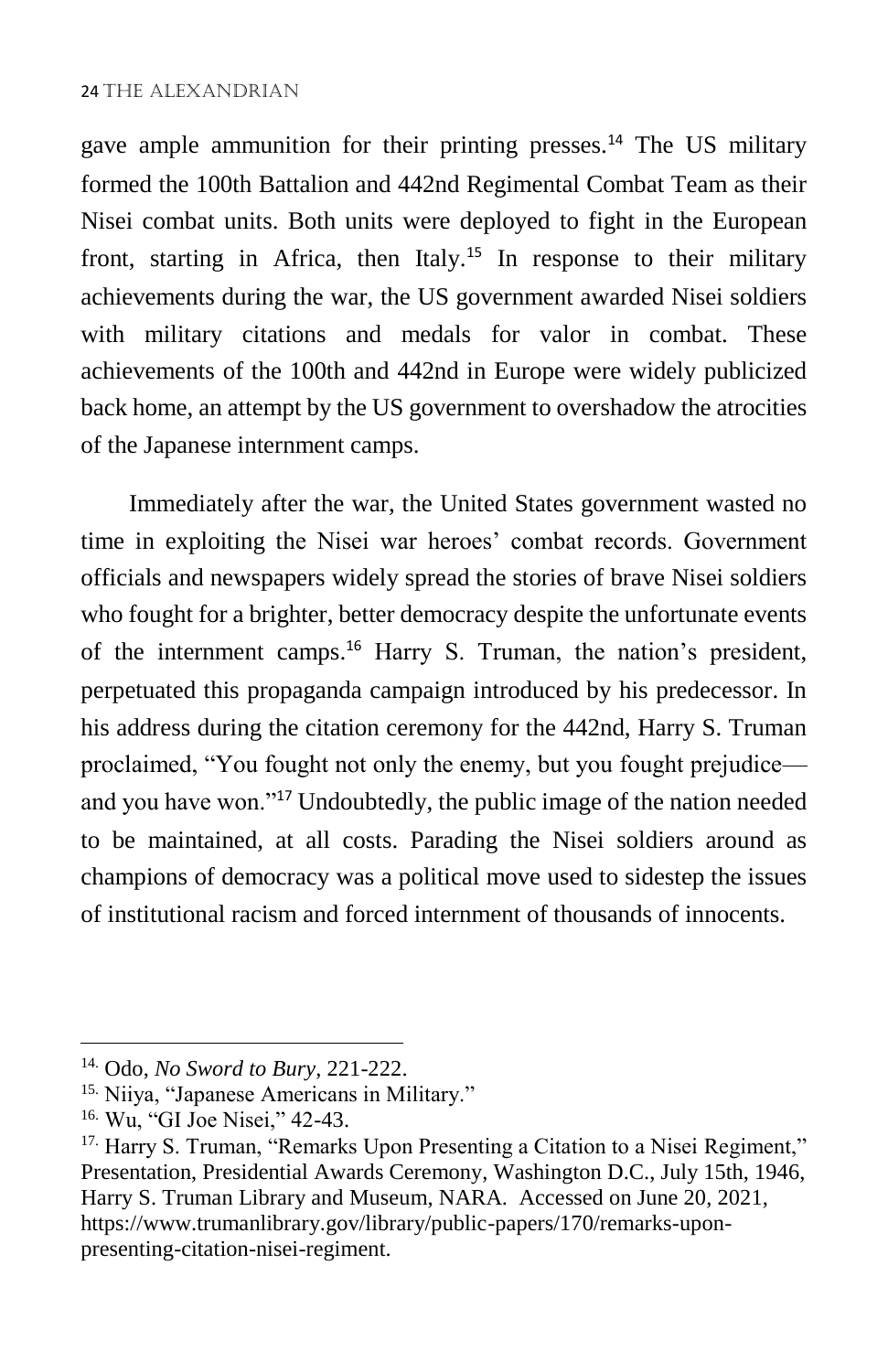It is important to note that Nisei soldiers received thousands of decorations for their frontline combat in Europe. The 442nd and 100th "received some 4,000 Purple Hearts, 8 Presidential Unit Citations, 559 Silver Stars, and 52 Distinguished Service Crosses among many other decorations. In the immediate aftermath of the war, only one member of 442nd received the Medal of Honor, America's highest military honor."<sup>18</sup> In 2000, Bill Clinton awarded twenty-one Medals of Honor to Nisei soldiers.<sup>19</sup> The Medals of Honor, though awarded fifty-five years later, reinforce the US government's perception of the Nisei in the late '40s and early '50s. Medals of Honor are the pinnacle of military combat achievement. While the Nisei soldiers were awarded Purple Hearts, Presidential Unit Citations, and Silver Stars, they were not honored with the highest achievement, despite having met the qualifications for exemplary valor. The government under FDR and Truman saw the Nisei as good soldiers, but not white soldiers, and therefore undeserving of the highest display of gratitude the country can bestow. In a 2005 interview, veteran George Kiyomoto spoke about the difference in the government administrations and perceptions of Japanese Americans at the time. When asked about the 1988 Civil Liberties Act and the nation's reparations efforts and apology, he simply said, "Well, I think it was a good thing they did you know. The people that put them there weren't the one that was apologizing."<sup>20</sup> The government of the late 40s and early 50s did not apologize for the internment camps, nor the drafting of imprisoned men out of those camps. Indeed, they used the Nisei soldiers and their heroism

 $\overline{a}$ 

<sup>18.</sup> Niiya, "Japanese Americans in Military."

<sup>19.</sup> Odo, "The Good War."

<sup>20.</sup> George Kiyomoto, interview by Ralph Kumano, June 10, 2005, transcript, JACL-CCDC Japanese American Oral History Collection, California State University, Fresno, CA.

http://digitalcollections.archives.csudh.edu/digital/collection/p16855coll4/id/111 96/rec/16.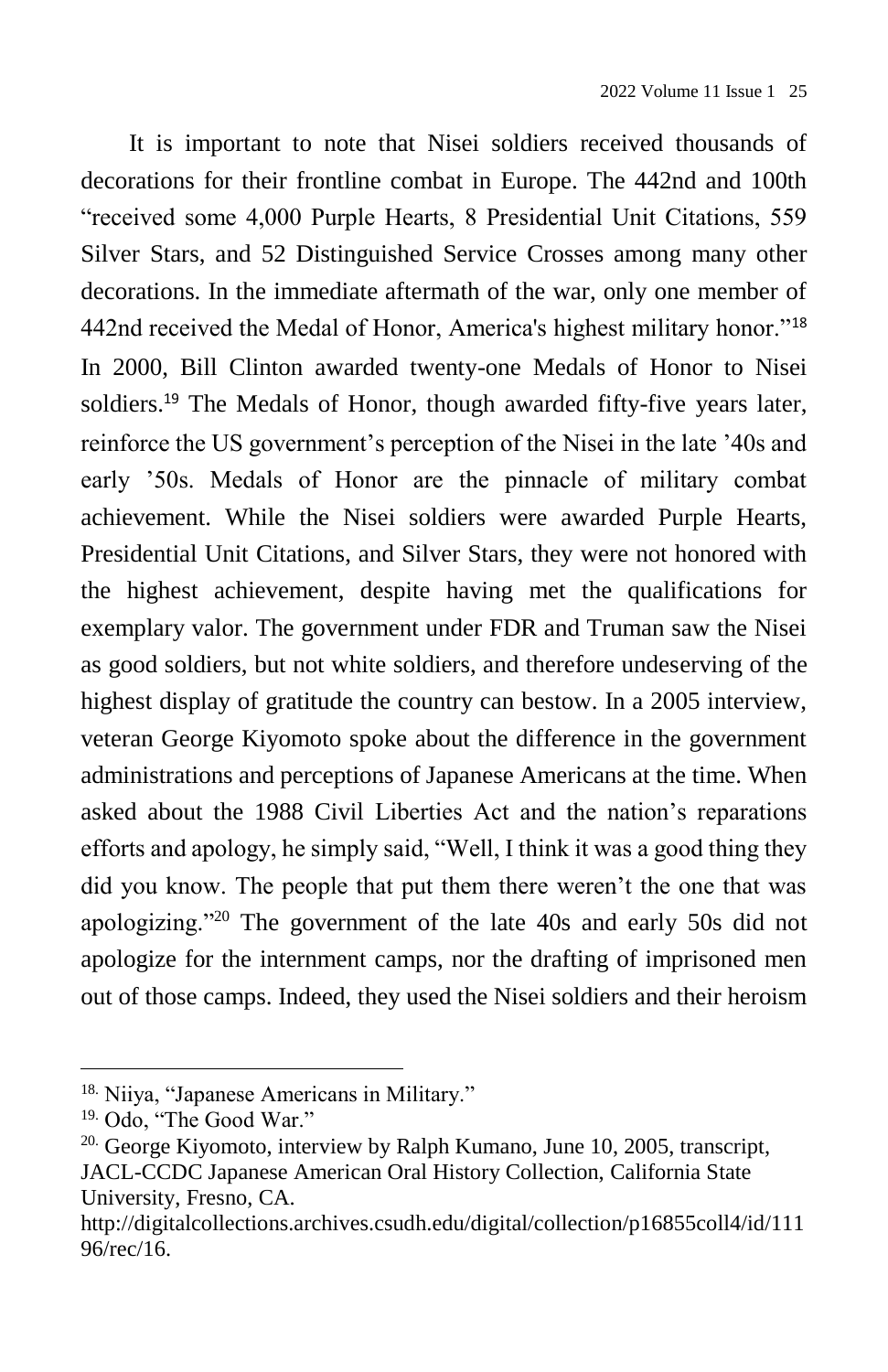as a tool to further their own narrative and goals. This reinforces the position of recent literature on the topic, which discusses a "counternarrative" to the Nisei soldier image. Odo points out that these men, in many cases, were not model soldiers. The idealized version of the Nisei soldiers painted an inaccurate portrait of events that the government exploited.<sup>21</sup>

The Nisei's service in Europe created a standard by which the US government could tout its progressive democracy and acceptance of non-Caucasian races. The federal government superficially respected these men but became more interested in their accomplishments which fed into the greater narrative of the "Good War."<sup>22</sup> Regardless of the celebration and praise their president and their commanding officers lauded upon them, the soldiers returned home to less-than-welcoming communities. Discrimination remained and opinions about Japanese Americans and their allegiances varied. The 442nd and 100th proved themselves as war heroes, and the government quickly pushed the narrative to represent them as such. The general public proved not as willing to swallow that narrative, despite its increasing popularity in the press. $^{23}$ 

However, Nisei soldiers did not only serve in all Nisei units in Europe and Africa. Many Nisei, those who volunteered to serve in the MIS, fought in mixed-race units on the frontlines of the Pacific theatre. The MIS began training Nisei linguists before the events of Pearl Harbor and continued with the training even after the declaration of Executive Order 9066. In an essay penned in 1987, Lt. Colonel Roy Takai confirmed that he and several others enlisted to serve well before the creation of the 442nd and 100th.

<sup>21.</sup> Odo, "The Good War."

<sup>22.</sup> Odo, "The Good War."

<sup>23.</sup> Wu, "GI Joe Nisei," 43.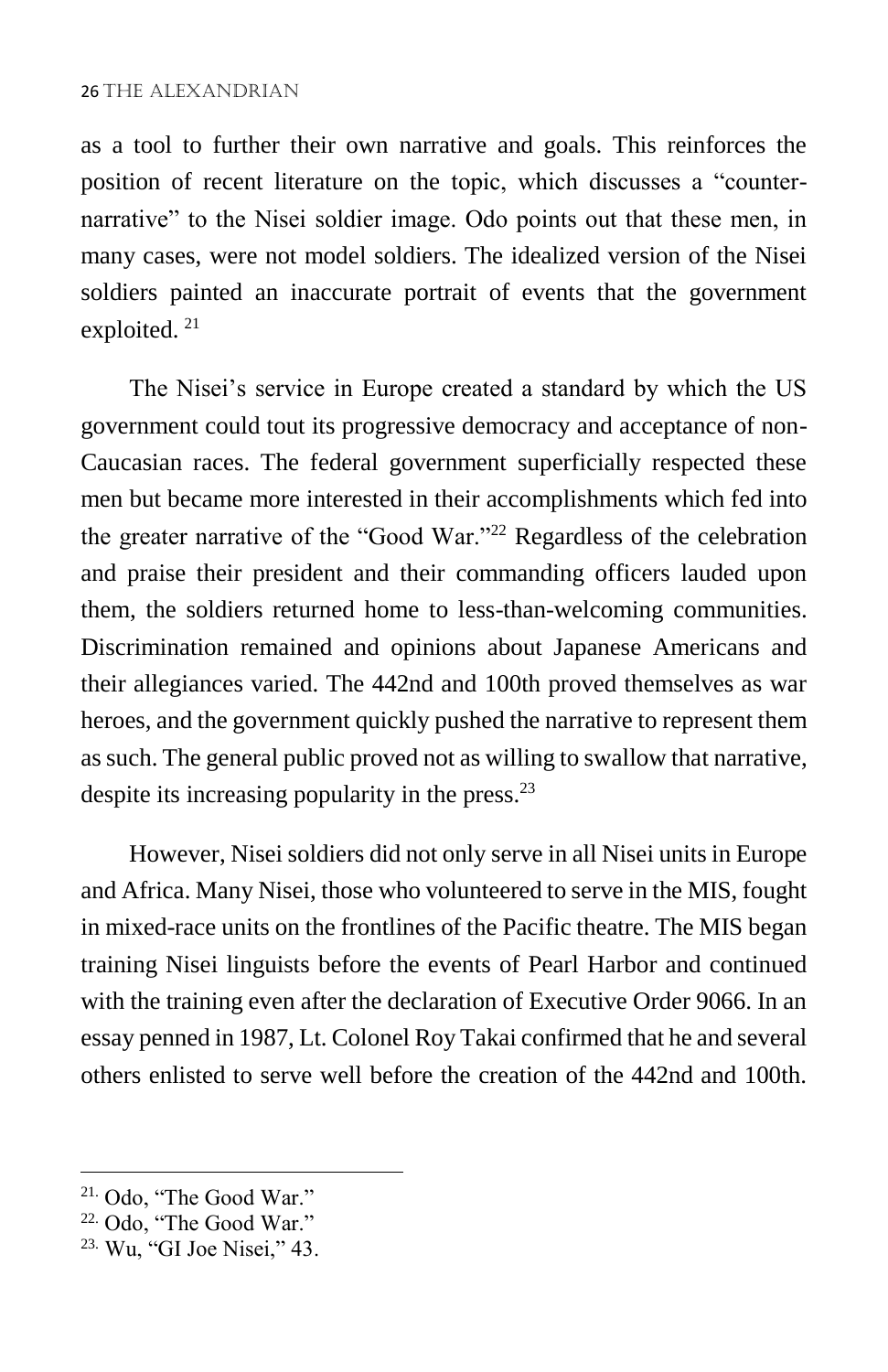These soldiers served in MIS Language schools.<sup>24</sup> These linguists became Japanese interpreters that served on the frontline in the Pacific Theater.<sup>25</sup> They interrogated captured enemies, translated intercepted messages, and printed propaganda leaflets aimed at the Japanese adversary.<sup>26</sup> Due to the sensitive nature of intelligence and counterintelligence, the military classified many of these assignments and missions. As a result, the American public remained largely unaware of the Nisei's service in the Pacific.

Nevertheless, the government responded favorably toward the MIS Nisei soldiers that served in the Pacific. The government refrained from disclosing many of the exploits of the MIS Nisei to the public, a direct inverse of their treatment of the Nisei who served in Europe. However, the federal government showed respect in different ways. The War Department and the War Relocation Authority (the bureaucratic entity responsible for the internment of Japanese American citizens) actively petitioned for increased peace and assimilation on the West Coast. Using the MIS Nisei service as an example of fine patriotism, the War Department dispatched speakers up and down the west coast to smooth racial tensions and help reintegrate Japanese Americans.

<sup>24.</sup> Roy Takai, Nisei volunteers for the U.S. Army, essay, August 1987, Japanese American Archival Collection, Department of Special Collections and

University Archives, California State University, Sacramento, CA,

http://digitalcollections.archives.csudh.edu/digital/collection/p16855coll4/id/107 25/rec/113.

<sup>25.</sup> Niiya, "Japanese Americans in Military."

<sup>26.</sup> Wallace H. Moore, "Nisei in Intelligence and Counterintelligence" (Address, San Francisco Commonwealth Club, San Francisco, CA, Friday, November 30, 1945. Gerth Archives and Special Collections Department, California State University, Dominguez Hills, CA.),

http://digitalcollections.archives.csudh.edu/digital/collection/p16855coll4/id/271 32/rec/22.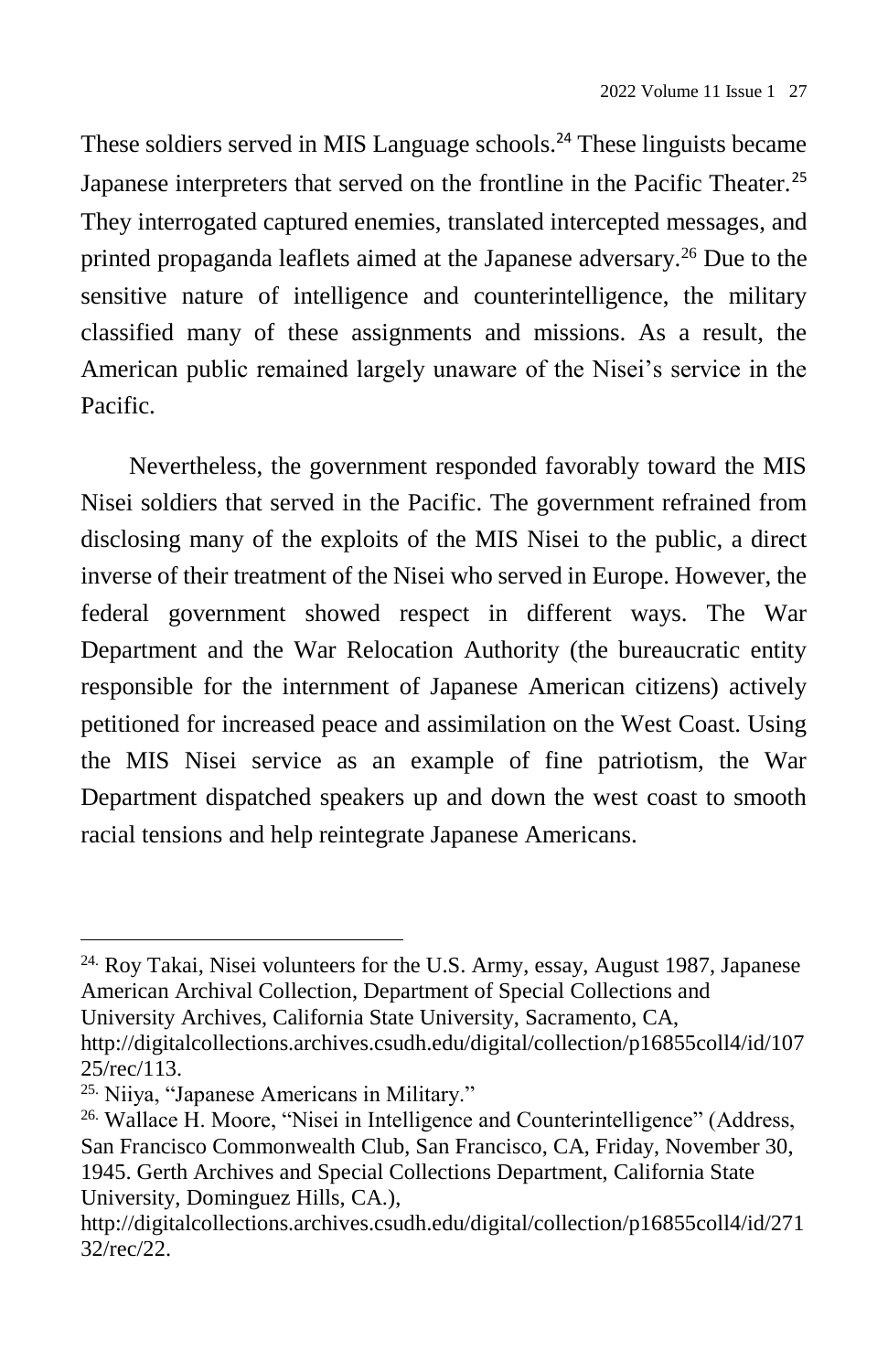One of these speakers, Lieutenant Colonel Wallace H. Moore, was assigned to a sixty-day speaking tour along the West Coast where he addressed a variety of audiences about the Nisei service in the MIS.<sup>27</sup> In one of his addresses, Moore spoke to the Commonwealth Club in San Francisco and admonished the citizens about their treatment of Japanese Americans. He stated his message in clear, unambiguous terms— "don't upset the applecart."<sup>28</sup> Lt. Col. Moore's speaking tour demonstrated the attitude the government had towards Nisei soldiers. The government would not tolerate violence or discrimination. Furthermore, Moore spoke at the Commonwealth Club of California. His audience consisted of highranking members of the community. The War Department, through speeches like Lt. Col. Moore's, targeted the leadership organizations of the community. This focus on leaders in the community delineated the War Department's desire for the local leadership to assume responsibility for the treatment of the Japanese Americans and to work towards changing it.

In addition to speaking tours like the one Lt. Col. Moore embarked on, high-ranking military officials made clear statements about the MIS Nisei effort in the Pacific. On September 2, 1945, Nisei soldiers aided in translating the official Japanese surrender aboard the *U.S.S. Missouri* to General MacArthur.<sup>29</sup> Military officials stated that Nisei's service in the Pacific not only shortened the war and saved countless lives and dollars, but had also proved indispensable in the occupation of Japan.<sup>30</sup> The federal government handled the Nisei service in the Pacific differently than how they handled the Nisei service in Europe and Africa. Yet, the push by the War Department and the War Relocation Authority to credit the Nisei for

 $\overline{a}$ 

<sup>27.</sup> Moore, "Nisei in Intelligence."

<sup>28.</sup> Moore, "Nisei in Intelligence."

<sup>29.</sup> Sterne, *Go for Broke*, 136-137.

<sup>30.</sup> McNaughton, *Nisei Linguists*, 460-461.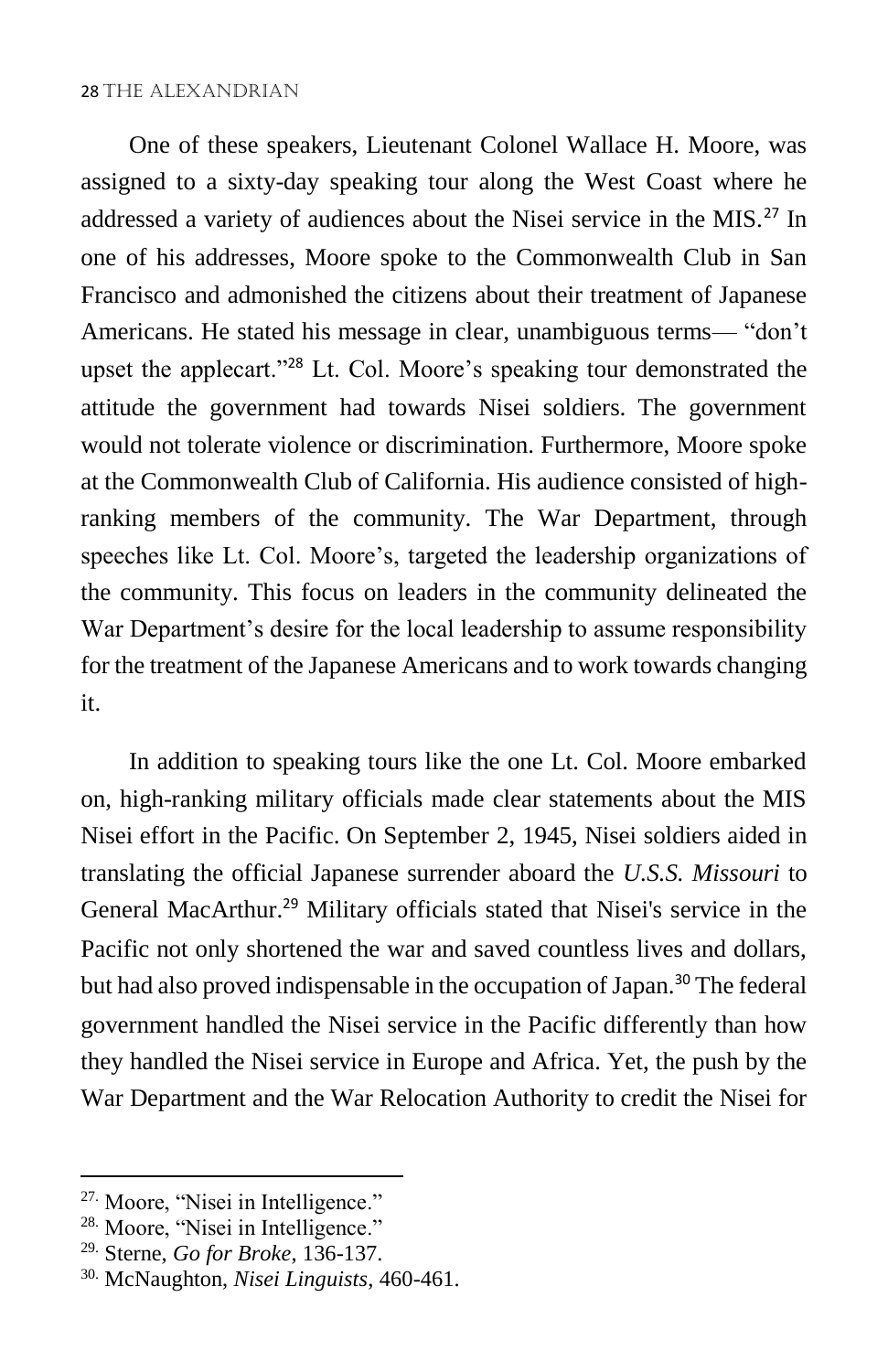their contribution demonstrated the government's recognition of their service and a measure of gratitude.

Ellen D. Wu argues that this move by the federal government had a different agenda. She claims the government was using the exploits of the Nisei soldiers and the speaking tours as a means "to prime whites to welcome Japanese Americans as fellow patriots and future colleagues, neighbors, and friends."<sup>31</sup> The federal government, in a broad sense, did indeed want to broker peace and prosperity by tamping down racial tensions on the West Coast. The government directly utilized the exploits of the Nisei soldier to achieve, or attempt to achieve, this goal. This, however, does not consider the fact that many of these officers had served directly with the Nisei soldiers. Their accounts were not merely propaganda displays; these men genuinely believed the Nisei soldiers aided in helping end the war. Their conviction shows that beneath the propaganda campaign carried out by the Federal government, there were real people who were profoundly grateful for the Nisei's contribution to the war. In his interview, George Kiyomoto confirms that Caucasian and Nisei soldiers got along and held a mutual respect, saying, "And they took care of us you know the guys took care of us just like we were their buddies you know. And we appreciated that."<sup>32</sup> This camaraderie between Nisei soldiers and Caucasian officers and soldiers aided in challenging the skepticism and fear that many civilians had about Japanese Americans.

This propaganda campaign by the government went on to create a poster-boy image of the Nisei soldier—a stereotype. The Japanese American Citizens League (JACL) worked closely with the federal government using this narrative as a means to secure civil liberties. The JACL and the US government made this joint decision to help ease the

l

<sup>31.</sup> Wu, "GI Joe Nisei," 42.

<sup>32.</sup> Kiyomoto, interview.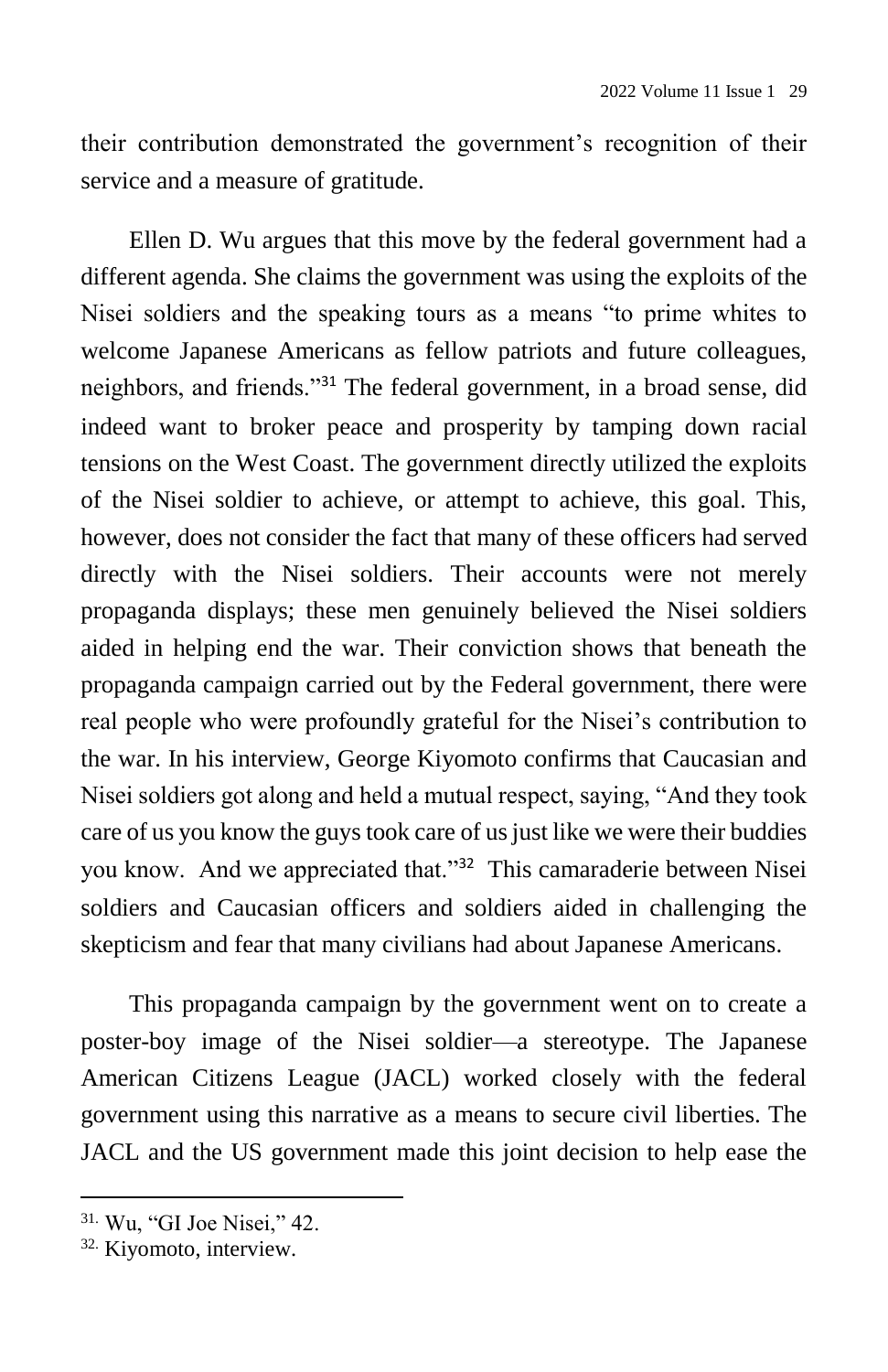tensions of Japanese Americans in the concentration camps and to assuage the fears of the nation that their Japanese American neighbors were spies or collaborators.<sup>33</sup> The JACL wasted no time in utilizing the Nisei soldier image to push for rights. The JACL weaponized the Nisei soldier image, highlighting sacrifices and the battlefield victories won by the 442nd and 100th. The JACL successfully lobbied for Hawaii's statehood, Japanese naturalization, and eventually reparations by using the Nisei soldier image.<sup>34</sup> While the process to gain civil liberties was slow, the JACL did make considerable progress by utilizing the Nisei war hero narrative.

The JACL's decision to use the "military heroism" narrative paid off in some methods. While West Coast citizens differed in opinion and reaction to Japanese Americans and Nisei service, it became obvious that the Nisei service was beginning to open doors that had previously been shut. Franklin Odo uses higher education as a barometer to measure social change before and after the war. He notes how before the war, only a few Nisei had graduated from "prestigious universities." After the war, the Nisei utilized the G.I. Bill—a direct result of their military service—to gain a higher education in much larger numbers.<sup>35</sup> This movement of the Nisei into higher education produced community leaders who eventually went on to become national leaders. As a result, these veterans pushed the Civil Rights movement forward, not only for Japanese Americans but for Asian Americans as a whole. This uptick in diversity in local, state, and federal government resulted directly from the Nisei service. Veterans were able to use their veteran status to bypass barriers of entry into more prestigious fields, thus allowing them to have a larger democratic platform.

<sup>33.</sup> Wu, "GI Joe Nisei," 41.

<sup>34.</sup> Wu, "GI Joe Nisei," 45-46.

<sup>35.</sup> Odo, *No Sword to Bury*, 253.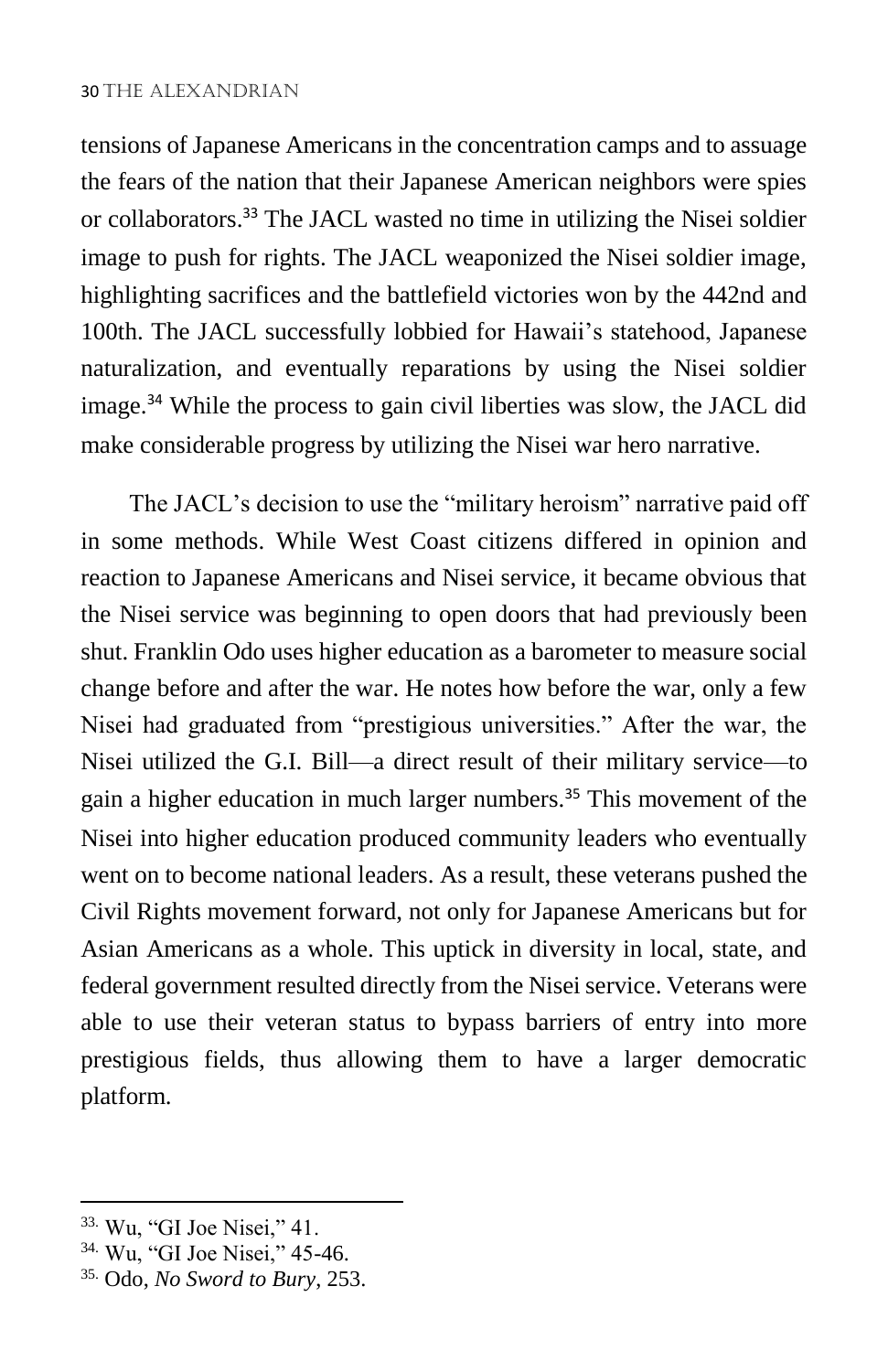The downside of the "military heroism" narrative is that it allowed the federal government to perpetuate the idea that human rights were tied directly to militarism. The US government and the JACL created an image that placed loyalty and obedience above liberty and justice. The Nisei soldier narrative supported the idea that citizenship and rights were linked to military service. Brenda Moore remarks upon this point in her book. She claims that citizenship carries a certain responsibility—a responsibility that often presents itself as military service.<sup>36</sup> This concept solidifies the idea that the US government had superficial respect for the Nisei and was willing to extend rights accordingly. However, those rights were ultimately contingent on military service, not upon any form of humanity. As such, the US deemed Nisei and Japanese American citizens deserving of rights due to their military service, not because they were human beings and American citizens. For all of the good the JACL did and tried to do during this period, they ultimately perpetuated this idea by hoisting aloft the propagandized, jingoistic Nisei soldier narrative. This Nisei soldier narrative, as a direct result, increasingly contributed to the idea of an obedient, loyal, and productive minority which came to be known as the "model minority" concept.<sup>37</sup> This incorrect and monolithic view of this culture brought its own set of problems, many of which persist to this day.

The Nisei soldier narrative stamped out other Japanese Americans who fought for rights and equality in other ways. Draft resisters spoke up from the concentration camps. The government silenced them with imprisonment. These resisters went on to fight court battles up to the Supreme Court. <sup>38</sup> However, the resisters focused on their rights as human beings and citizens. The JACL ignored these resisters in favor of the more

<sup>36.</sup> Moore, *Serving Our Country*, 159.

<sup>37.</sup> Wu, "GI Joe Nisei," 46-48.

<sup>38.</sup> Odo, "The Good War."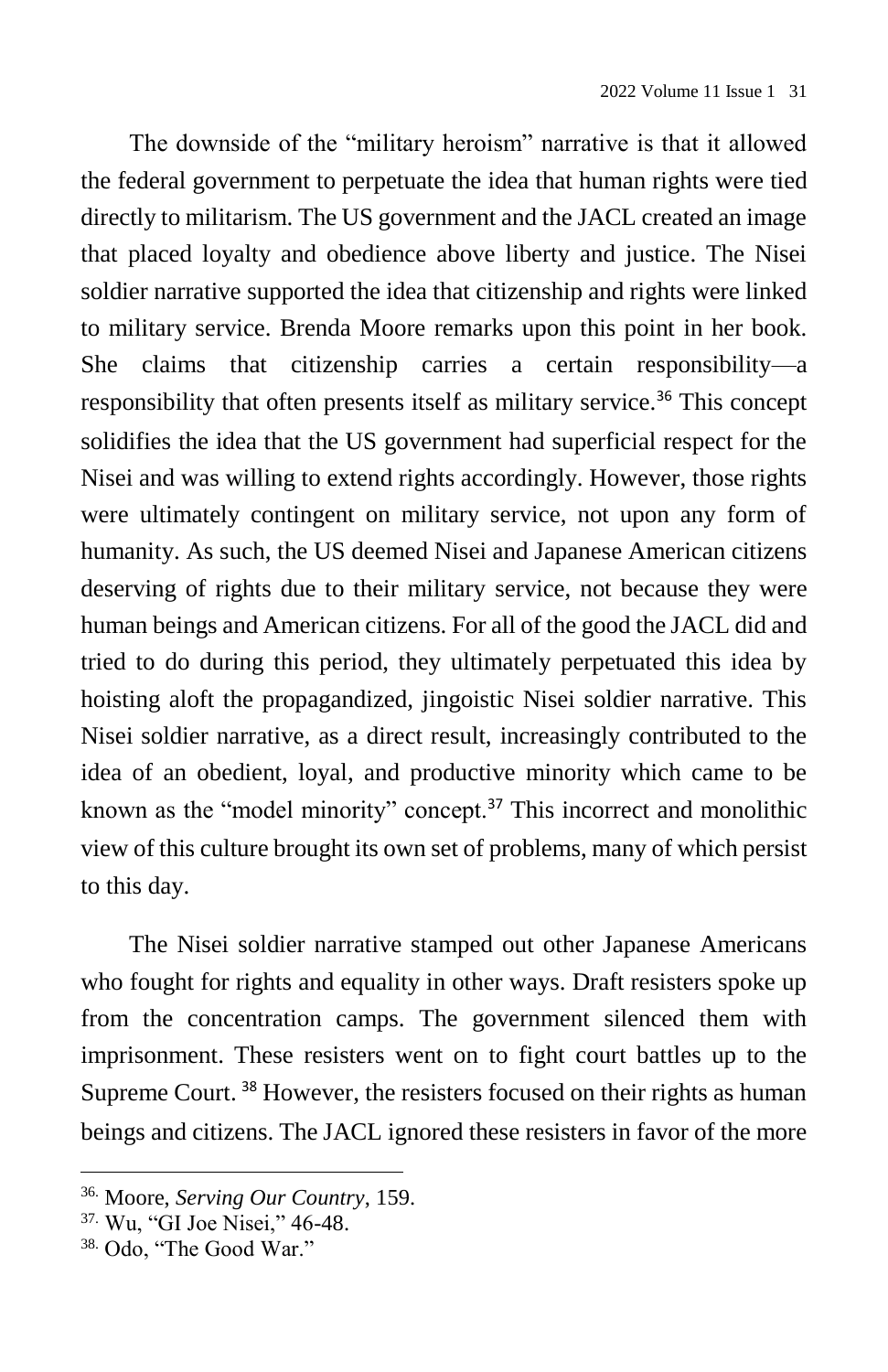politically palatable Nisei soldier propaganda. The US government buried the issue, as well, and focused on reintegration and resettlement of Japanese Americans returning from internment.<sup>39</sup> Lt. Colonel Roy Takai mentions these men in his essay and, though a career military man, acknowledges their bravery in standing up for their convictions. He criticizes the government for stripping these men of their freedoms and praises the resisters for their determination and beliefs.<sup>40</sup> These resisters have become the historical face of the "counternarrative" and budding literature about Japanese Americans in World War II.<sup>41</sup>

Nisei soldiers drastically affected how the government perceived Japanese Americans. The US government initially created the Nisei combat units as a way to combat foreign propaganda and the idea the US was engaged in a race war. The all-Nisei combat units from Hawaii, the 100th and 442nd, served with distinction in Europe and Africa. The military recognized them for their heroism and decorated them with citations, medals, and awards. Due to their success on the battlefield, the US bolstered their image and used a stereotyped version of the Nisei soldier to create an ideal version of the Japanese American citizen—loyal and brave, even in the face of prejudice. The MIS Nisei serving in the Pacific aided in bringing the war with Japan to a close. Serving as linguists, the MIS Nisei earned the respect of their commanding officers and fellow soldiers by fighting in mixed-race units. This helped ease racial tensions upon their return to America; the officers they had served under "went to bat" for them.

Vying for more liberties for the recently released internment survivors, the JACL utilized the growing popularity of the Nisei soldiers as a method to acquire more civil rights. The JACL used the "military

<sup>39.</sup> Wu, "GI Joe Nisei," 42.

<sup>40.</sup> Takai, Nisei volunteers for the U.S. Army.

<sup>41.</sup> Odo, "The Good War."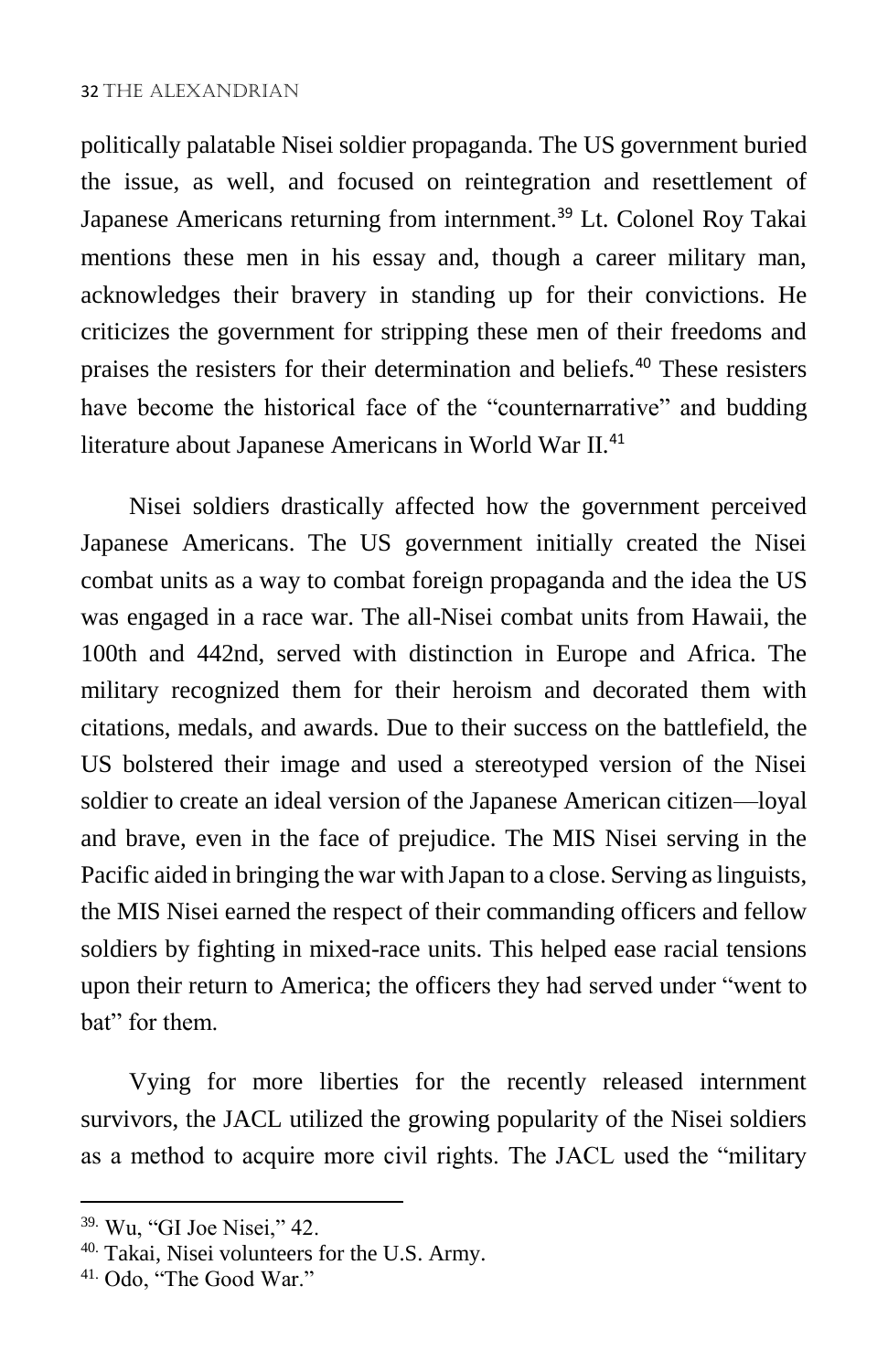heroism" narrative as a major building block in their campaign for naturalization, Hawaiian statehood, and reparations for internment. This use of the Nisei soldier narrative, unfortunately, created a unilateral view of the Nisei soldiers, their service, and the Japanese American community as a whole. It overshadowed other attempts at gaining civil rights and helped grow and perpetuate the "model minority" myth about Japanese Americans.

The US government recognized the service of the Nisei soldiers and considered their service when the JACL pressed for more civil liberties. Though the process was not easy, the Nisei veterans used their service as a means to propel themselves into higher education and better careers, which aided in the fight for equality. The US government demonstrated a willingness to extend rights to Japanese Americans because of their perception of the Nisei soldiers. Ultimately, this extension of rights was predicated upon the military service of the Nisei. The government did not recognize the right of the citizens because of their humanity, but solely because of their contribution to winning the war. In effect, the government of the United States deemed the Nisei's service as satisfactory and extended basic human rights to the Japanese Americans as a result.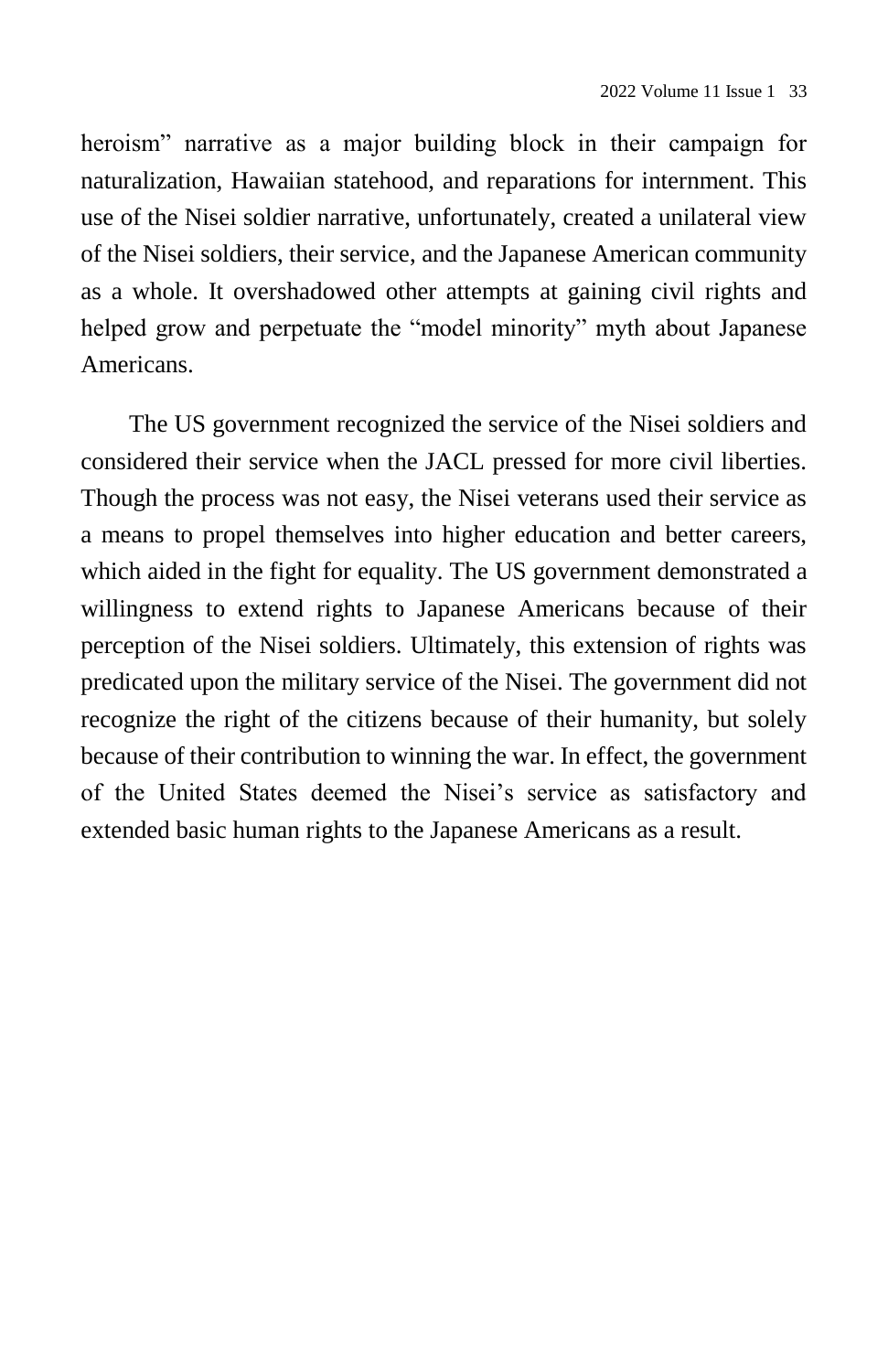#### **Bibliography**

- Kiyomoto, George. Oral History Interview with George Kiyomoto. Interview by Ralph Kumano. June 10, 2005. JACL-CCDC Japanese American Oral History Collection. California State University, Fresno, CA. http://digitalcollections.archives.csudh.edu/digital/collection/p16855 coll4/id/11196/rec/16.
- McNaughton, James C. *Nisei Linguists: Japanese Americans in the Military Intelligence Service in World War II*. Washington, D.C.: Department of the Army, 2006. WorldCat.
- Moore, Brenda L. *Serving Our Country: Japanese American Women in the Military During World War II*. New Brunswick: Rutgers University Press, 2003. https://search-ebscohost-com.
- Moore, Wallace H. "Nisei in Intelligence and Counterintelligence." Address, San Francisco Commonwealth Club, San Francisco, CA, Friday, November 30, 1945. Gerth Archives and Special Collections Department, California State University, Dominguez Hills, CA. Accessed June 25, 2021, http://digitalcollections.archives.csudh.edu/digital/collection/p16855 coll4/id/27132/rec/22.
- Odo, Franklin. "The Good War and Japanese America." *American Studies Journal*, no.59 (2015). https://DOI 10.18422/59-07.

———. *No Sword to Bury: Japanese Americans in Hawaii*. Philadelphia: Temple University Press, 2003.

- Niiya, Brian. "Japanese Americans in Military during World War II." Densho Encyclopedia, last updated January 25, 2021. https://encyclopedia.densho.org/Japanese\_Americans\_in\_military\_d uring\_World\_War\_II/.
- Robinson, Greg. "War Relocation Authority." Densho Encyclopedia, accessed on June 30, 2021. https://encyclopedia.densho.org/War%20Relocation%20Authority.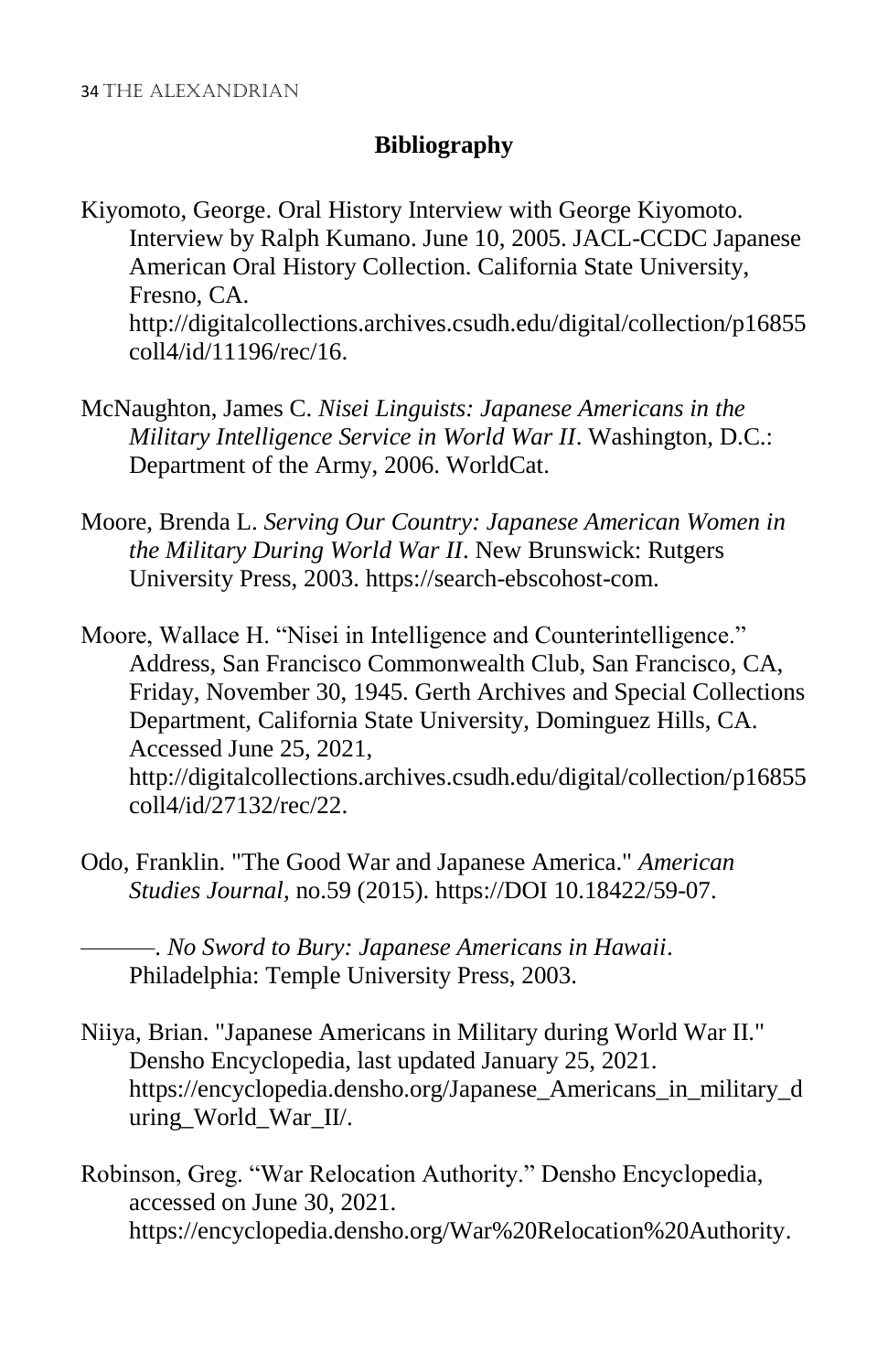- Sterner, C. Douglas. *Go for Broke: The Nisei Warriors of World War II Who Conquered Germany, Japan, and American Bigotry*. Clearfield: American Legacy Historical Press, 2008.
- Takai, Roy. Nisei volunteers for the U.S. Army. Essay. August 1987. Japanese American Archival Collection. Department of Special Collections and University Archives, California State University, Sacramento, CA. http://digitalcollections.archives.csudh.edu/digital/collection/p16855 coll4/id/10725/rec/113.
- Truman, Harry S. "Remarks Upon Presenting a Citation to a Nisei Regiment." Presentation, Presidential Awards Ceremony, Washington D.C., July 15th, 1946. Harry S. Truman Library and Museum, NARA. Accessed on June 20, 2021, https://www.trumanlibrary.gov/library/public-papers/170/remarksupon-presenting-citation-nisei-regiment.
- Wu, Ellen D. *The Color of Success: Asian Americans and the Origins of the Model Minority*. Princeton: Princeton University Press, 2013. ProQuest Ebook Central.
	- ———. "GI Joe Nisei: The Invention of World War II's Iconic Japanese American Soldier." In *Warring Over Valor: How Race and Gender Shaped American Military Heroism in the Twentieth and Twenty-First Centuries*, edited by Simon Wendt, 37-56. New Brunswick: Rutgers University Press, 2019. https://muse-jhuedu.libproxy.troy.edu/book/63183/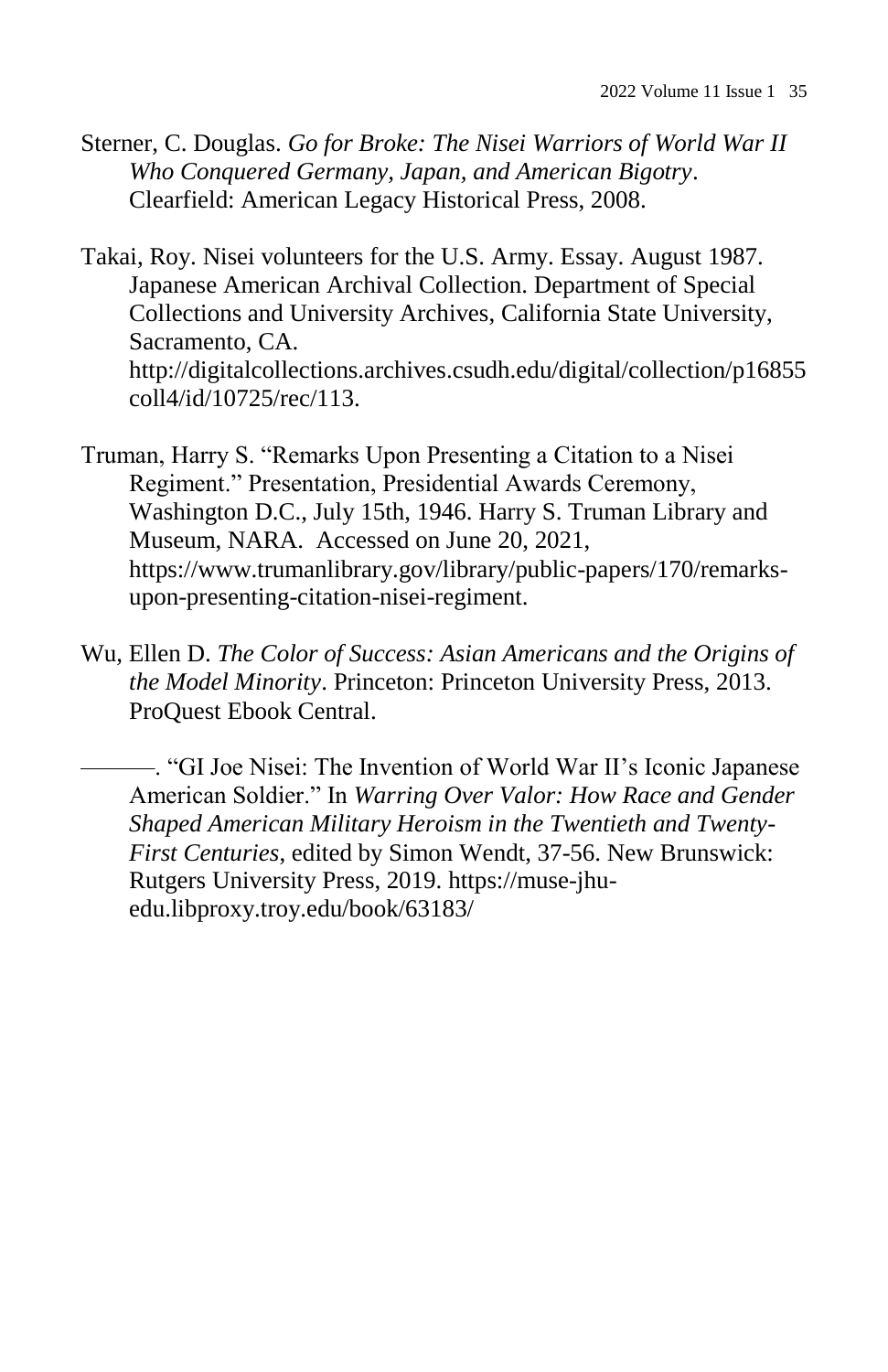## Dr. Martin Luther King, Jr., and the Social Gospel

### Callie Wiggins

 $\overline{a}$ 

After centuries of slavery and then racial division, America in the twentieth century desperately needed a racial reckoning, which came in the form of the Civil Rights Movement. Martin Luther King, Jr., a young minister and theologian, rose to a position of power and influence to lead this movement, tackling the issue of racism through tactics that did not enjoy universal support, but proved to be incredibly effective. The most significant influence and motivation that shaped Dr. King's beliefs and actions stemmed from his own religion and faith in something greater. This theological base directed Dr. King as he developed the nonviolent direct-action tactics that shaped the Civil Rights Movement and began to chip away at racism and white supremacy.

Dr. King and his religiously influenced tactics to fight racism challenged a long history of racial division in the South. Slavery, one of the most exploitive and dehumanizing forms of economic gain, developed in the US into a race-based institution that relied on racial discrimination to justify its existence. Even after the passage of the 13th Amendment ended this dark institution, it left lingering effects including the dehumanization of an entire race of people. This ideology of white supremacy lengthened and justified slavery, and later entrenched the Jim Crow system of racial discrimination as well, Jim Crow proved even harder to get rid of than slavery itself, leading to the systematic racism that required forces such as the Civil Rights Movement to take it down.<sup>1</sup>

<sup>&</sup>lt;sup>1</sup> "Religion and the US South," *Southern Spaces*, last updated Fall 2015, https://southernspaces.org/2004/religion-and-us-south/.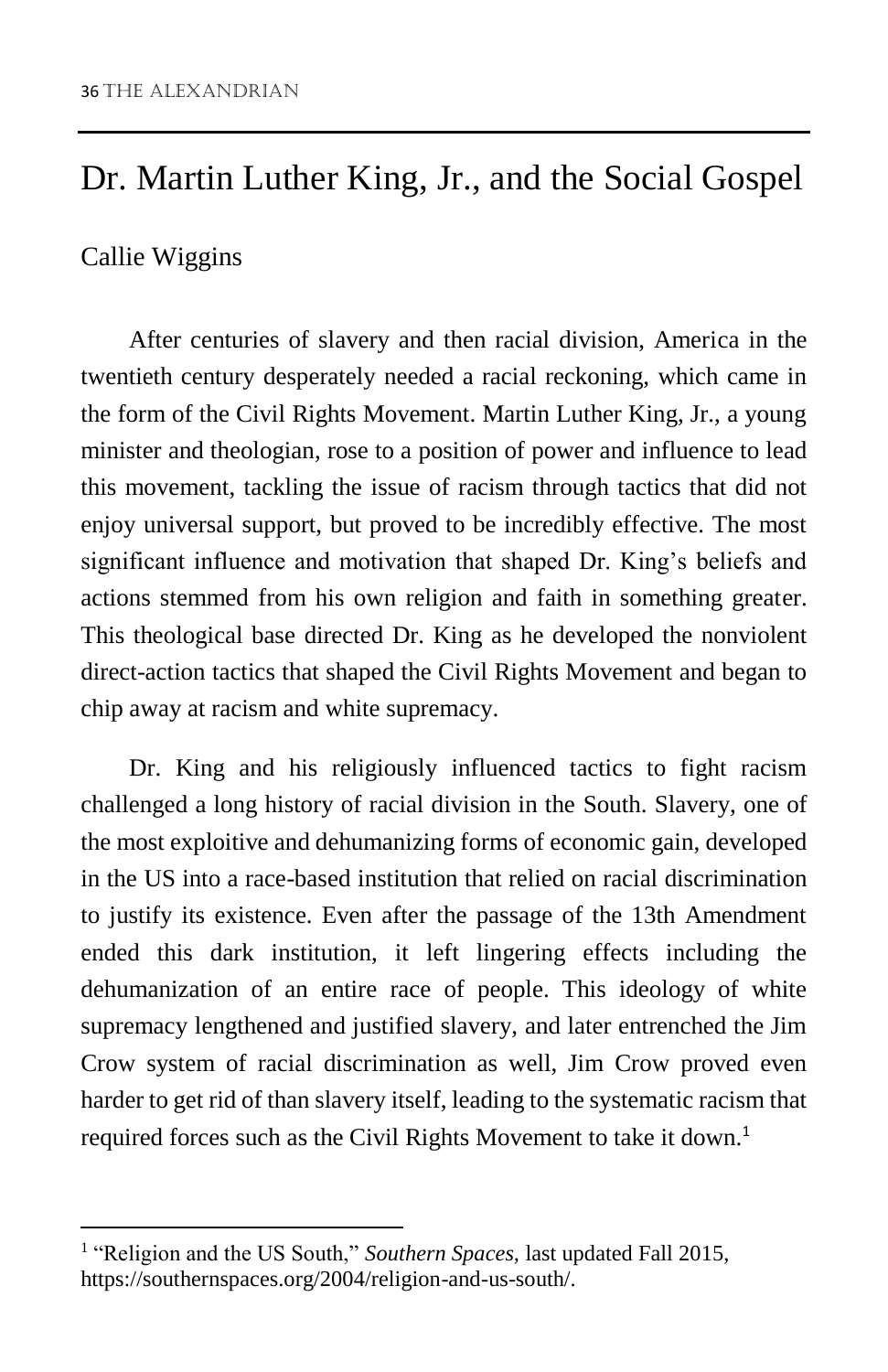Ironically, the racism that flourished in the US developed right alongside the great revivals of Christianity, a religion that primarily instructs its followers to love their neighbors. Evangelical Protestantism succeeded particularly well in the south, despite being countercultural with its acceptance of all, including enslaved Americans. Many Christian abolitionists even arose from this group and placed tension on Christian slave owners, spreading the then radical belief that dehumanizing someone because of their color was immoral and sinful, and that slaves were brothers and sisters in Christ. Enslavers in turn searched for a defense for their actions. Their main argument claimed that abolitions had a simple "misinterpretation" of what the Bible was saying, and there was nothing immoral or ungodly at all about keeping slaves.<sup>2</sup> Despite the weakness of their arguments, to continue their growth, some Evangelicals would have to abandon their abolitionist mindset and merge with the already established white southern culture.<sup>3</sup> Even following the abolition of slavery, these white churches in the South stayed primarily segregated and still based their theology on these justifications of slavery and racial division. The idea that African Americans were not worthy of worshipping and learning about the same God as whites provides robust evidence of how deep white supremacy was weaved into society.<sup>4</sup>

The Civil Rights Movement ultimately developed to challenge white supremacy and remove these great immoralities occurring all throughout the United States. The vast mistreatment of African Americans had reached a level that required special attention and action. Montgomery,

 $\overline{a}$ 

<sup>2</sup> Martin Luther King, Jr., *Where Do We Go from Here: Chaos or Community?*  (New York: Harper and Row Publishers, 1967), 72-73.

<sup>&</sup>lt;sup>3</sup> Nathan Andersen, "Slave Systems of the Old Testament and the American South: A Study in Contrasts," *Studia Antiqua* 3, no. 1 (2003): 63. https://scholarsarchive.byu.edu/cgi/viewcontent.cgi?article=1146&context=studi aantiqua

<sup>&</sup>lt;sup>4</sup> "Religion and the US South"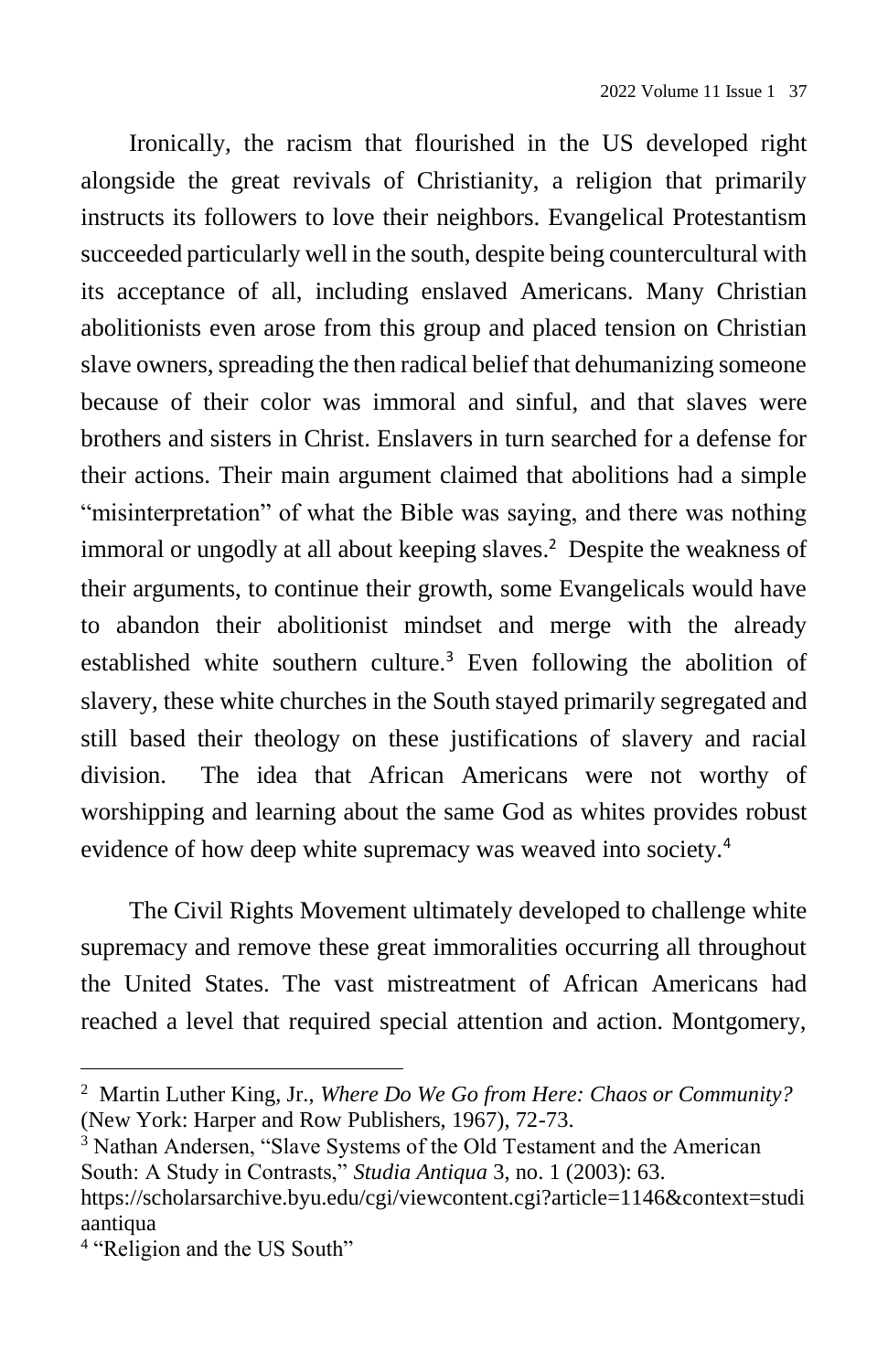#### 38 The Alexandrian

 $\overline{\phantom{a}}$ 

Alabama, the first capital of the confederacy with a long legacy of institutional slavery, and longtime endorsement of Jim Crow, became a hotspot and breeding ground for white supremacists, but also contained a large and wearied, but determined African American population.<sup>5</sup> With the arrest of Rosa Parks after refusing to give up her bus seat in 1955 to a white man, the city was on fire for change. The Montgomery Bus Boycott drew nationwide attention to the harm of segregation. Looking for a passionate and determined leader, Montgomery leaders landed on Dr. Martin Luther King, Jr. A fairly new arrival from Atlanta ministering at Dexter Avenue Baptist Church, Dr. King's popularity had quickly grown.<sup>6</sup> His methods did not encourage African Americans to treat their enemies with violence, but instead expanded the tradition and philosophy of nonviolent direct action in the Black community. In fact, his speeches not only discouraged violent responses but also encouraged African Americans to love their enemies. Even after the bombing of his home, Dr. King's efforts to remain nonviolent were unwavering. Dr. King's early success with the Montgomery Bus Boycott exemplified the effectiveness of his philosophy when the Supreme Court affirmed in the Browder v. Gayle decision that segregation bus laws were unconstitutional.<sup>7</sup> This Civil Rights battle firmly placed Dr. King on his pathway as a nationally known Civil Rights leader.

Dr. King's background helped him develop his later tactics and beliefs. Born in Atlanta, Georgia, Martin Luther King, Jr. followed his father and grandfather into a career in ministry. During his education in Sociology at Morehouse College, he encountered professor and social

<sup>5</sup> Troy Jackson, *Becoming King: Martin Luther King Jr. and the Making of a National Leader* (Lexington: The University Press of Kentucky, 2008), 53-83. 6 Jackson, *Becoming King,* 85-94.

<sup>7</sup> Civil Rights History Project Collection, Archive of Folk Culture (Washington D.C.: American Folklife Center).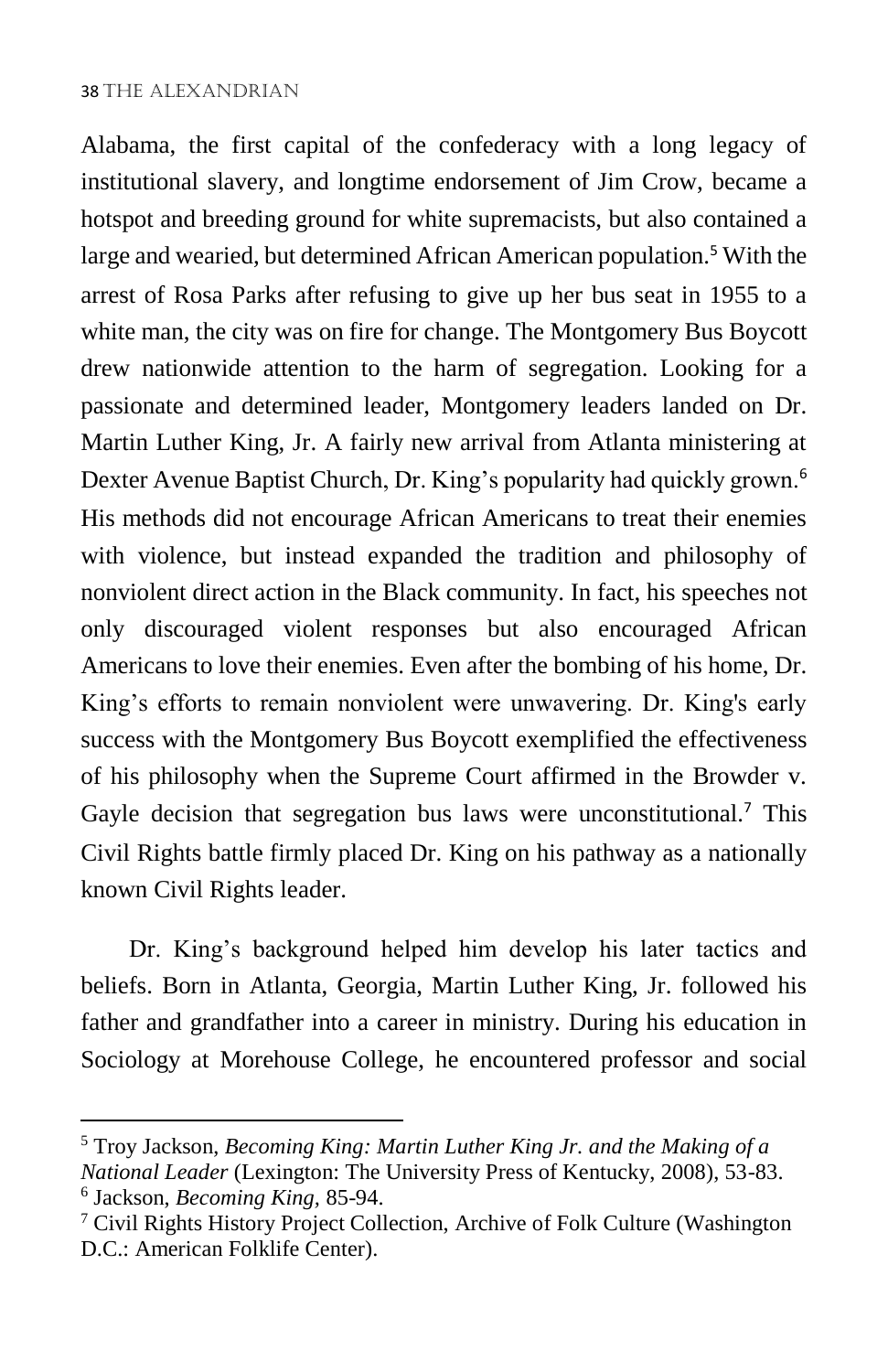gospel activist, Benjamin Mays.<sup>8</sup> Mays was responsible for providing much of Dr. King's knowledge on Civil Rights issues and understanding of tactics that allowed activists to pursue change in way that aligned with Christian values. He continued his education at Crozer Theological Seminary in Pennsylvania where he further developed his knowledge and faith in this active and practical form of Christianity. While pursuing his masters, Martin developed the mission behind his ministry, "The Gospel I Will Preach to the World." The social gospel, as it was more commonly known, was the true structure of this faith that Dr. King developed. It was practical Christianity, activism modeled primarily after the early church with the aim of correcting social injustices in society. Taking on the role of a social gospel activist he insisted on working towards a warless world with a better distribution of wealth and friendship that transcended race and color. He focused not only on spiritual well-being but also on material well-being, and strongly believed that social problems were moral problems as well, including Civil Rights issues.<sup>9</sup> These ideas, beliefs, and tactics continued to develop as he simultaneously attended Boston College for his doctorate and then accepted his first position as pastor at Dexter Avenue Baptist Church in Montgomery at the age of 25. <sup>10</sup>

Dr. King's speeches and sermons demonstrated the fundamental virtues that informed his beliefs and Civil Rights Movement tactics. One of these key virtues is love. During his time at Crozer and Boston College, Dr. King spent much of his studying and writing on the definition of love. He discovered that there were three definitions of love given by the Greeks: eros, philia, and agape. Eros is love that is romantic, philia is

<sup>8</sup> "Martin Luther King, Jr.," Britannica, last modified September 2, 2021, https://www.britannica.com/biography/Martin-Luther-King-Jr

<sup>&</sup>lt;sup>9</sup> "Social Gospel," The Martin Luther King, Jr., Research and Education Institute (Stanford University, June 5, 2018),

https://kinginstitute.stanford.edu/encyclopedia/social-gospel.

<sup>10</sup> Jackson, *Becoming King,* 35-36.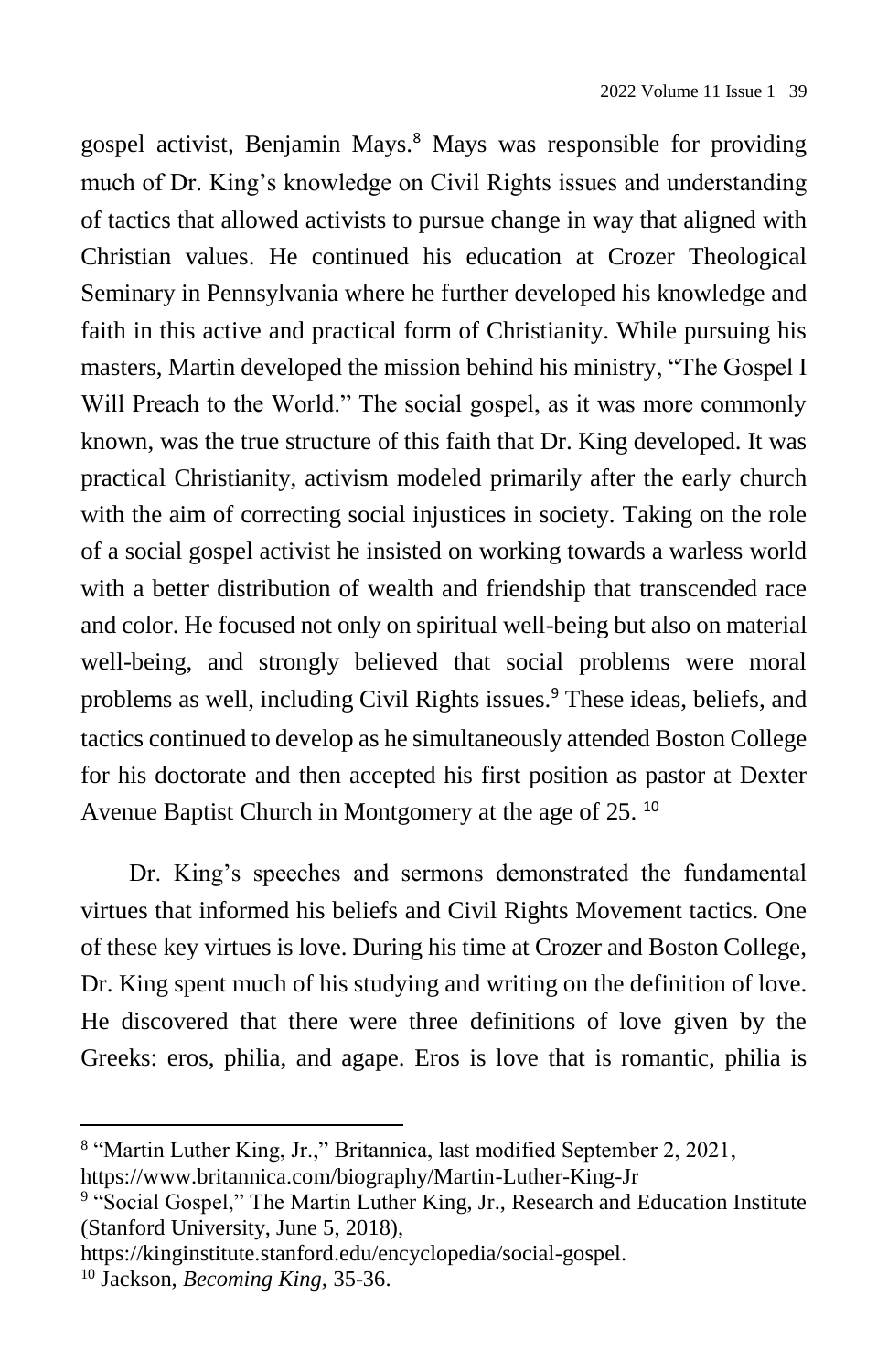$\overline{a}$ 

friendship love, and agape is love that is unconditional and is not given for the return of anything. This agape love is the love that God the Father has for his children, and it is an irredeemable love that surpasses all understanding. This is the love that Dr. King repeatedly urged his followers to hold towards those that they encountered who were against them. He acknowledged the fact that it makes little sense to try and like these people but argued that African Americans can do so much more by simply loving them with Agape love, Christ's love living inside them. For many people, this idea seemed alarmingly contrary to human nature, but while Dr. King's ideas seemed radical and countercultural to some to him, they expressed the true meaning of the Gospel, while also offering the best, and most moral opportunity for societal change.<sup>11</sup>

Throughout the Civil Rights Movement, King frequently returned to this idea of changing society through radical love. Celebrating the second anniversary of the Supreme Court's decision on desegregation, Dr. King delivered a sermon titled "Death of Evil Upon the Seashore." In this message he clearly expressed his views on countering the white oppressors through love:

Let us not despair. Let us not lose faith in man and certainly not in God. We must believe that a prejudiced mind can be changed, and that man, by the grace of God, can be lifted from the valley of hate to the high mountain of love. Let us remember that as we struggle against Egypt, we must have love, compassion and understanding goodwill for those against whom we struggle, helping them to realize that as we seek to defeat the evils of Egypt, we are not seeking to defeat them but to help them, as well as ourselves. $12$ 

Throughout this entire sermon, Dr. King encouraged his followers that the battle they faced was against good and evil, and that good will

<sup>11</sup> John J. Ansbro, *Martin Luther King, Jr.: The Making of a Mind* (Maryknoll, NY: Orbis Books,1982), 8-9.

<sup>12</sup> Martin Luther King, Jr., *The Papers of Martin Luther King, JR.* Vol. 3, *Birth of a New Age, 1955-1956* (Berkely: University of California Press, 1984), 261.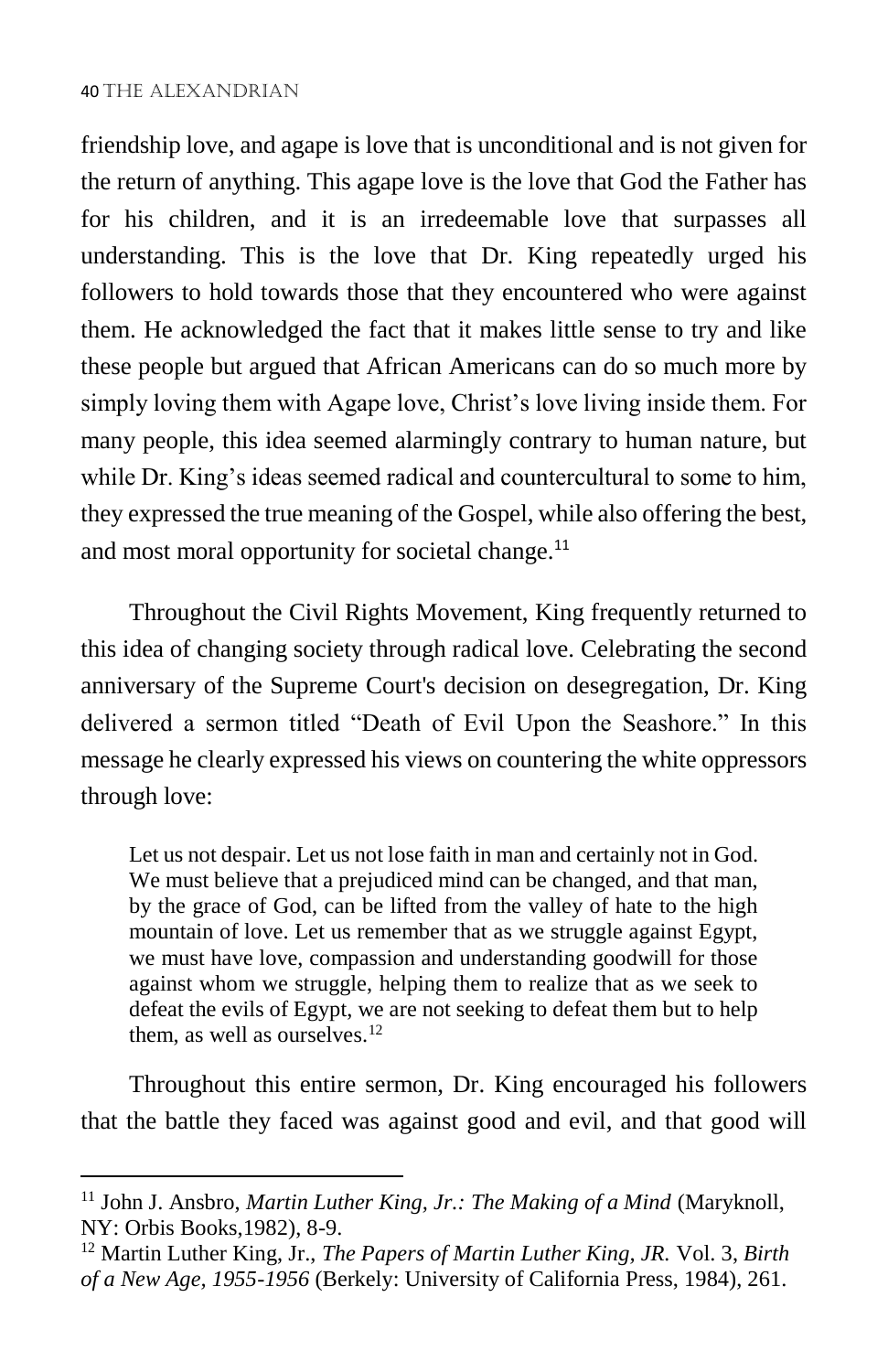always triumph. King encouraged his followers to continue to have faith in man and in God, because of this idea of love prejudiced-minded people can truly be changed. This idea remained constant in all of Dr. King's actions, and his philosophy of nonviolence developed as a direct result of this belief in love.

Dr. King imagined nonviolence to be possible and effective through this idea of Agape love. Dr. King strongly rejected violence, instead lingering heavily on the Biblical message of "turn the other cheek," which he deeply tied to the Agape love and loving without anything in return. In his book "Where Do We Go from Here?" Dr. King insisted that violence was the "antithesis of creativity and wholeness." He argued that violence intensified fears of the white people and left them feeling less guilty about their prejudice. He consistently argued that by being violent, the oppressed also become bitter like their oppressor.<sup>13</sup> As seen in his "I Have a Dream" speech, in which Dr. King encouraged those listening not to "satisfy our thirst for freedom by drinking from the cup of bitterness and hatred." Nonviolence then became the most successful option for change.<sup>14</sup>

While Dr. King's faith in the success of nonviolence stemmed from other sources such as Gandhi, Christianity remained the heart of his faith in nonviolence. Reminding his followers of the scripture Matthew 26:52, he insisted that "living by the sword you will perish by the sword." To Dr. King, participating and reacting with violence only in the end resulted in death by violence. Again, Dr. King kept with his social gospel and his envisioning of a warless world. Violence was not the answer.<sup>15</sup>

l

<sup>13</sup> King, *Where Do We Go from Here?* 61.

<sup>14</sup> Clayborne Carson and Kris Shepard, eds., *A Call to Conscience: The Landmark Speeches of Dr. Martin Luther King* (New York: Warner Books, 2001), 43.

<sup>15</sup> King, *The Papers,* 305.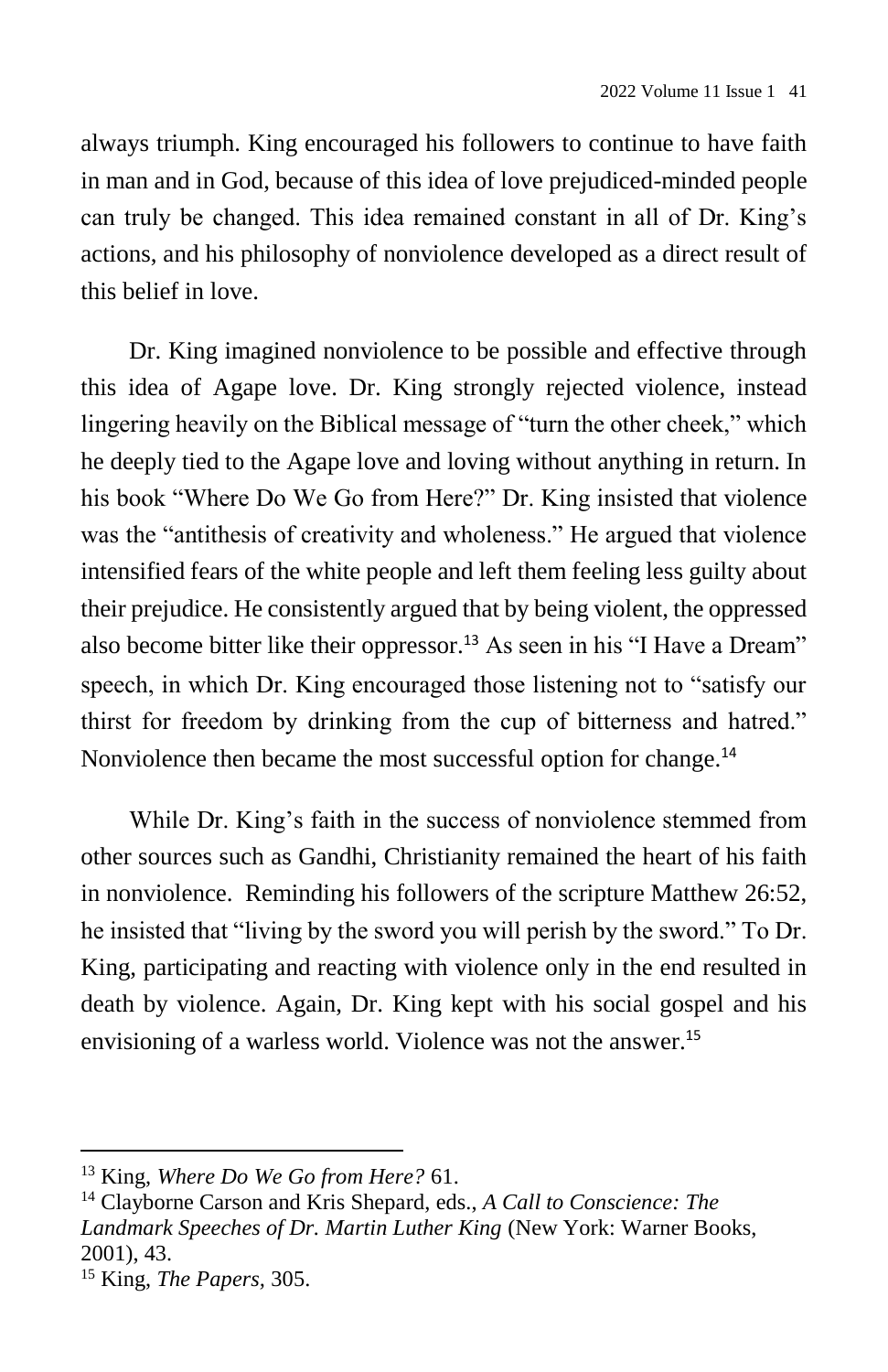### 42 The Alexandrian

Dr. King, with the use of nonviolent resistance based on his faith, was incredibly successful in his efforts for the Civil Rights Movement. The Montgomery Bus Boycott represents one of the first large-scale successes based on protestors' use of nonviolence, in part because some Christian whites found it harder to oppress a group of people who were so adamantly living Christ-like lives, and who even in their efforts for change were able to grip tightly to the idea of nonviolence and treat their oppressors with love.

In addition to love, justice was another important theme that Dr. King concentrated on for his cause. To Dr. King, white men were not the problem but were instead part of a larger battle between injustice and justice, evil and good forces. In his letter from a Birmingham jail, Dr. King utters the famous quote that "injustice anywhere is a threat to justice everywhere." Through this letter, he made it adamantly clear that injustice was occurring. Defending his breaking of the law, Dr. King insisted that any law that is not of the law of God is an "unjust law." He went on to define what an unjust law is, in his definition, he states that "any law that degrades human personality is an unjust law."<sup>16</sup> Dr. King believed that God's law was just and therefore the laws that existed in America that contradicted that were to be defeated. He strongly believed that a victory in the Civil Rights Movement was a victory for justice in the law.

Dr. King was also an American at heart and relied heavily on his faith in democracy, as well as his belief in love and justice.<sup>17</sup> He repeatedly urged his followers to trust that justice will prevail in a democracy. In one of his addresses to the Montgomery Improvement Association, he

l

<sup>16</sup> "Susi Letter from Birmingham Jail - Home – CSU, Chico," Letter from Birmingham Jail (The Atlantic Monthly), accessed March 30, 2022, https://www.csuchico.edu/iege/\_assets/documents/susi-letter-from-birminghamjail.pdf.

<sup>17</sup> King, *The Papers,* 200.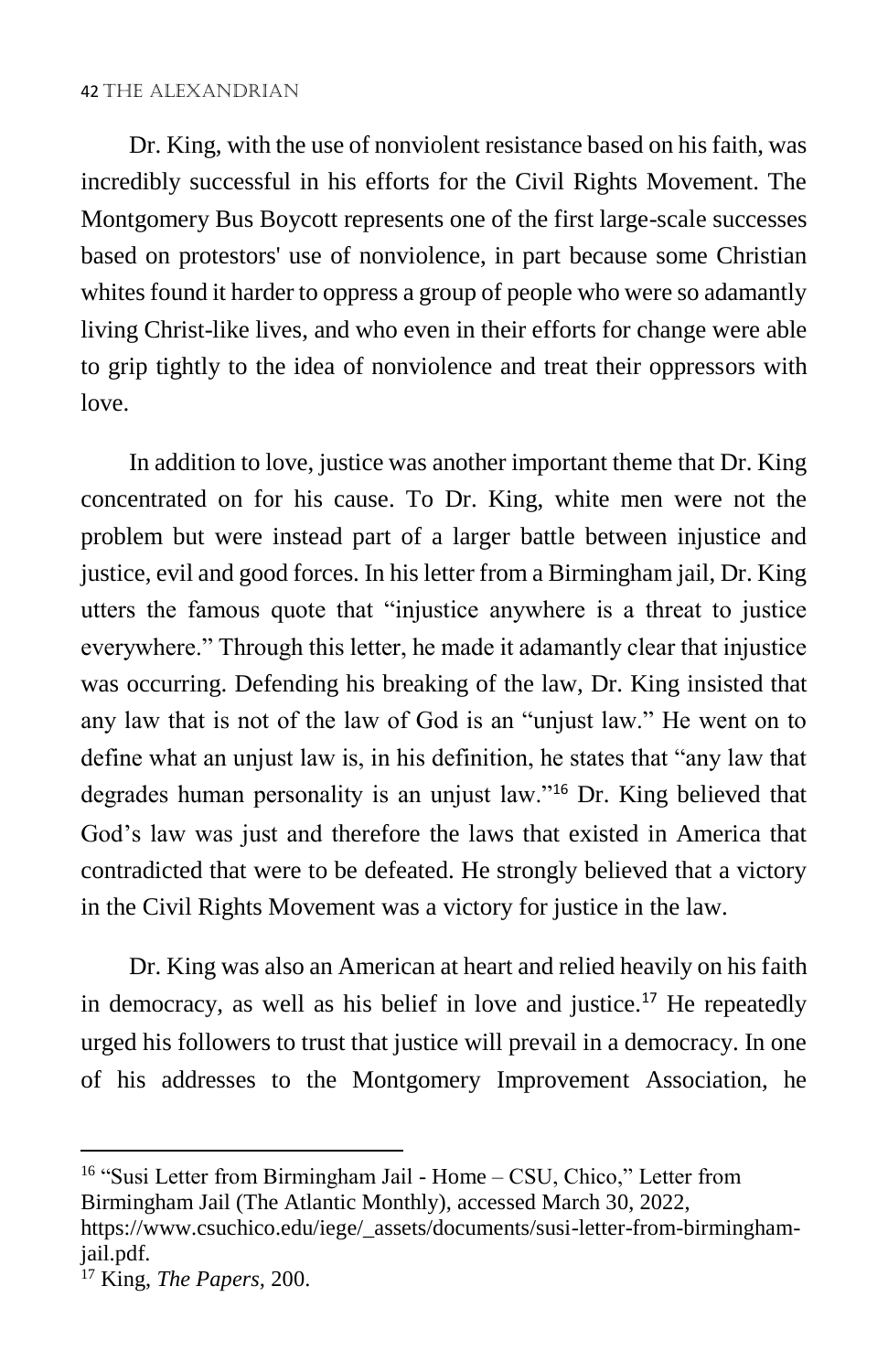repeatedly urged his followers on this conviction, "We are here also because of our love for democracy, because of our deep-seated belief that democracy transformed from thin paper to thick action is the greatest form of government on earth." He believed that change must go in a written law to be lasting. These practical tactics, such as nonviolence and changing laws brought together his Christian beliefs in love, justice, and democracy. In his first major speech at Holt Creek Baptist Church for the MIA, Dr. King ties these concepts together, encouraging the attendees to understand that "Justice is really love in calculation. Justice is love correcting that which revolts against love."<sup>18</sup> His mission never failed to embody his core beliefs about the Christian idea of love.

While King's values of love, justice, and democracy shaped his actions, his foundation in Christianity most clearly emerges in his dependency on divine intervention for his mission. To King, his cause was not just his cause, but it was a divine one, in which he believed God was intervening in. On one occasion he spoke about his lack of strength after being arrested during the Montgomery Bus Boycott. He was honest about how depleted and afraid he felt, but then he recalled his prayer's immediate effect, explaining that "I experienced the presence of the Divine as I had never experienced Him before."<sup>19</sup> This personal revelation convinced King that God was using him for this movement. Much of his belief and strength thus came from the idea that this movement was God-ordained, and the Divine was intervening. During one of his addresses to the MIA Dr. King furthermore assures listeners of this divine intervention, "this is a spiritual movement, and we are depending on moral and spiritual forces. That is the only weapon we have."<sup>20</sup> King had no doubt that God was with

<sup>18</sup> King, *The Papers,* 71-79.

<sup>19</sup>Ansbro, *The Making of a Mind, 52-53*.

<sup>20</sup> King, *The Papers*, 200.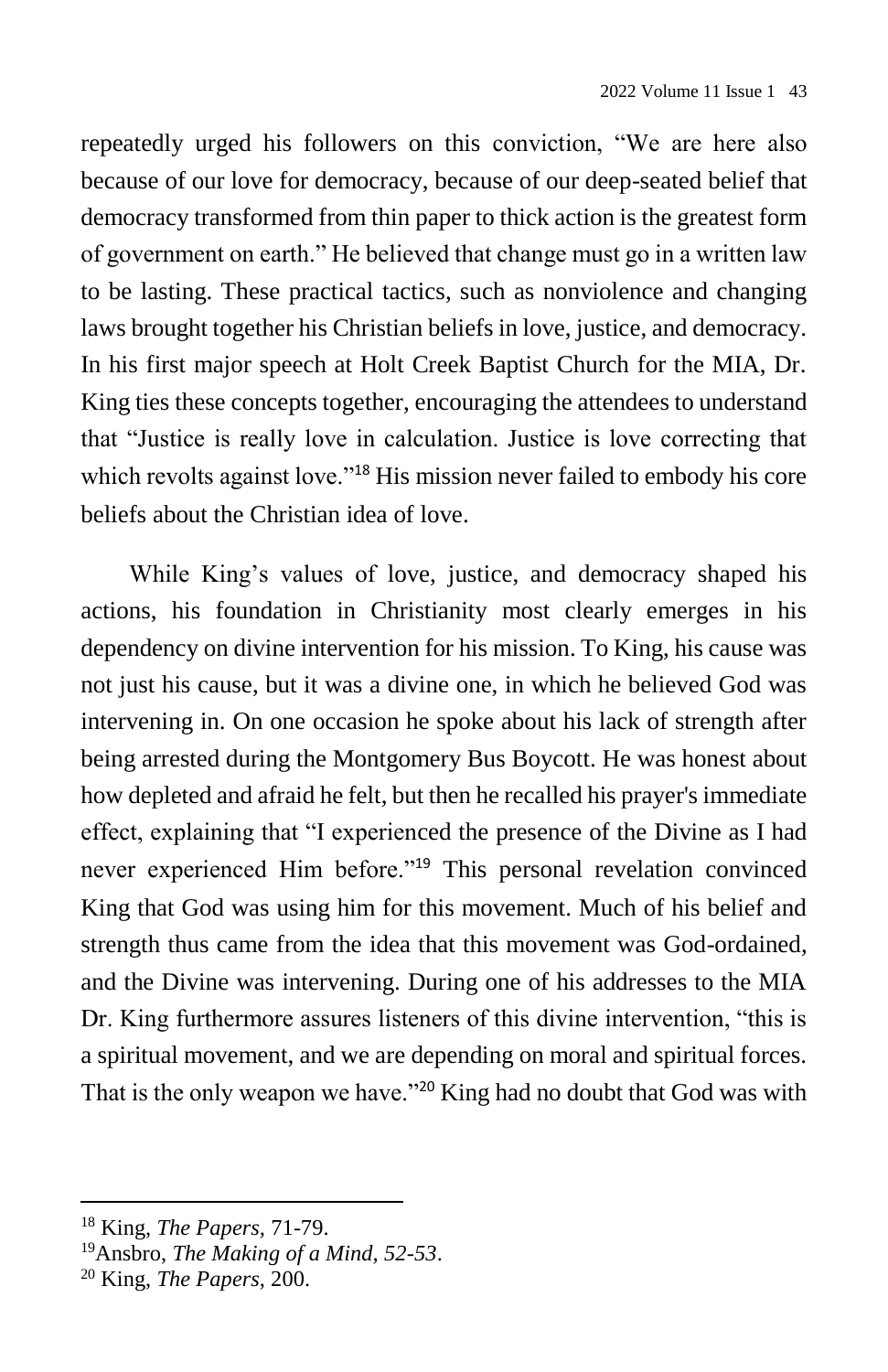this movement, a belief that resulted in his constant encouragement to persevere with the foundation rooted in Biblical truth.

As the movement persisted Dr. King faced opposition from both sides for his approach to an unchanging society. Even with the Civil Rights Movement, more groups began to develop that contradicted King's core beliefs including the Black Power Movement. King recalled times in marches where protestors, after being beaten and oppressed, would react in violence. Dr. King understood the frustration of these activists but urged them to see the long-term effects of what they were doing, and discouraged any ideas of separation into these different movement factions. His vision of unity remained based in his Christian values, even as other parts of the movement evolved in other directions. Some groups like the "Back to Africa Movement" or the "Gospel of Separatism" contradicted parts of King's message, to King not wanting to include white people in the movement defeated the purpose. He believed instead in equality for all and hope for the white man. Acting as if white people were a lost cause was detrimental to the movement all together.<sup>21</sup> Because of his Christianity, Dr. King continued to strongly believe that white people were redeemable, and the nation would be able to live equally together one day, despite the growth of different views in the larger Civil Rights Movement.

Dr. Martin Luther King, Jr., undoubtedly made an enormous impact on many people and on the Civil Rights Movement. Whether sitting in the sanctuary at Dexter Avenue Baptist Church, rallying in the streets of Montgomery, or on the steps of the Lincoln Memorial in Washington D.C., Dr. King's strong passion undeniably moved and inspired many Americans. While the Civil Rights Movements was not a single man job, King deserves major credit for the impact of his dedication to his mission of the social gospel accompanied with his passionate oratorical skills. He

 $\overline{a}$ 

<sup>21</sup> Ansbro, *The Making of a Mind,* 204-205, 220-221.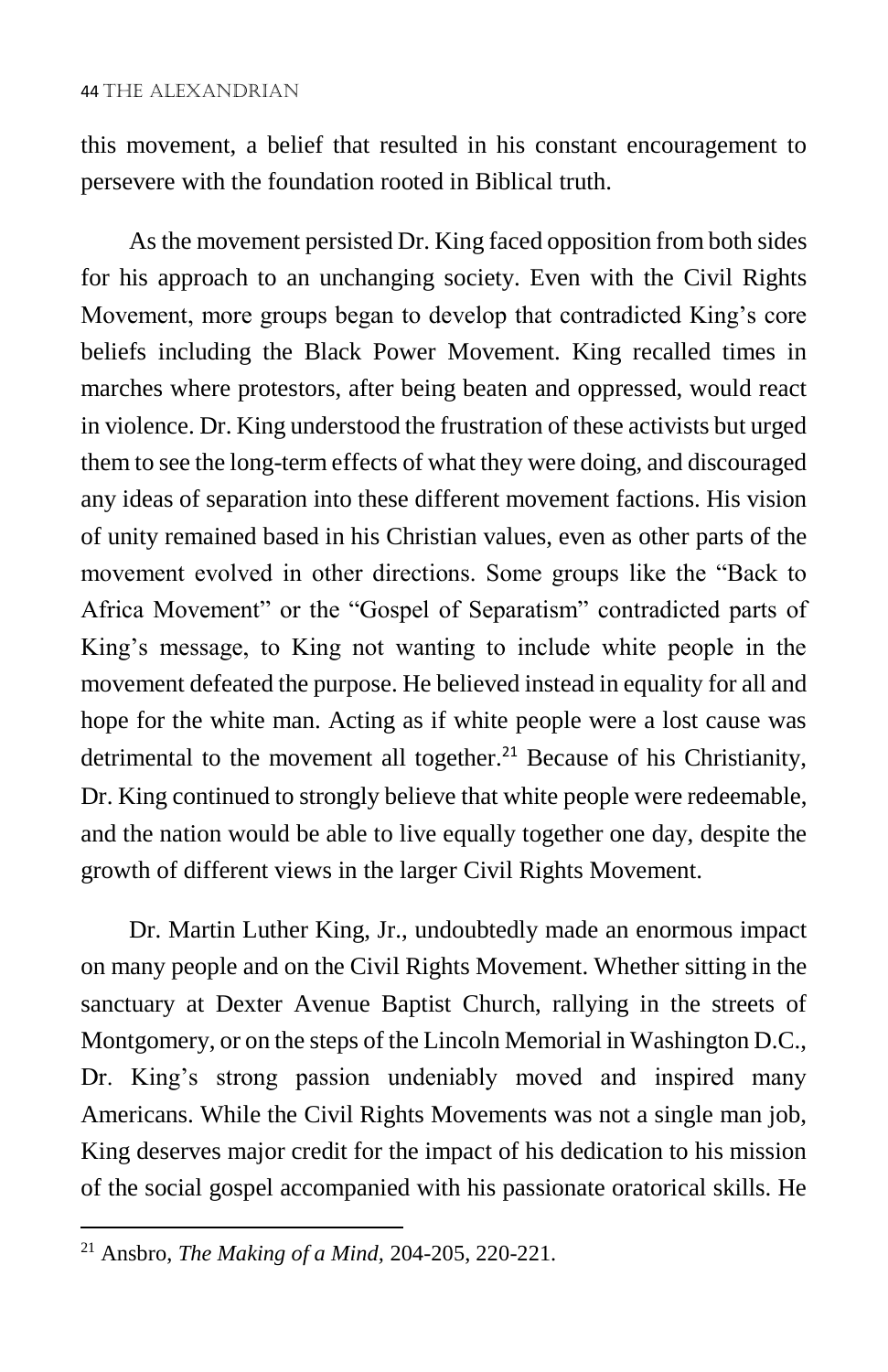used this to motivate an entire nation to break down years of segregation and unjustified discrimination towards an entire race of people. Dr. King's religion played a powerful role in the impact that he made. Without his faith in divine intervention in the movement, tightly intertwined with his value of Agape, philosophy of nonviolence, and emphasis on justice and freedom, Dr. King might have never been able to move a great population of Christian white southerners to realize their denial of practical Christian values. Dr. King's dismantling of the hold that racism had on white Christianity was key to breaking down decades of segregation and resulting in an increasingly more inclusive and welcoming South to all.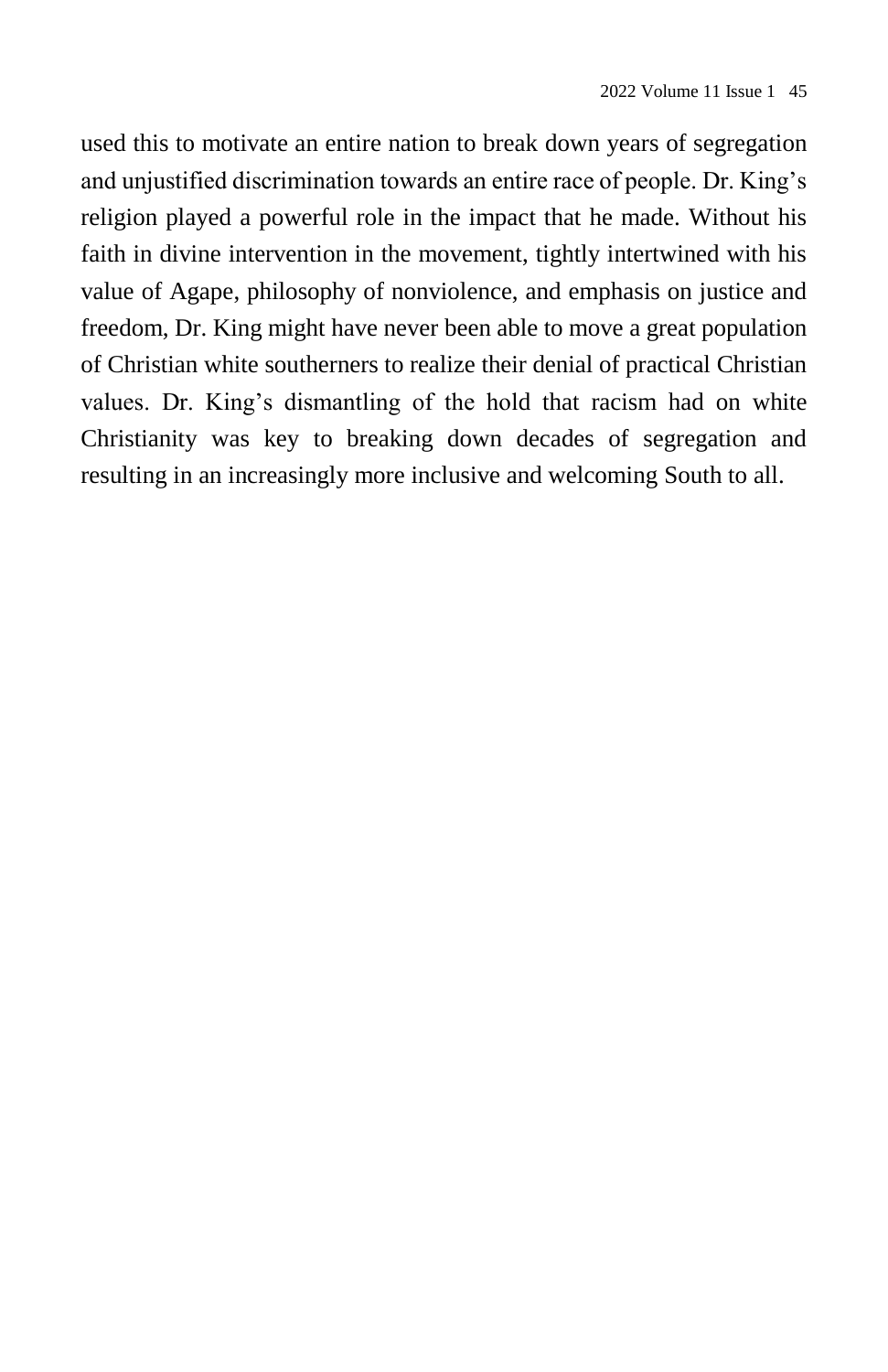### **Bibliography**

- Andersen, Nathan. "Slave Systems of the Old Testament and the American South: A Study in Contrasts." *Studia Antiqua* 3, no. 1 (2003). https://scholarsarchive.byu.edu/cgi/viewcontent.cgi?article=1146&c ontext=studiaantiqua
- Ansbro, John J. *Martin Luther King, Jr.: The Making of a Mind.* Maryknoll, NY: Orbis Books, 1982.
- Carson, Clayborne, and Kris Shepard, ed., *A Call to Conscience: The Landmark Speeches of Dr. Martin Luther King, Jr.* New York: Warner Books, 2001.
- Carson, Clayborne. "Martin Luther King, Jr." *Britannica*. Last updated September 2, 2021. https://www.britannica.com/biography/Martin-Luther-King-Jr
- Civil Rights History Project Collection, Archive of Folk Culture, American Folklife Center, Library of Congress, Washington, D.C.
- Goldfield, David R. *Black, White, and Southern: Race Relations and Southern Culture.* Baton Rouge: Louisiana State University Press, 1990.
- Jackson, Troy. *Becoming King: Martin Luther King Jr. and the Making of a National Leader.* Lexington, KY: The University Press of Kentucky, 2008.
- King, Martin Luther. "Susi Letter from Birmingham Jail Home CSU, Chico." Letter from Birmingham Jail. The Atlantic Monthly. Accessed March 30, 2022. https://www.csuchico.edu/iege/\_assets/documents/susi-letter-frombirmingham-jail.pdf.
- King, Jr., Martin Luther. *The Papers of Martin Luther King, JR.* Vol. 3, *Birth of a New Age, 1955-1956.* Edited by Clayborne Carson. Berkely: University of California Press, 1984.
- King, Jr., Martin Luther. *Where Do We Go from Here: Chaos or Community?* New York: Harper and Row Publishers, 1967.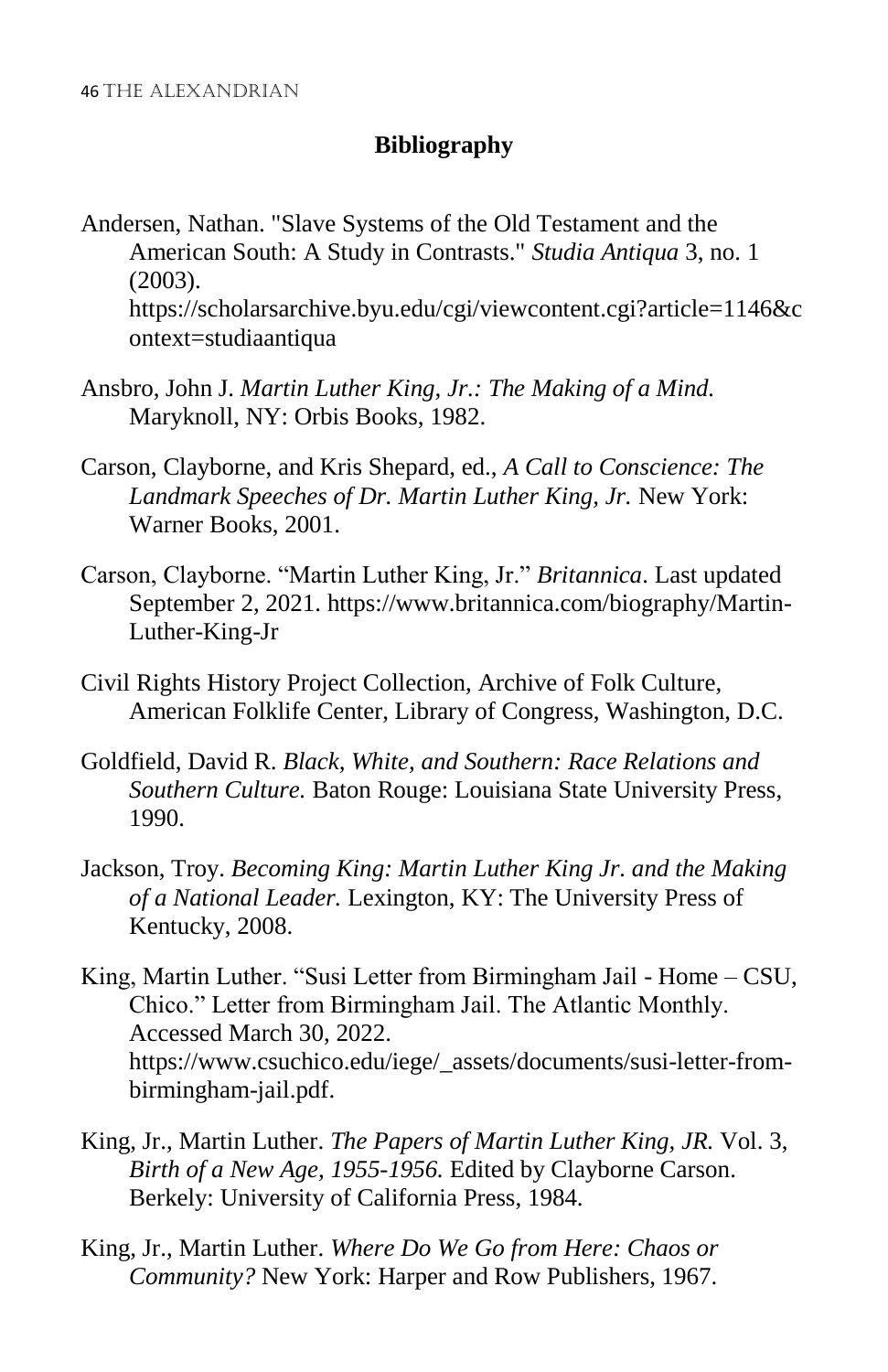- Smithsonian American Art Museum. "Jim Crow South." *American Experience. A*ccessed November 22, 2021. https://americanexperience.si.edu/wp-content/uploads/2014/07/thejim-crow-south.pdf.
- "Social Gospel." The Martin Luther King, Jr., Research and Education Institute. Stanford University, June 5, 2018. https://kinginstitute.stanford.edu/encyclopedia/social-gospel.
- Wilson, Charles R. "Religion and the US South." *Southern Spaces*. Last updated 2015. https://southernspaces.org/2004/religion-and-ussouth/.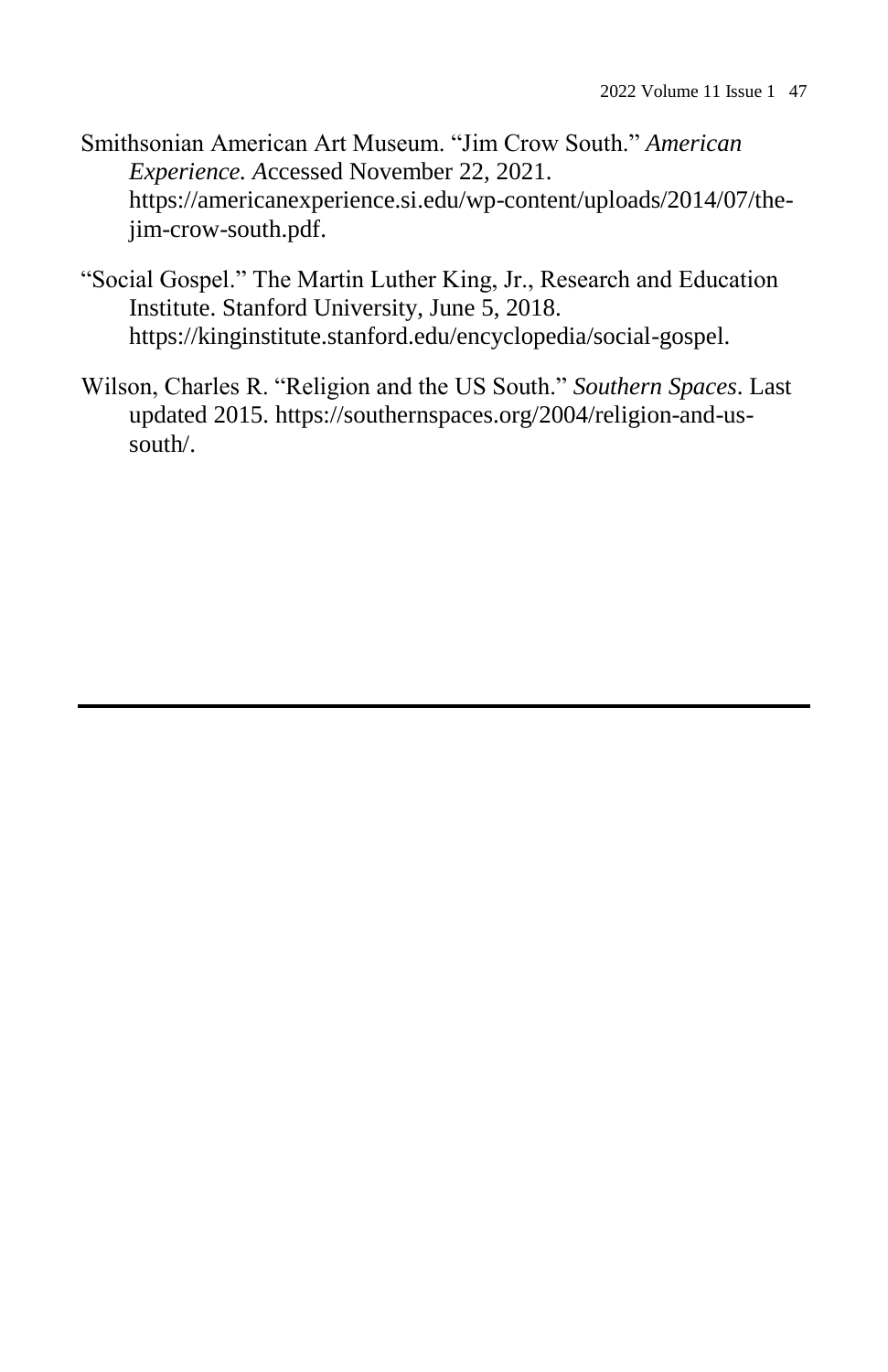# The Legacy of Self-Made Men

## Carl Pratt

 $\overline{a}$ 

American society has long been enamored by the idea of one pulling oneself up by the bootstraps—the sought-after rags to riches story. Since people first began colonizing North America, individuals have fought for the chance to make *something* of themselves, taking incredible odds at the mere possibility of fame, fortune, and power. For those like Benjamin Franklin, the chance to move from lower middle class to timeless political figure was made through calculated risk and happened consciously. For others, born into the lowest status a human being can, enslaved like Olaudah Equiano, operating on his own merit and luck became a survival mechanism. Both men left a legacy of hard work, determination, and beating impossible odds to create a life worth reading about—regardless of embellishment, their legacies have left them perceived as self-made men. The perceptions of their lives are more important now than the actual lives they lived, since their autobiographies are what has a continuing impact today. *Even if* the Equiano and Franklin they wrote themselves to be are fabricated, their lasting impact as self-made are real, and the lessons they impose are valid.

Equiano had an insurmountable task when he wrote his narrative. Not only did he have to assure his audience that he was self-made, but he also had to convince them that he was even a man. The entire point of his narrative, as he put it, was not for "immortality or literary reputation... [but to] in the smallest degree promote the interests of humanity."<sup>1</sup> As a black man in the eighteenth century, sold (or born) into slavery, he would have

<sup>1</sup> Olaudah Equiano, *The Interesting Narrative of the Life of Olaudah Equiano, or Gustavus Vassa, the African, Written by Himself* (reprinted, 2019), 1.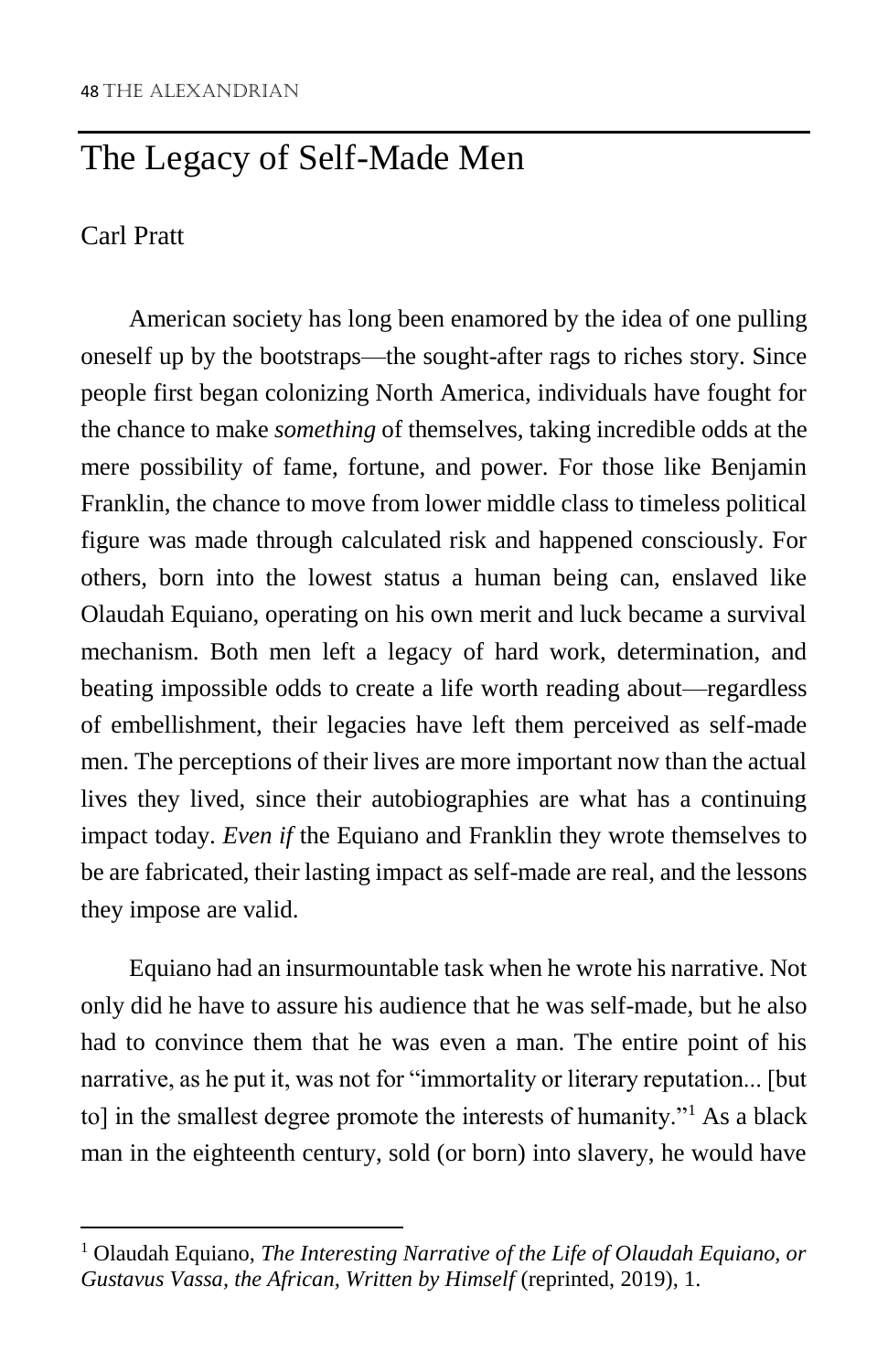been immediately dehumanized, seen only in terms of the labor he could produce. Throughout his narrative, he told stories of enslavement and travelling under various people, in many unusual parts of the world. Equiano made sure the reader understood how much luck came into play, stating "I thought whatever fate had determined must come to pass; and therefore, if ever it were my lot to be freed, nothing could prevent me."<sup>2</sup> He spoke about the will of God, and how he, as a Christian, would know that Christian love would never allow for the brutality of the slave trade. Throughout his narrative, he included tiny details to humanize himself and everyone enslaved, and to build compassion and a sense of connection between the upper-class white audience and enslaved black Africans. Even if his narrative was not the exact truth, or was a polished version of events, the persona he created and the effect of said persona are what leaves Equiano as a self-made man. The fact that he was able to write a narrative compelling enough to alter British policy on the slave trade makes him worthy of being described as self-made, even if his narrative was woven with embellishments and half-truth.

Where there is some plausible deniability about Equiano's selfawareness surrounding his fame, Benjamin Franklin knew he was a star, and wrote his memoir accordingly. Where Equiano wrote that he does not seek fame or fortune in writing his book, and explicitly stated that he wrote for others, Benjamin Franklin admitted that he was "willing to 'suppress' publication if so advised",<sup>3</sup> specifically so he could fabricate his public image perfectly. Franklin wrote mostly for himself, using his autobiography to connect with his future family, in the same way he found himself bound to his own ancestors. Throughout his autobiography, he built his persona, describing himself not as just one profession, or even just as one person. During his life, he made up names for his different

 $2$  Equiano, 43-44.

<sup>3</sup> Benjamin Franklin and Louis P. Masur, *The Autobiography of Benjamin Franklin: With Related Documents* (Boston: Bedford/St. Martin's, 2016), 14.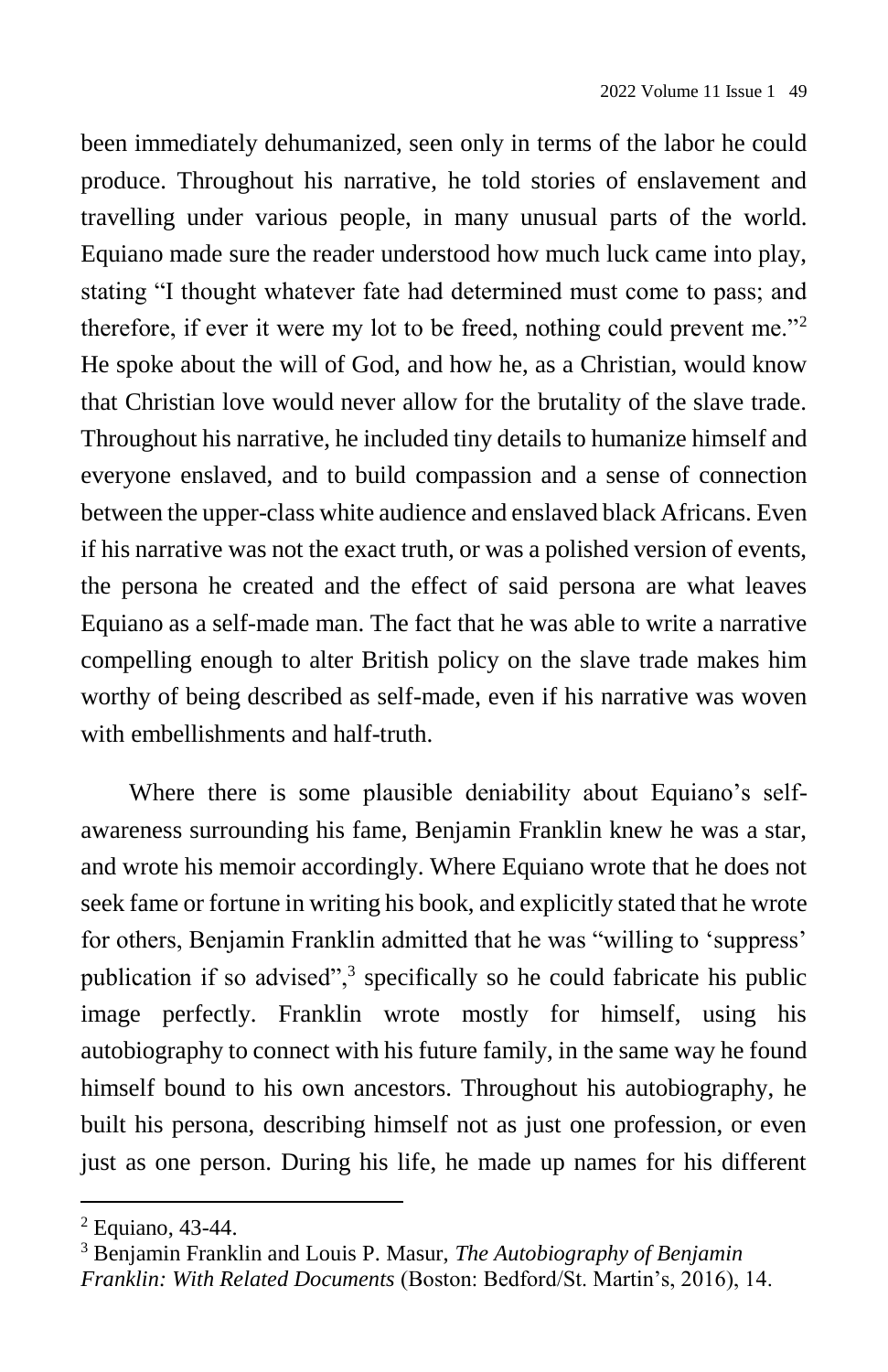### 50 The Alexandrian

writings, going by Benjamin Franklin sometimes, or Poor Richard Saunders, or quite a few others, quite literally becoming a "self-made" man. By creating different personas, and taking on different characters throughout his life, he made his own self-images, and when finally revealed to be Franklin, only added to his character. By switching professions, switching names, allowing himself to experiment with inventions, politics, and poetry anonymously, he gave himself the necessary space to create without fear of judgement and to accept what went well without the public scrutiny for what failed.

Franklin described the many travels, political battles, writings, and struggles he faced as he navigated through his life. However, the entire memoir is clouded with an air of self-approval, and smugness absent from Equiano's work. Where Equiano accepted that God's will, and luck, played a key role in building him as a self-made man, Franklin took most of the credit. For example, when describing how he skipped multiple grades in school, he did not say that perhaps he was born with a gift, or that he had been lucky to have had a family that emphasized education no, Franklin did not allow for fate to decide anything—everything he created was a product of his own ingenuity and genius, and his autobiography was his way of showing it to future audiences.<sup>4</sup> This falls into the American myth of relying on oneself alone, with no outside help or support. Franklin did exactly that, and through his many stories, highlighted that. Because of how well-manicured the public's knowledge of Franklin was, and continues to be, it does not matter if he was "really" a self-made man. He is perceived, in a similar fashion to Equiano, to be a self-made man, so the character that is Benjamin Franklin simply is one.

Though Franklin leaned more heavily into vanity than Equiano, both recognized their vanity to a certain degree. Franklin went through periods

<sup>4</sup> Franklin, 42.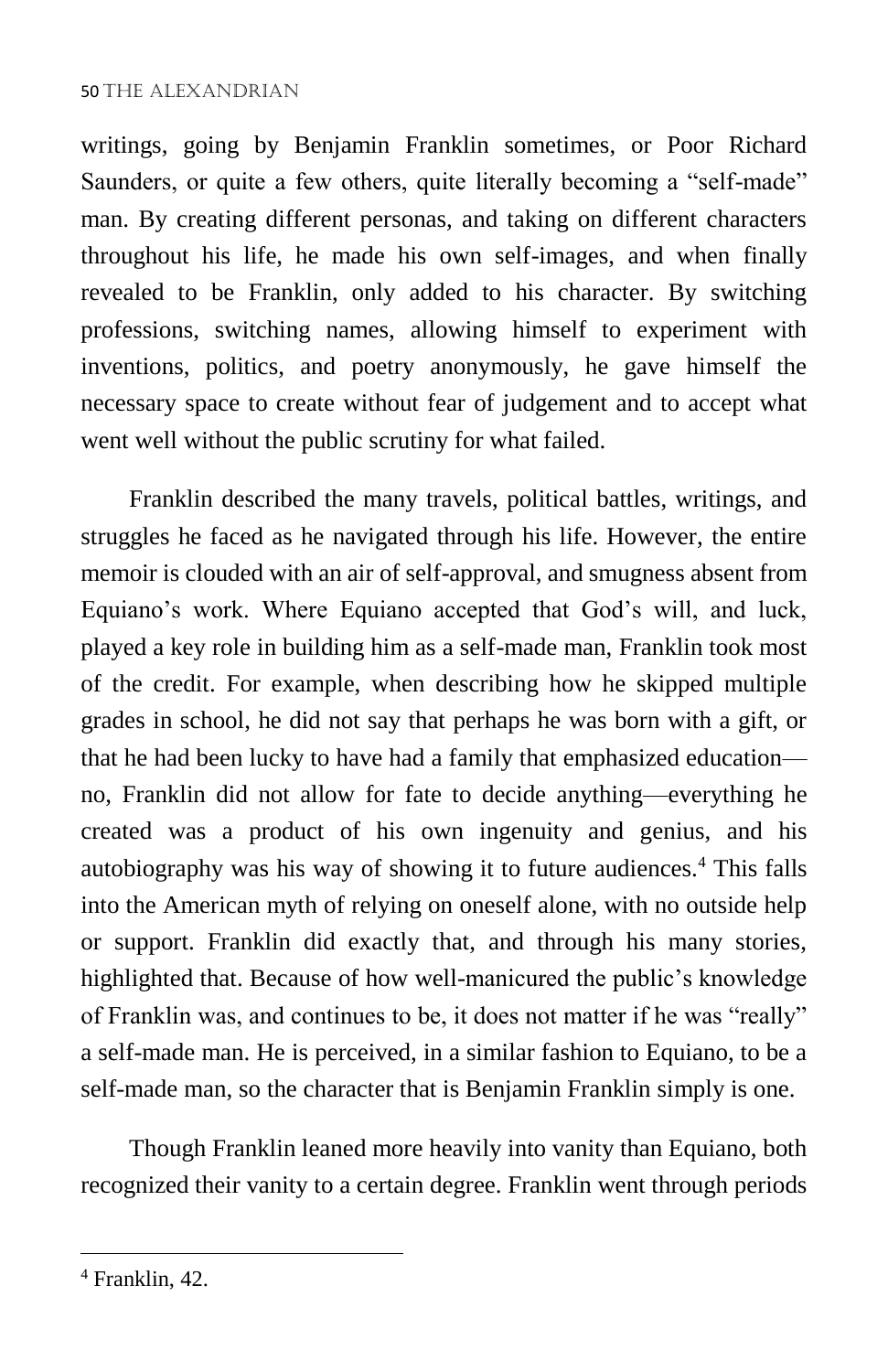of self-assured arrogance that ended with his own description as to why vanity was a fatal flaw, and why humility was the most important trait in a person, going as far as to shame his wife for buying silver. Equiano, pandering to the upper-class whites of Britain, could not afford to come across as disrespectful or disdainful, and was careful to appear almost pleading, begging his audience to relate to and have compassion for his humanity. Both works are extremely calculated, tailored to who they anticipate will be reading them. For Franklin, he himself wanted to read his life's events, and to connect with his future kin, so he wrote as if talking to a friend. Equiano knew his audience too and adjusted his writing style accordingly. By reading both narratives, one has a better understanding of two vastly different aspects of the eighteenth century and can better grasp the age-old idea of what it means to be self-made.

There are, however, many differences between the two. Equiano wrote to solve a specific problem: slavery. Franklin seemed to write for his own entertainment. He threw in a few lines here and there about wanting the memoir to help future generations, and while that may be true, having been regarded "as well known as the moon"<sup>5</sup> likely contributed to an inflated ego. The audience for each narrative was extremely different. Where Franklin tailored his autobiography to "fix" past mistakes and examine what he would have done differently (which was not much, according to him!), Equiano actively anticipated and prepared for public scrutiny and backlash. Because of this, the style and tone of each is vastly different, catering to the needs of the anticipated audience. When it comes down to it, Equiano wrote to humanize a brutalized group of people, and Franklin wrote because he felt important, and wanted to spread the message that any lowly person could become an important cultural and political figurehead, even without a revolution or general upheaval of the time. Where Equiano wrote to correct the wrongs he had seen throughout

<sup>5</sup> Franklin, 11.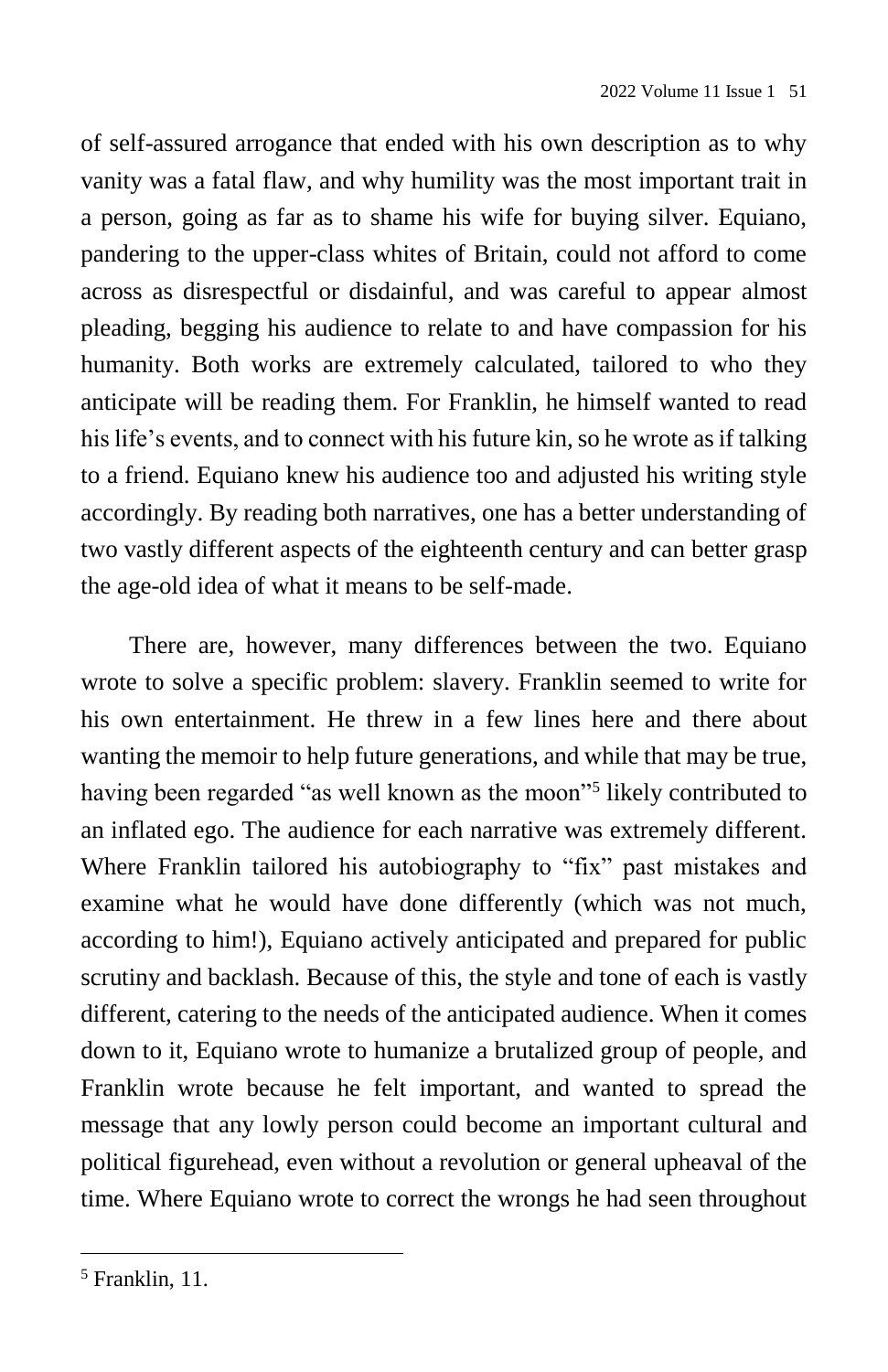his life, Franklin wrote to cement himself as the cultural icon he is today through spreading messages about frugality, hard work, and self-reliance.

Neither of the narratives were the complete and accurate truth, and that is permissible. Their embellishments add to the characters they were manicuring, which is more important than the truth. Their public image as self-made was more important than exposing the half-truths and exaggerations propping said image up. It matters not whether they were *actually* self-made, but what people perceived them to be, and the ramifications of how the public perceived them. They were able to procure an image of self-sufficiency and were able to use that for their own means, whether it meant Equiano helping end the slave trade in Britain, or Franklin's shiploads of silk and china. The public did, and continues, to look at these men as all-American examples of drive and willpower, and even if that is not the whole truth, they live on as self-made. Even if the actual people themselves were not self-made, the images they created and decorated for the public absolutely were, and those facades have merit on their own.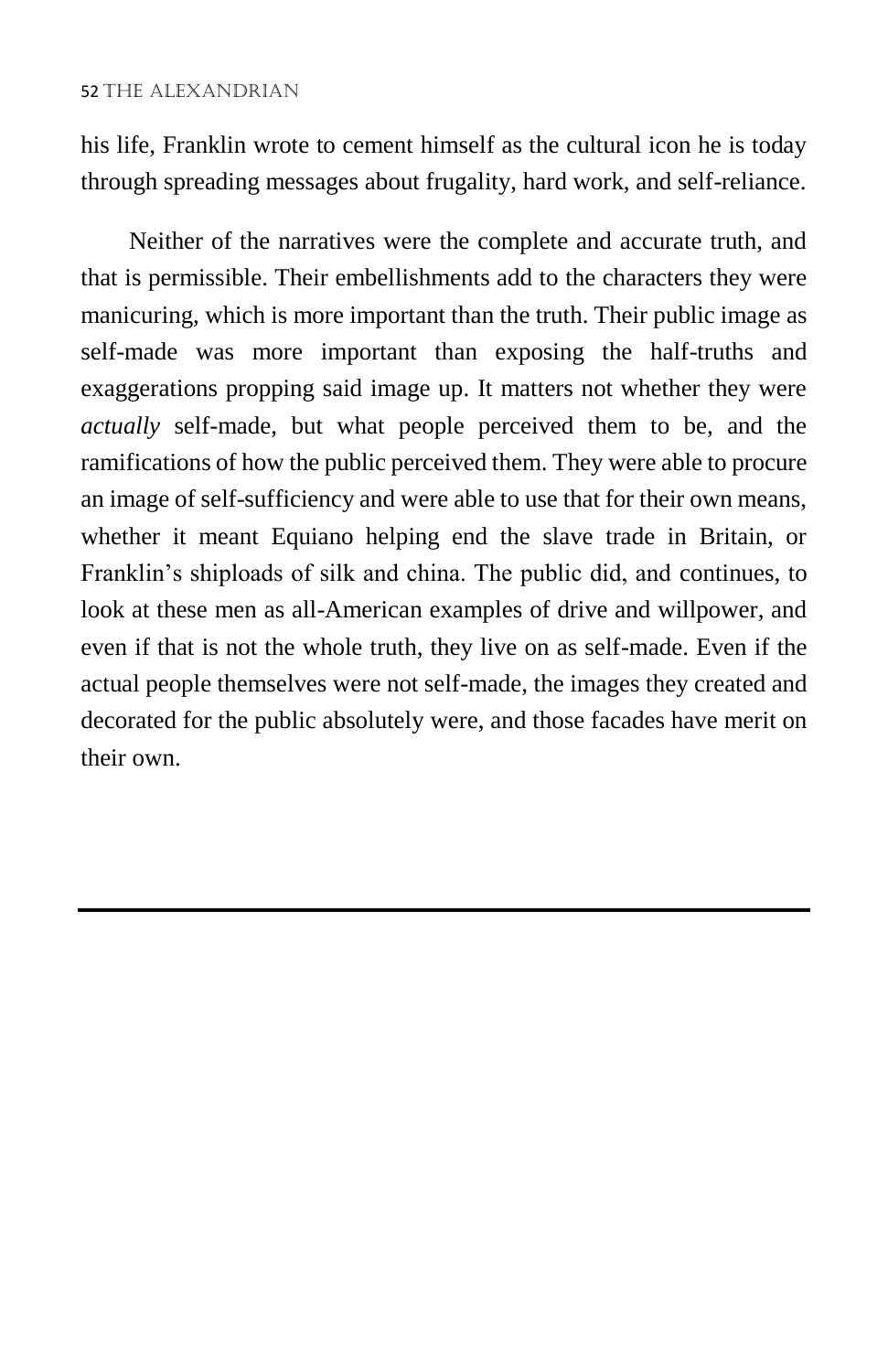### **Bibliography**

- Equiano, Olaudah. *The Interesting Narrative of the Life of Olaudah Equiano, or Gustavus Vassa, the African, Written by Himself*. Reprinted, 2019.
- Franklin, Benjamin, and Louis P. Masur. *The Autobiography of Benjamin Franklin: With Related Documents.* Boston: Bedford/St. Martin's, 2016.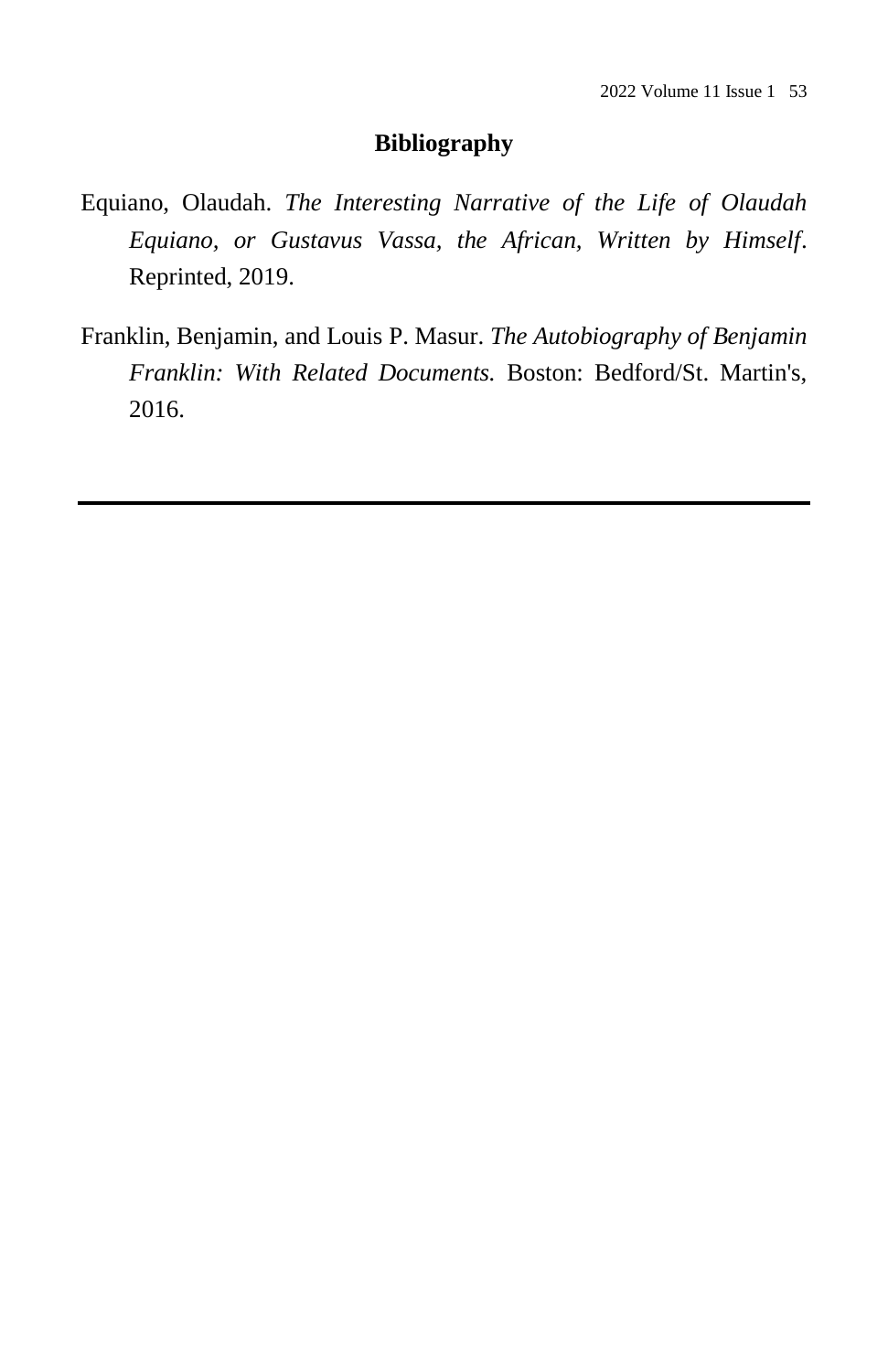# Book Review

Hilary Green, *Educational Reconstruction: African American Schools in the Urban South, 1865-1890* (New York: Fordham University Press, 2016).

### By Justin McPherson

 $\overline{\phantom{a}}$ 

The topic of African American education in the American South has received a great deal of scholarship. Countless works have been dedicated to examining the South's obstruction of *Brown v. Board of Education*, many of which study the continued impact that obstructionism had on the education system. Fewer authors focus on the initial gains of African Americans in the field of education. *Educational Reconstruction: African American Schools in the Urban South, 1865-1890*, examines the first twenty years of African American work in state funded education. By looking at this period, the book attempts to fill the gap in academic material on the earliest struggles for quality in schools. The author, Dr. Hilary N. Green, is a professor and historian at the University of Alabama. She has done other work on the time period, as well as the African American experience during that time. Dr. Green's primary research interests are "…race, class, and gender in African American history, the American Civil War, Reconstruction, Civil War Memory, the US South, 19th Century America, and the Black Atlantic."<sup>1</sup> She works as an Associate Professor of History in the Department of Gender and Race Studies and serves as the co-program director of the African American Studies program at the University of Alabama.

<sup>1</sup> Dr. Hilary N. Green, *Dr. Green – About Me:* https://hgreen.people.ua.edu/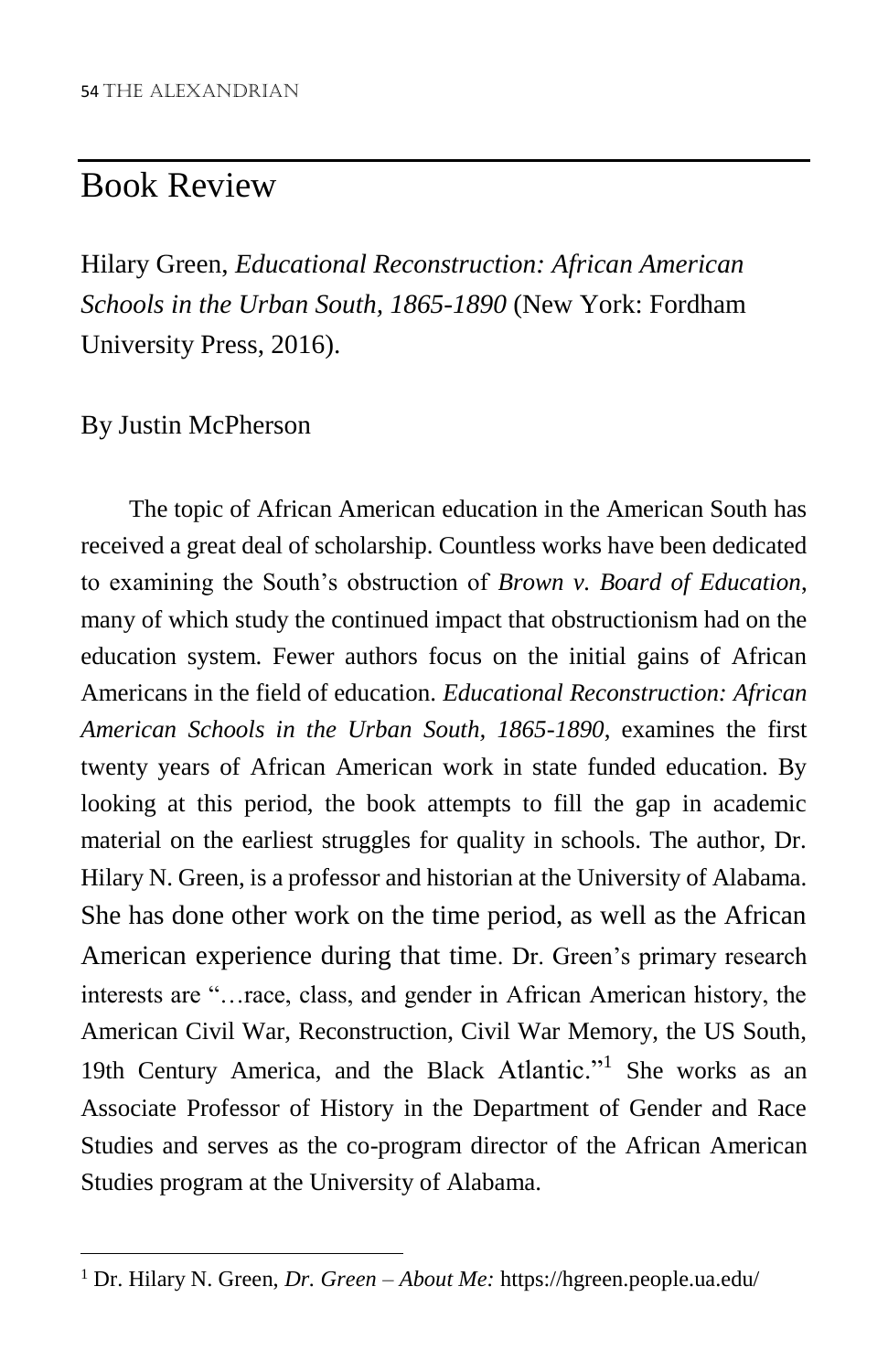Green uses the title of the book, "Educational Reconstruction," as a term to discuss the process as well as the period the book covers. The term can best be compared to other historical terminology such as Congressional Reconstruction. "Educational Reconstruction" effectively summarizes the 1865 to 1890 period beginning with the end of the Civil War and concluding with the lifespan, through its failure to pass, of the Blair Education Bill. If passed, the proposed bill would have secured federal funding for public education. The bill was passed by the Senate on three separate occasions and was endorsed by the President. Despite its early success, it died in the House of Representatives each time resulting in a failure to secure federal funding for the new system of public education.

*Educational Reconstruction: African American Schools in the Urban South, 1865-1890* asks the question: "how did urban African Americans and their supporters create, develop, and sustain a system of education during the transition from slavery to freedom?"<sup>2</sup> Green focuses on two southern cities, Richmond, Virginia, and Mobile, Alabama, to narrow the focus and draw a comparison between education and the very idea of emancipation. Southern Black citizens viewed education as the means to upward mobility and the ability to take full benefit of their freedom. In Richmond and Mobile, Black citizens rallied around the schoolhouse as a beacon of freedom. These citizens stood as defenders of the concepts of free public education in the face of all challengers. Green frames this defense as the first step in a community identity as well as the training ground for the education-based challenges that came after.

The book is divided into four sections as well as an epilogue that expands further the initial question. Green begins each of these sections with a chapter that discusses the progress in Richmond and concludes each

<sup>2</sup> Green, *Educational Reconstruction,* 11.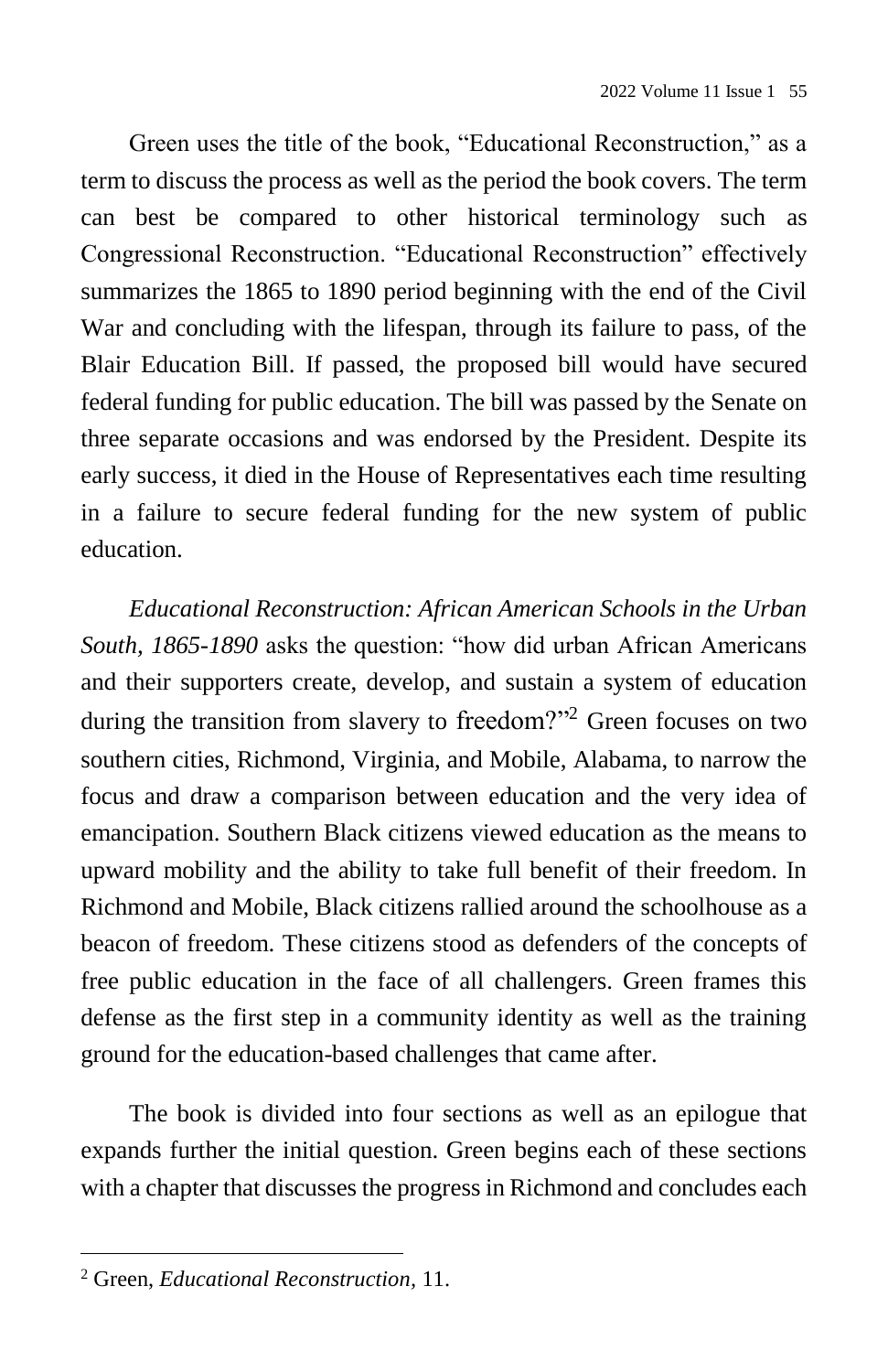with a comparative analysis as to the progress in Mobile. Green compiled primary sources from the time period to analyze activists' progress and communities' opinions of that progress. Primary sources range from newspapers, speeches, letters between people directly and indirectly involved, as well as the records taken from the religious and secular outreach groups that operated during the time. The outreach group records were extremely common in Richmond. Green attributes this to the desire of northern outreach groups to convert the formal confederate capital city into a bastion of advancement. Green notes that when charities and outreach groups reached Richmond the work had started without them.

It is one of the key assumptions of the book that the Black community saw education as a way of legitimizing and protecting their community. This point is argued using primary source documents that discuss the goal of creating an educated citizenry as well as a middle-class cadre capable of self-advocating and using electoralism and more social means to achieve their goals. The white community of Richmond at large was against the education of African Americans. They also resented the growing number of black education professionals fighting for teaching and administration positions in African American schools. Green discusses this at length as positions in African American schools were commonly given to white educators that failed to pass requirements to teach in white schools. While there was some success as a result of these struggles, and Black schools saw both Black teachers and Black principles, schools reverted to their previous habits following the Democratic rise to power after Reconstruction. Ultimately, the violence and arson in Mobile was not found Richmond. The book claims that this is because the Whites in Richmond were primarily concerned with getting Northerners out. Violence would only encourage them to stay.

The expectations in Mobile were different, because their diversity was an added layer to the obvious difficulties of building an education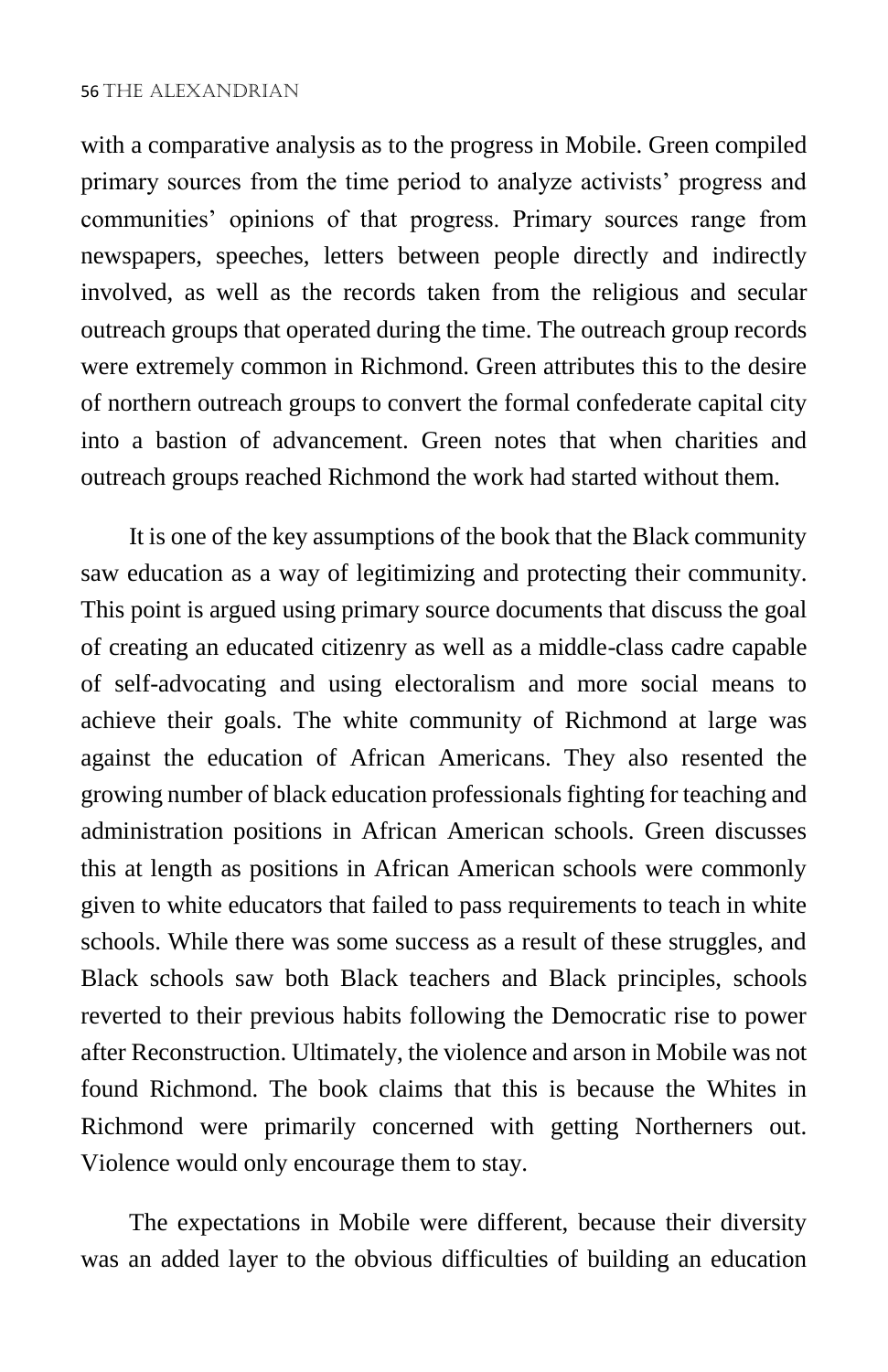system in the Deep South. Mobile's Creole population benefitted from the Adams–Onís Treaty, which meant that any African American in Alabama claiming French ancestry would be treated and counted as full citizens. This created a large divide between the experiences of Creole and non-Creole Mobilians of color. The Creole population, sometimes referred to as the "Treaty Population," did not see their education restricted even after the Nat Turner Rebellion led to stricter laws about education in the Black community. Green claims that the division led the Creole population to desire a place in the Antebellum South's racial hierarchy. While this was a barrier, the white population's indiscriminate discrimination forged an alliance that led to the advancement of public education. The white community utilized violence in an attempt to intimidate the communities of color in Mobile, but it instead served as an issue that united the communities of color. It is important to note, as Green did, that Mobilians gathered as soon as they were able and were not lacking for purpose. One of the most powerful images the book conjures is that of the Black community of Mobile gathering in 1865. Just eleven days after Confederate Troops had surrendered the city the community sang out: "Free workmen in the cotton-field, And in the sugar cane; Free children in the common school, With nevermore a chain. Then rally, Black Republicans— Aye, rally! We are free! We've waited long to sing the song— The song of liberty."<sup>3</sup> Unfortunately, Mobile saw many advancements counteracted as Reconstruction ended and troops were removed. Green draws blame to the lack of unity as well as the indifference or, in some cases, obstruction from the Alabama state government.

The scope of Green's analysis opens at the epilogue of the book. This section is dedicated to the Blair Education Bill. Green claims that the death of this bill marks the end of the Educational Reconstruction period. The book also examines the differences in opinions that led to the defeat of the

<sup>3</sup> Green, *Educational Reconstruction*, 65.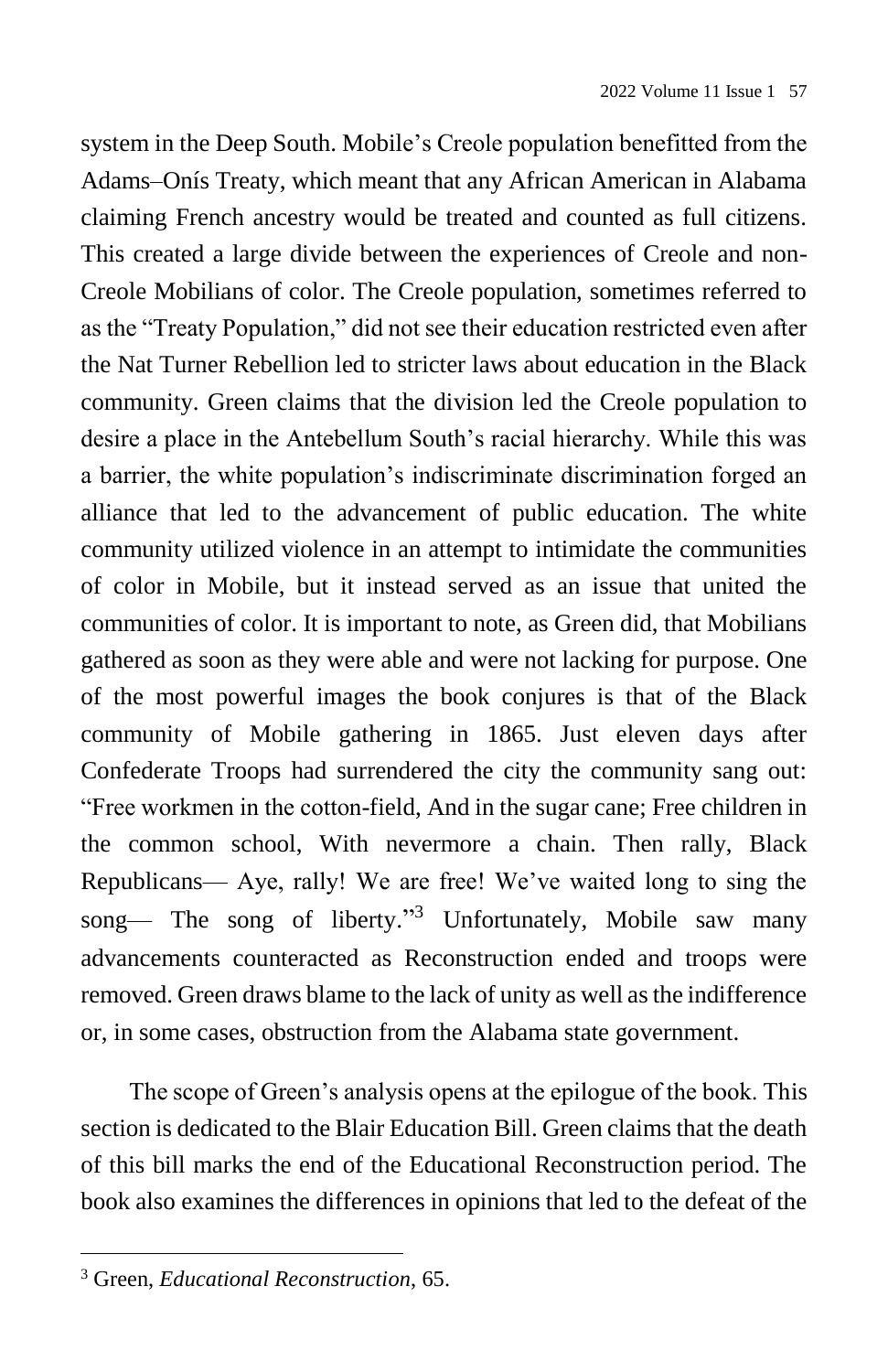bill. Green points to the success of the Black community as the first aspect that led to defeat. In the epilogue, Green offers the success of black education as leading to the cooling off of northern resolve. With the school systems having made their achievements, white Northerners grew less concerned with the continuing support. Additionally, white supporters took what Green calls a "convenient off ramp," by aligning themselves with the Booker T. Washington philosophy. This philosophy was not widely supported by the Richmond or Mobile communities, as it focused more on industrial training than higher levels of education. The support that the cities were used to receiving was reallocated from a primarily liberal arts education to an industrial one. Green also notes the loss of support from Blair himself. W. E. B. Du Bois and other prominent members of the civil rights movement lamented the huge setbacks to the movement caused by these developments. After explaining these developments, Dr. Green holds to the book's central themes writing: "As race relations worsened, education–activists and other middle-class reformers were essential in preparing a new generation for future challenges and social mobility, advocating on behalf of the less-educated African Americans, and promoting a vision of freedom, citizenship, and equality still centered on education. They firmly felt that education remained the best vehicle."<sup>4</sup> Ultimately, Educational Reconstruction failed for the same reason many other movements fail: the Republican legislature in Congress was unable to force legislation to support the Black electorate. By the 1890s, the progressive plans had been fully abandoned by the Republican party at large, as many viewed the progress as good enough, and others did not care enough to have an opinion.

This book attempts to answer the question, "how did urban African Americans and their supporters create, develop, and sustain a system of

 $\overline{a}$ 

<sup>4</sup> Green, *Educational Reconstruction,* 322.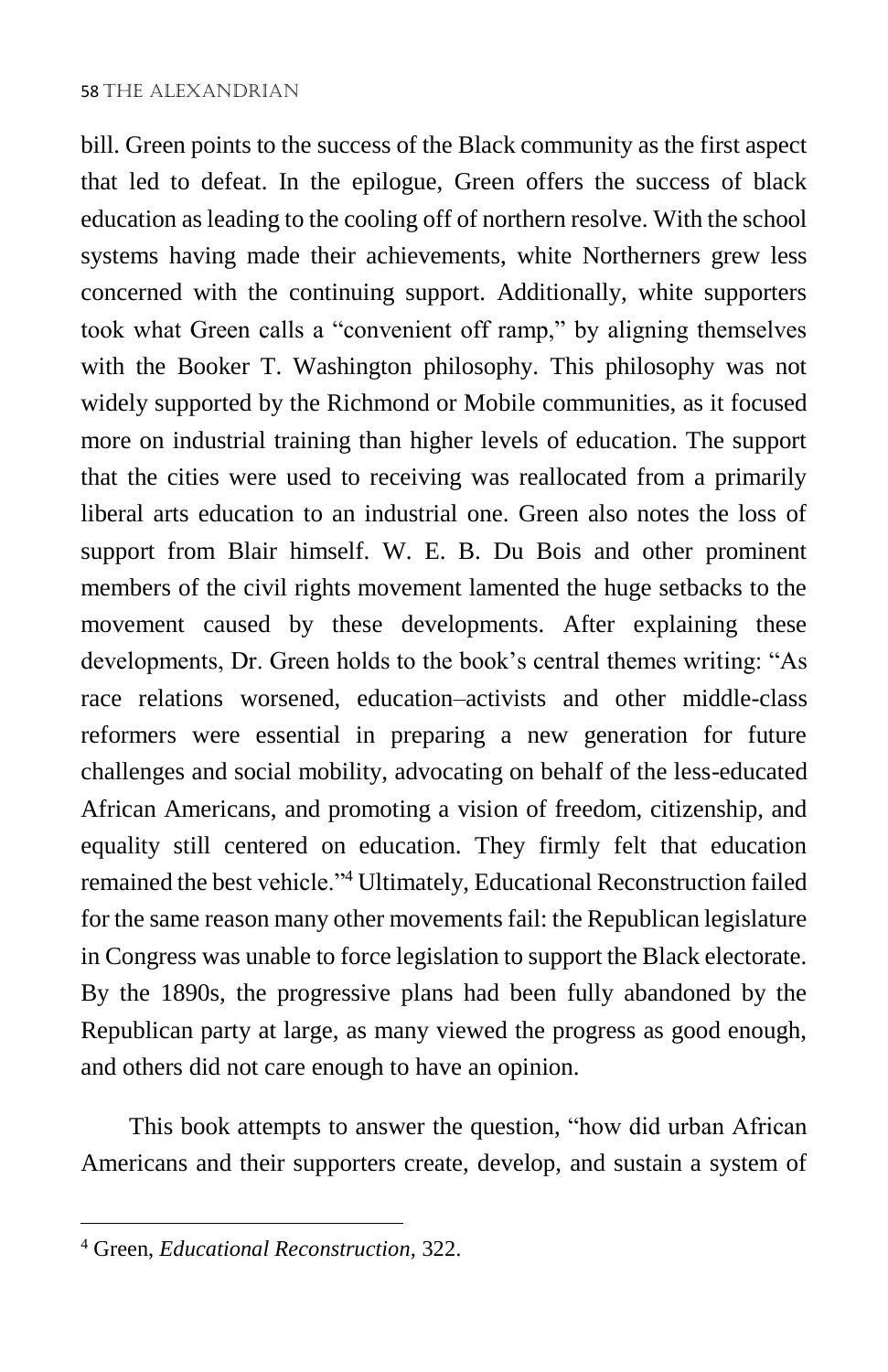education during the transition slavery to freedom?"<sup>5</sup> Green effectively answers that question with in-depth primary sources and analysis of postwar urban cities Richmond and Mobile. By doing this, Dr. Green provides a histography of an era that has limited academic work written about it, effectively chronicling advancements in public school education as well as the role the federal government plays in it. A valuable feature of this work is the way it places much of the emphasis on the communities of color. Much written paints this era of education as white Northerners teaching hopeless communities the basic concepts of literacy. Green dissolves this myth by drawing on primary sources of the Freedmen's Bureau. These show a community that was willing and prepared to take charge of their own education. If there is a second focus of this work, it is to show how newly emancipated free communities saw education as a tool to establishing themselves and protecting their futures. With *Educational Reconstruction: African American Schools in the Urban South, 1865- 1890*, Green successfully shows the flawed government actions and the resilience of the communities in the process of becoming equal citizens.

<sup>5</sup> Green, *Educational Reconstruction,* 11.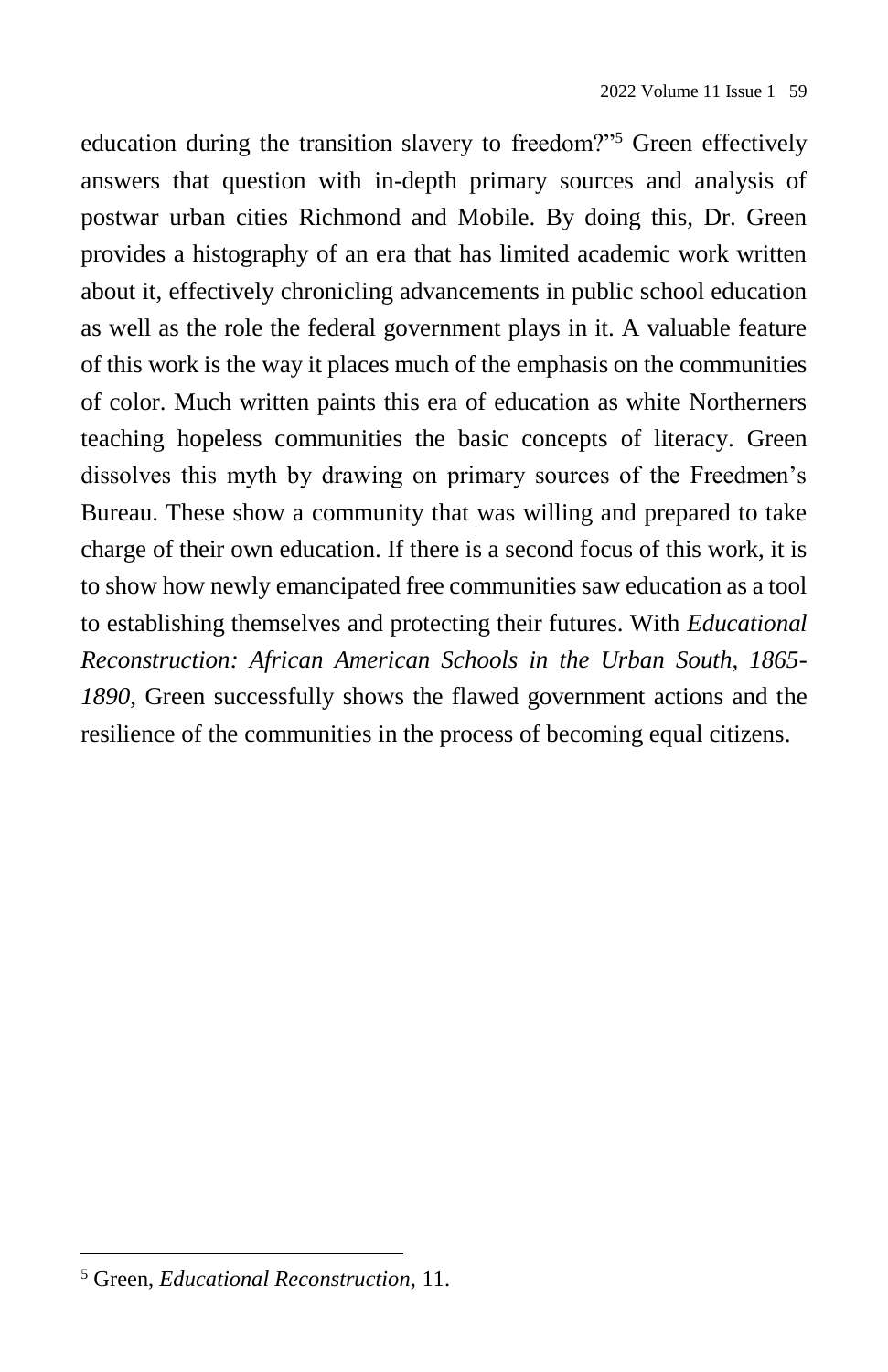## **Bibliography**

- Green, Hillary. *Educational Reconstruction: African American Schools in the Urban South, 1865–1890.* New York City*:* Fordham University Press, 2016.
- Harvey, Gordon*. "*Public Education During the Civil War and Reconstruction Era." In *Encyclopedia of Alabama*. http://encyclopediaofalabama.org/article/h-2600.

Butchart, Ronald. "Freedmen's Education in Virginia, 1861–1870." In *Encyclopedia Virginia*. https://encyclopediavirginia.org/entries/freedmens-education-invirginia-1861-1870.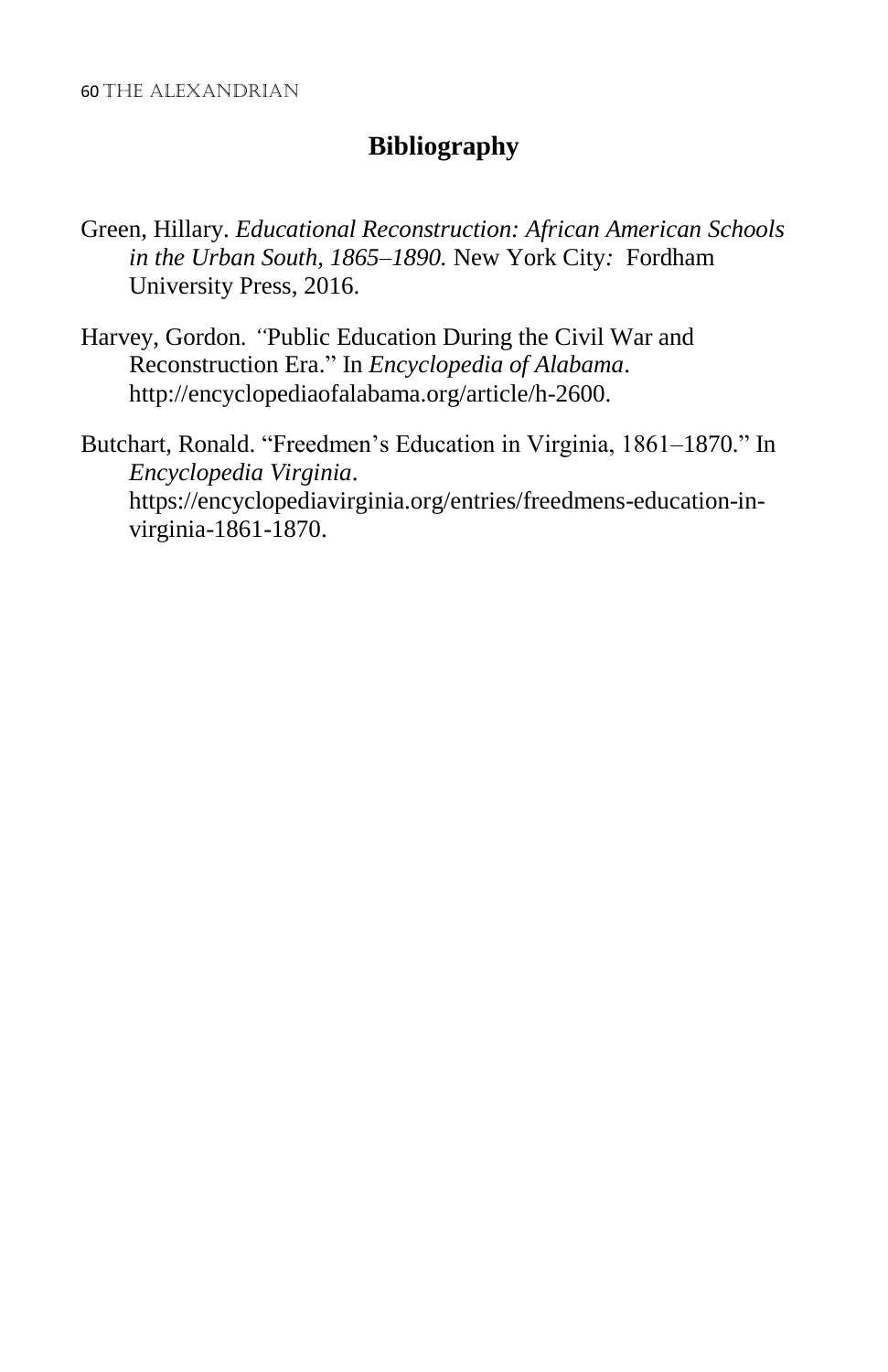#### 2022 Volume 11 Issue 1 61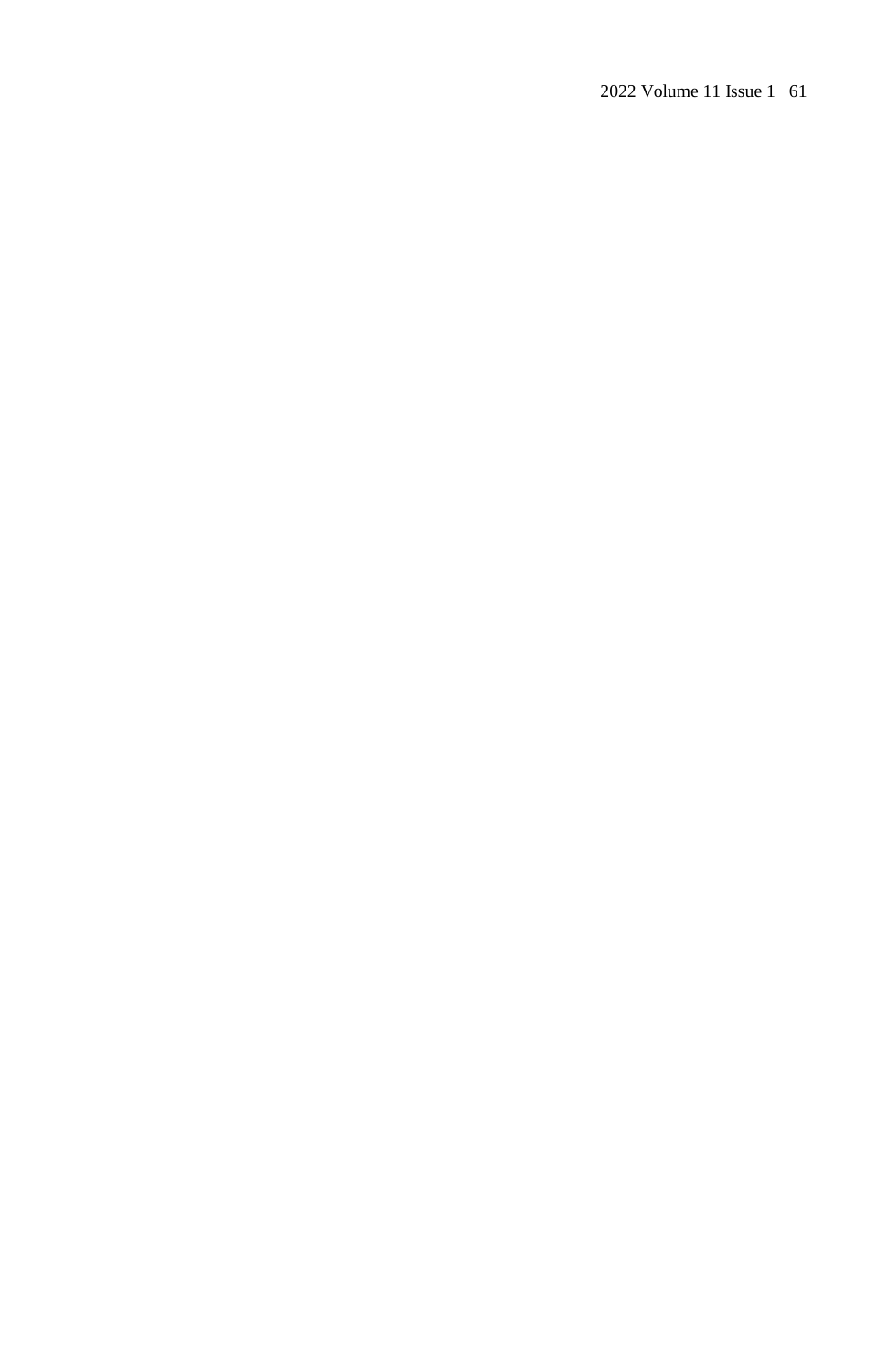# **Former** *Alexandrian* **Authors**

Beginning with the 2021 volume, the *Alexandrian* includes updates on past contributors and student editors. Each year we will highlight alumni whose work appeared in the *Alexandrian* to find out what they have been up to since graduation.

This year, we catch up with Abena Adaboh, whose article "The Conflict between Medical Science, Public Health, and the Antivaccination Movement in Nineteenth Century England," was published in the 2018 issue. Ms. Adaboh graduated that same year with a bachelors in Biomedical Science and her minor in Philosophy and Religion. She is currently attending medical school at UCLA.



# **Abena Adaboh, BS, MS**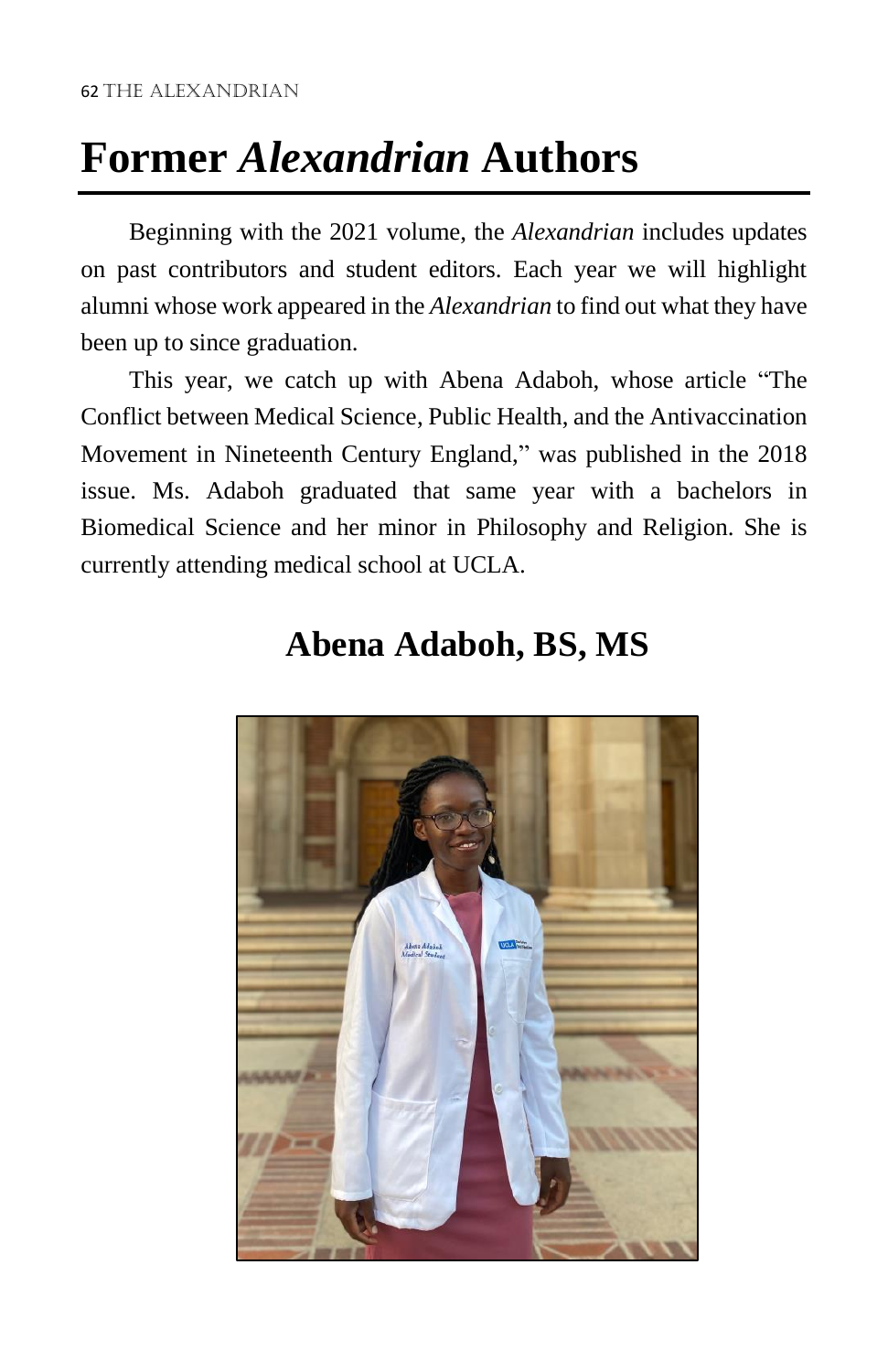I completed my article for *The Alexandrian* only months before graduating from Troy University. Four years later, I look back on this experience as one of my most immersive scholarly activities from college. Like many Biomedical Science students, I spent more time mechanically memorizing facts than reflecting on their real-world application. When this order was flipped in graduate school, the research and analytical writing skills I practiced while working on my piece for *The Alexandrian* contributed to my early success. Moreover, I have been able to apply the insights I gleaned from delving into the beginnings of the antivaccine movement in England to my understanding of the present controversies surrounding vaccination.

Since graduating from Troy, I have obtained a master's in Medical Microbiology and Immunology from Creighton University and enrolled in medical school at University of California Los Angeles. I am currently leaning towards an internal medicine sub-specialty like cardiology or infectious disease, but only time will tell where I end up.

I am especially grateful to Dr. Karen Ross for sparking my interest in history and encouraging me to write for *The Alexandrian.* I hope more students from non-humanities backgrounds take advantage of the amazing opportunity that Troy University's history department offers to incisively explore different historical topics and get published.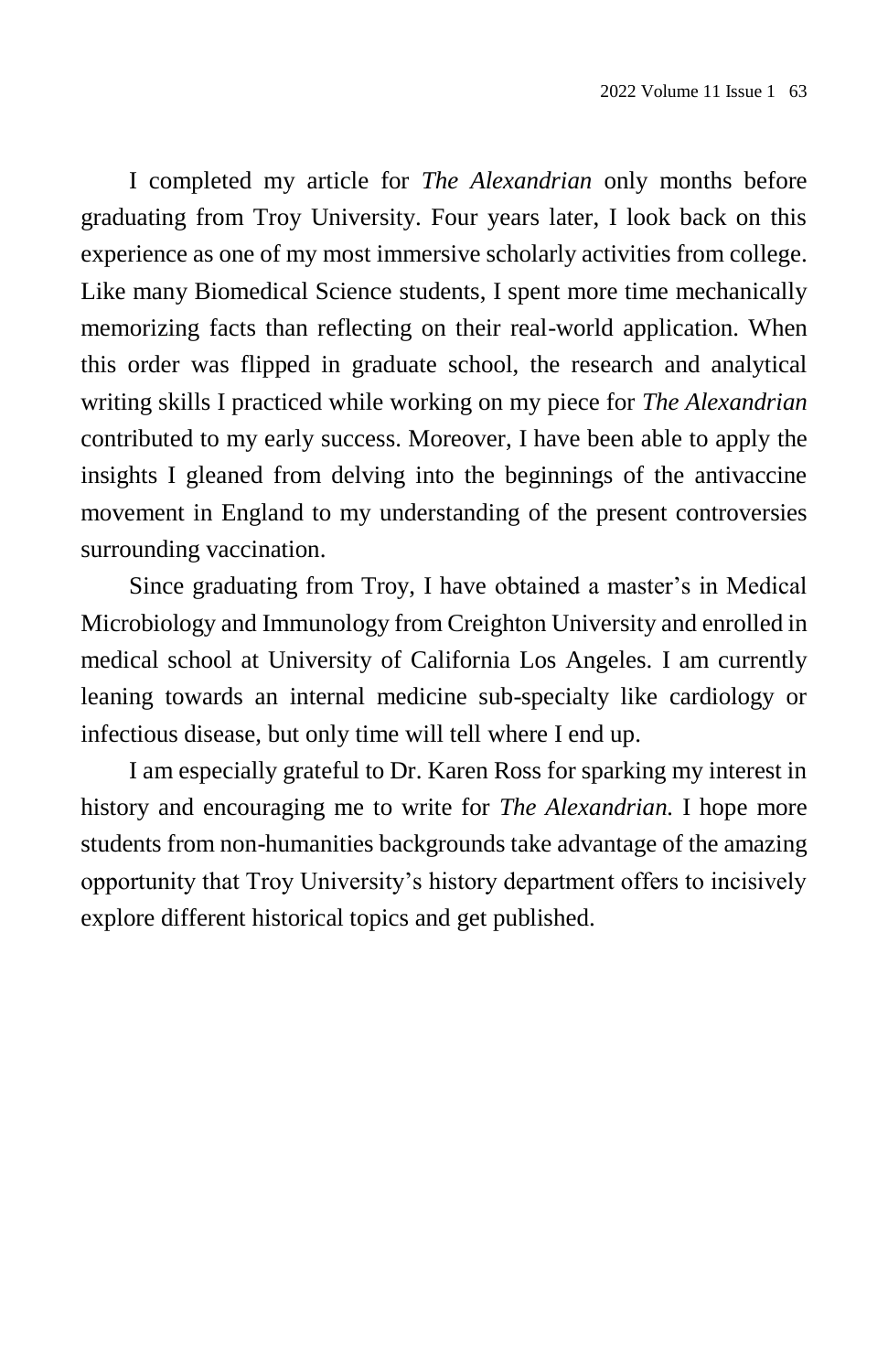# **Current Faculty Research**

The *Alexandrian* regularly features articles and book reviews from students along with news from the staff. This year, we wanted to include what the faculty was up to research-wise. Joshua Dawsey and Mykaila Baker interviewed faculty around the History and Philosophy Department, learning what our professors were currently researching in their fields.

We asked three questions: what project are you working on? Where did your interest in this topic stem from? Have you learned any lessons, whether methodological or personal?

Here are their answers:

### **Dr. Buckner**

I'm working on a book project about a free man of color named William Johnson in Mississippi, who was a barber and a slaveholder and probably the second richest black man in the state until 1851.

It's mostly about how he uses masculine identities of this time to make connections to his communities. Even though he was free, there were limitations under Mississippi law because of his race: he couldn't vote, he couldn't hold office, serve on juries, etc. So, he's not equal to white men but is able to establish a reputation in town through his barbershop (a profession that serves white clients), but also through other activities that men valued: gambling, hunting, fishing, even civic engagement, and politics to a degree.

Eventually, he got into a dispute with his neighbor, a man with a nebulous racial background (sometimes he was considered white, other times he's thought of as black). While the courts handled the dispute, the neighbor took the loss as an assault on his reputation and murdered Johnson. He never offered a defense for the murder; instead, he claimed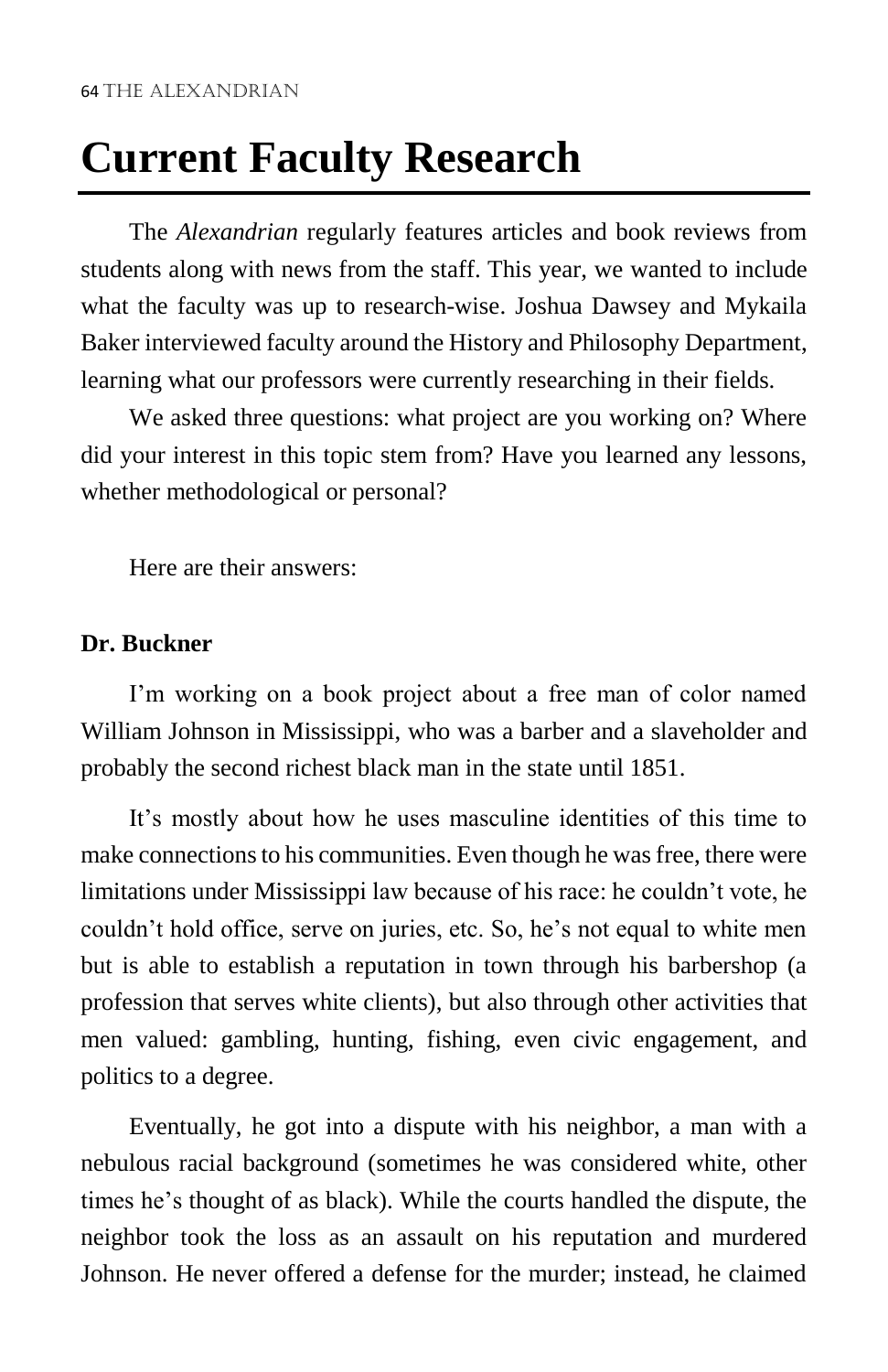that he was white, meaning none of the evidence against him could be used in court. He escaped the murder charge and lived the rest of his life as a white man in Texas.

When I was an undergrad, what interested me the most about American History were the things that didn't fit cleanly into standard narratives. I did some work on Southern cities where free people of color interacted with whites and enslaved people. That carried over into my master's thesis. Some of this project grew out of some work I did in my dissertation and the book I published in 2011.

I'd say one of the things I've learned methodologically is that it is a much better time to do research now than twenty years ago. The ability to access information is so much greater; if you're patient, there's almost nothing you can't find.

### **Dr. Hoose**

I am currently working on an article about a group of heretics, or religious dissidents, known as the Children of the Holy Spirit in early fourteenth-century Milan. They venerated a deceased holy woman named Guglielma as the incarnation of the Holy Spirit, and they recognized a nun named Maifreda as their pope. In early September 1300, after investigating the group, inquisitors ordered Guglielma's body to be disinterred and burnt, and they also handed over at least three of her devotees, including Maifreda, to the city government to be burnt at the stake. I'm especially looking at the role that gender and social class played among the devotees. The Children of the Holy Spirit appeared to have reversed gender roles by worshipping the Divine Feminine and privileging a woman as their leader. At the same time, the intersection of social class with gender makes this role reversal more complicated. Maifreda was from a prominent noble family, while the devotees believed that Guglielma was a Bohemian or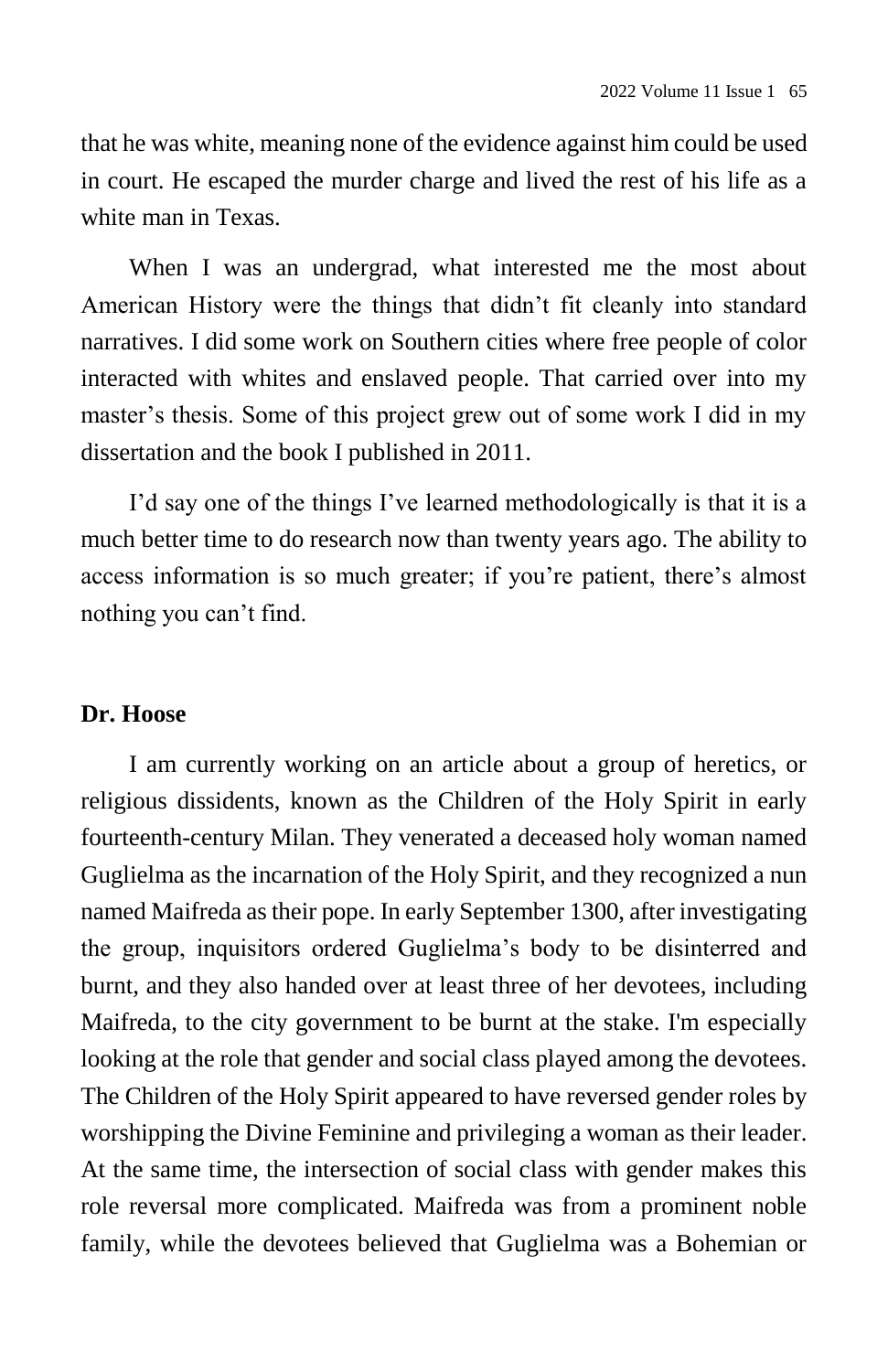Czech princess, and other leading devotees were also women and even men of high social rank.

I wrote my dissertation on a topic related to heresy, orthodoxy, and sainthood in the Middle Ages, and I have published a few articles related to these topics. I became interested in the Children of the Holy Spirit as I explored the parallels between defining heresy and sainthood in the medieval period. When the medieval church examined a potential candidate for sainthood, they used methodological tools like those that inquisitors used to identify heretics. Though the inquisitors concluded that Guglielma was a heretic after her death, there were those, including monks in a monastery near Milan, who had venerated her as a Catholic saint.

My research into this topic has shaped the way I teach. Before I started this project, I didn't really focus that much on gender roles or the history of women or femininity or masculinity. But now, in my Western Civilization classes and my upper-division classes, I focus much more on issues related to gender and social class rather than only on political, religious, and intellectual developments.

### **Dr. Carlson**

I actually just finished a project, an edited volume of the proceedings of the Provisional Congress of the Confederate States of America. The book should be published within a year. There was an organization called the Southern Historical Society that began in 1866. It was organized by Confederate veterans for the purpose of controlling the narrative about the Civil War and the South's role in the war. They wanted to create an alternative version of Civil War history that made the South look better. That initiative lost momentum by the turn of the 20th century when real historians took leadership of the organization. Their first project was to go through period newspapers and transcribe any congressional minutes they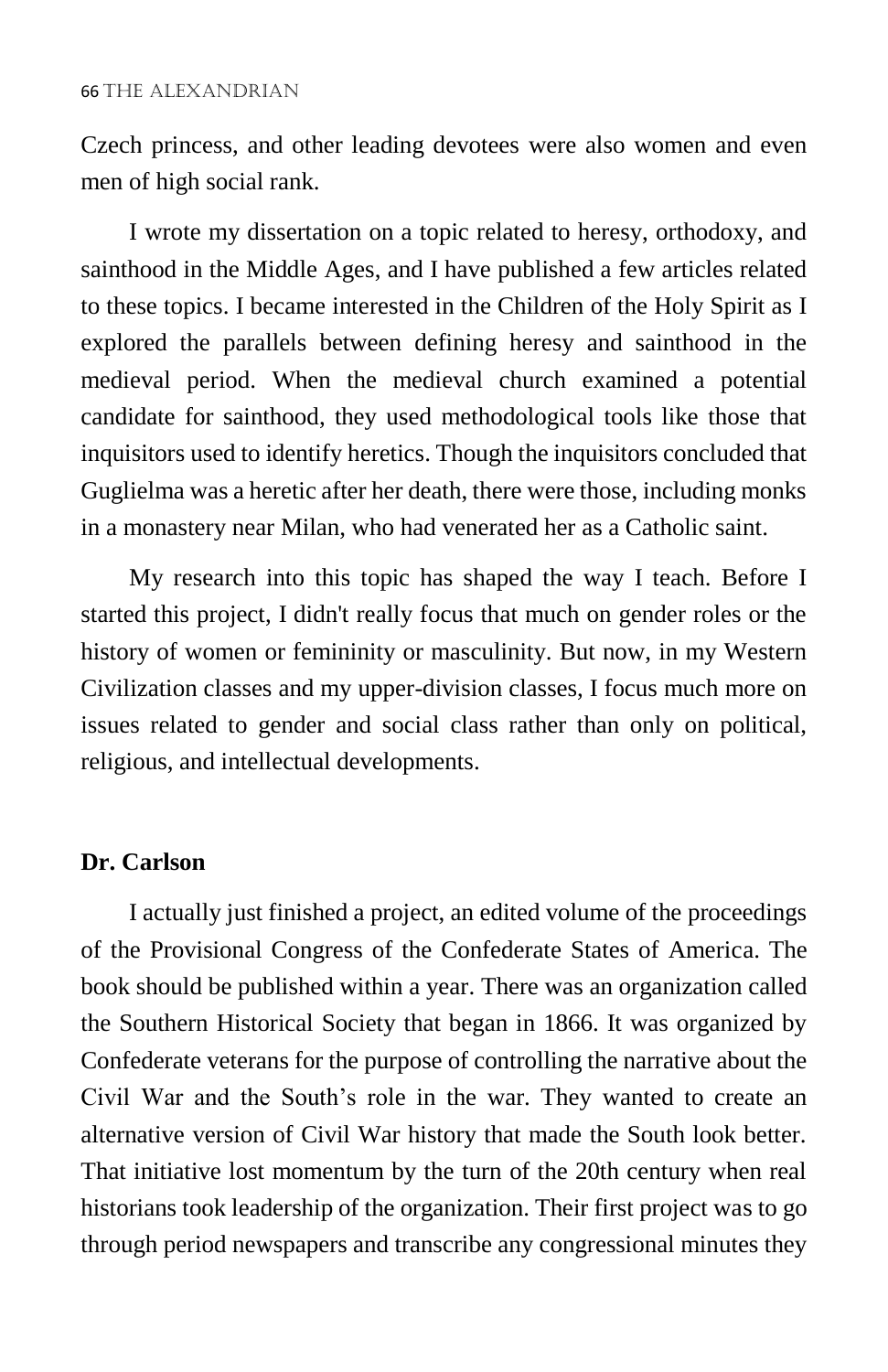could find. The actual congressional minutes were bare-bones; the newspapers gave much more detail. They transcribed all the minutes from 1862 through the end of the war, but they did not do the first year. This was because they looked at the newspapers in Virginia, where the capital was for most of the war. They completely skipped the year [1861] when the capital was Montgomery, so I went through newspapers from Montgomery, New Orleans, a couple from Georgia, Virginia, and the Carolinas, and gathered all the recordings of what happened during the first year of the Confederacy.

Truth? COVID. Looking for something to stay busy. I had used the previously published records before. In Civil War history, the top two main primary Civil War materials used are *The War of the Rebellion* [Confederate and Union military and governmental records collected by the US War Department after the end of the Civil War] and the *Southern Historical Society Papers*, which I described earlier. I was curious as to why the congressional minutes started in 1862 when the war started in 1861. So I did some digging and found that there were records available [just never published].

I gained a greater appreciation for what the Provisional Congress was doing during that first year. It was a government in its opening stages, not only trying to create a new country but having to address the concern of citizens who last week looked to Washington D.C. for certain things. Now they're asking these citizens to refocus their loyalties to a new government. Examples such as patents and legal protections were interrupted by this shift. I also looked at how citizens engaged in the process of creating this new country and establishing their nationhood. It was something not just happening in Montgomery or Richmond, but people everywhere on the ground were involved.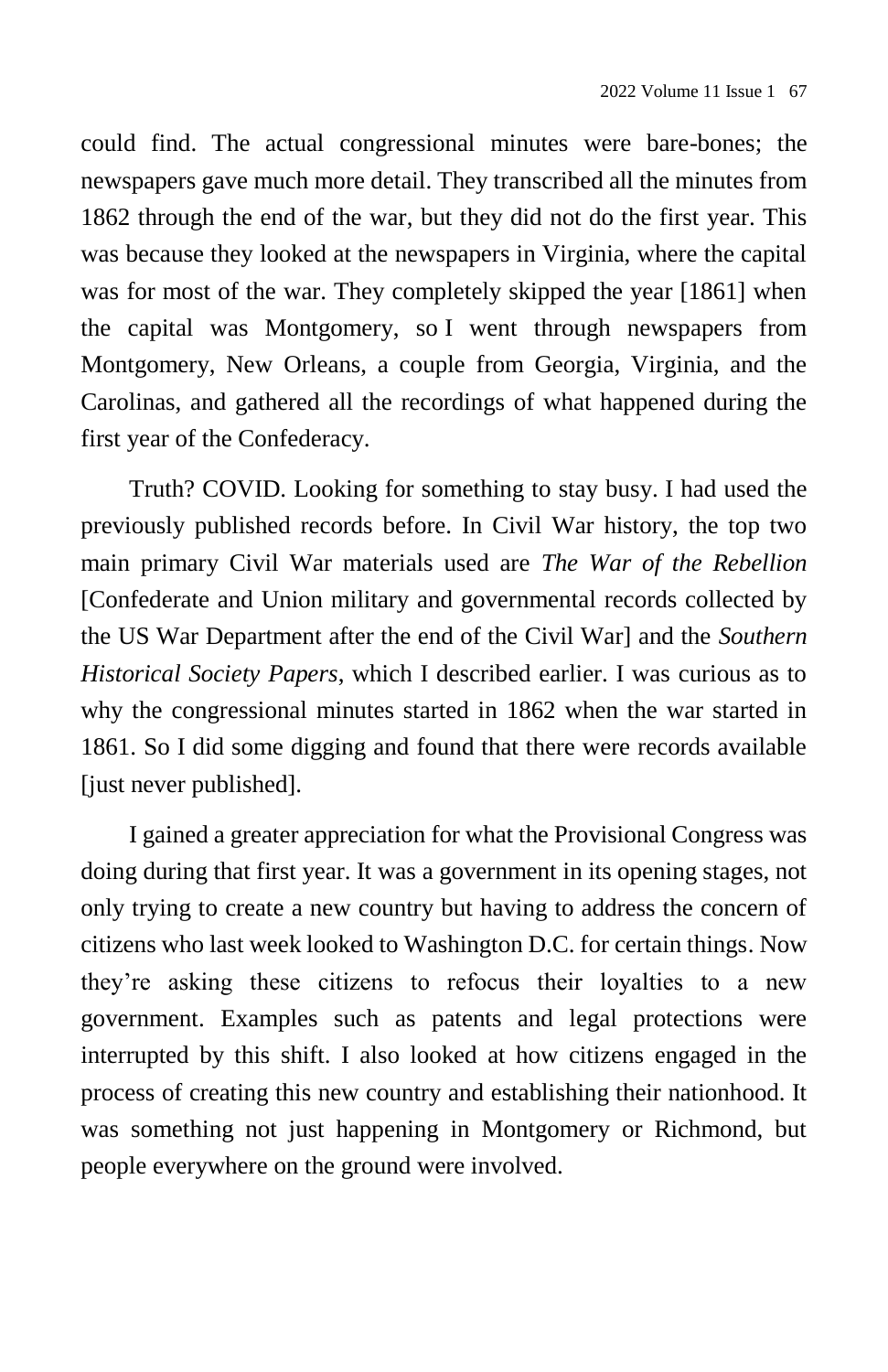### **Dr. Valentine**

In general, all of the research I do is largely historical regarding one subset of Tibetan Buddhism called the Northern Treasure Tradition. It was founded in the 14th century and continues to the present, but its peak was in the 17th century. When a great many Buddhists fled Tibet during the 1950s and 1960s and reestablished their religious organizations in India, Nepal, and the West, my focus group was not on its upswing, so it has not been researched much until recently. I work with a research group that is partially funded by the French government and studies various aspects of the Northern Treasure Tradition. I am, in particular, currently focused on the biography of the founder, named Rigzin Godem (14th c.). While it is on the rise to study this particular group, there is no English translation of his biography. Imagine the difficulty of trying to study the history of Protestantism, for example, without a biography of Martin Luther. I am translating the  $15<sup>th</sup>$  century biography from Tibetan to English, but including footnotes, annotations, etc. from a range of Tibetan sources that were written between the 14th and 21st centuries.

I am also working on a second project, an autobiographical travel memoir of Pema Trinle (17th c.). He breaks away from his regular life and travels for approximately four or five months to go back to central Tibet in 1690. Pema Trinle was a "reincarnated lama," which means that his successive reincarnations have acted as the patriarchs of the Northern Treasure Tradition. His journey was in part motivated by his desire to return to the homeland of his most significant preincarnation, who happens to be Rigzin Godem, i.e., the individual whose biography I discuss above.

My academic direction came from taking a world religion class as an undergraduate. Growing up in a largely secular family but in a Catholic community, I always had the feeling that there was much more information out there regarding religion, the nature of reality, the meaning of life, etc. than what I got from my life experiences. I felt immediately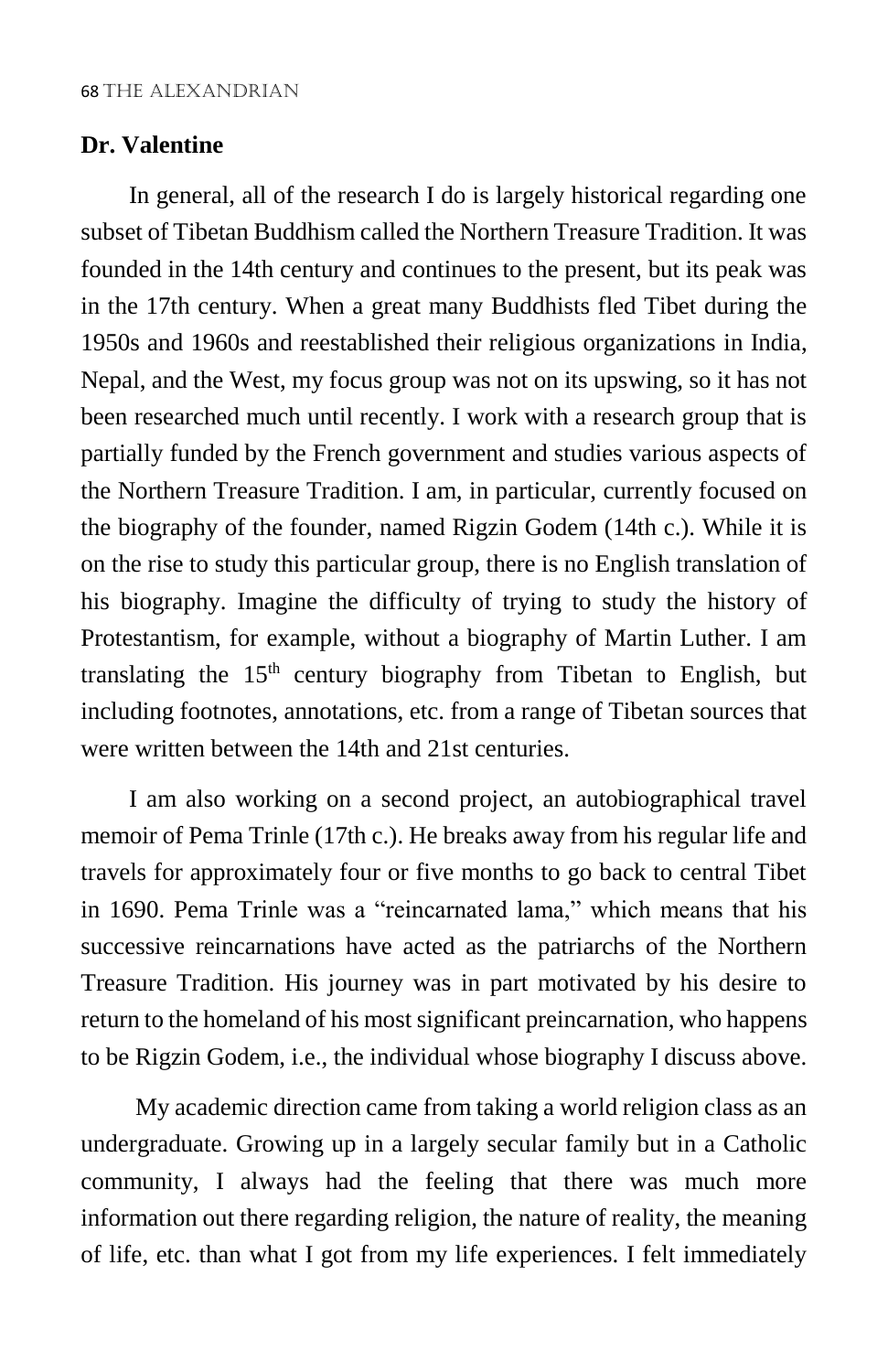intrigued and impressed by Buddhism in general, but was specifically drawn to Tibetan Buddhism because of the institutionalized elements of Tantric Buddhism that are not found anywhere else in the world.

Methodically, all the time I am finetuning how I find secondary sources. I am creating my own personal database and using this software called Docfinder which essentially treats your computer how Google treats the internet, helping you find information from your sources instantly.

At this stage of my career, I am also focusing on creating long-lasting research groups with broad research agendas and supporting these groups through grant writing. I have been pushed in this direction by the realization that the amount of work that needs to be done, even just with regards to my small focus group, is more than any individual or small group of scholars can accomplish in a single lifetime. Thus, I seek to establish an organization that can continue the work far into the future.

### **Dr. Lim**

My main research focus is on the philosophy of human nature called personal identity and its related issues in ethics and religion. I am trying to answer the question: what is human nature and what are we made of? Another question I want to answer is how are we existing over time? Is it because you have the same soul or the same psychological function or biological continuity? Or are you really the same person over time?

I am also applying the philosophy of human nature to issues in ethics and religion. Personal identity is closely related to ethical issues. For example, your view of personhood can affect your view of the human fetus. Is it a person? Why or why not? Your answer then affects your view of abortion. The same goes for the patient in a PVS and the issues in euthanasia. I hope my research in the philosophy of human nature can clarify and answer these questions about moral problems. I am also using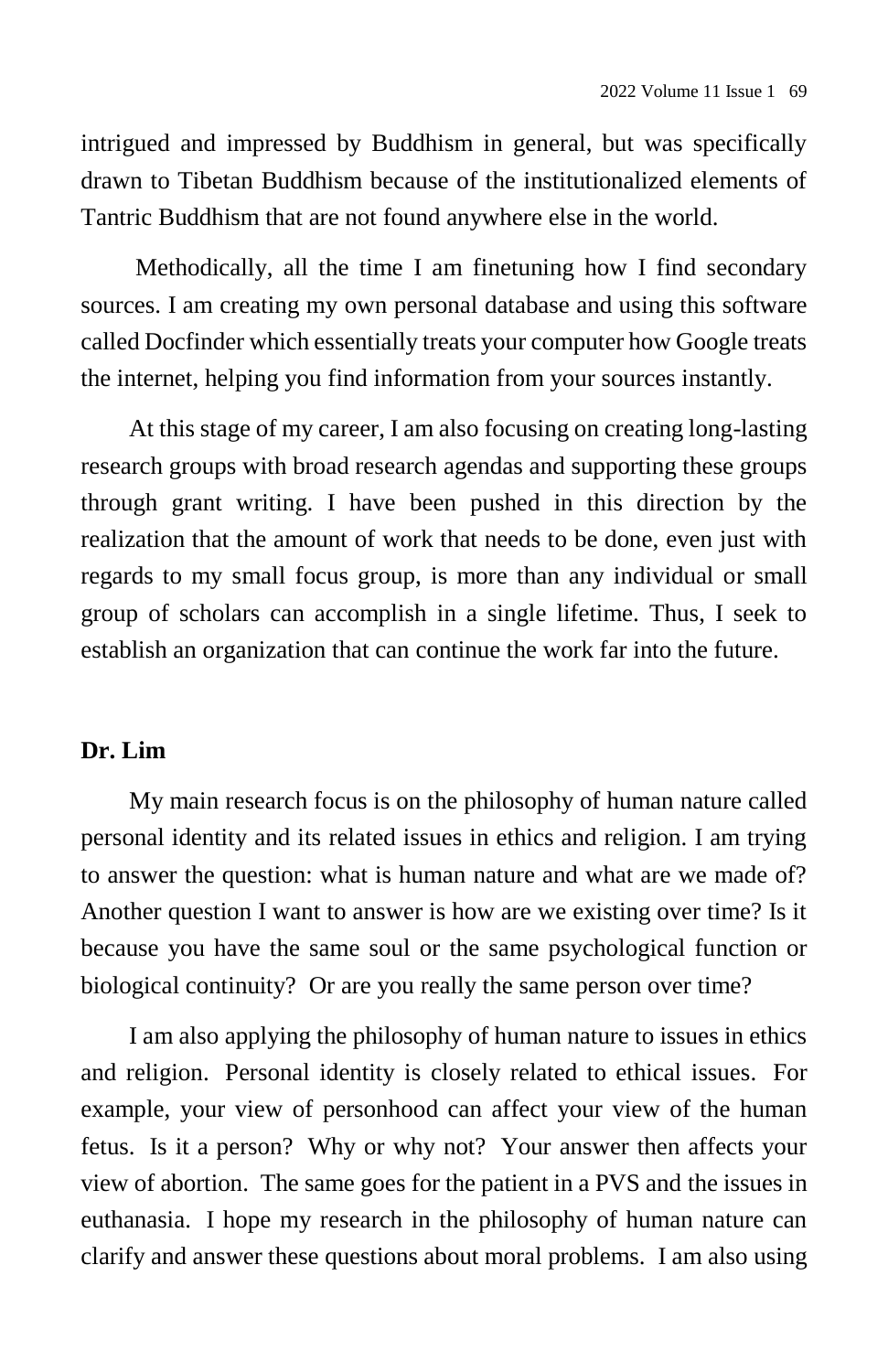#### 70 The Alexandrian

the philosophy of human nature to address religious issues, including the incarnation and life after death. For example, in the Christian tradition, the second person of the Trinity, the Son, became fully human while at the same time fully divine. What does it mean that Christ is fully human like you and me? Is it because Christ has a human soul or that he has a physical body like ours or something else? Depending on your metaphysical idea of human nature, you will have a different perspective on the doctrines of the Incarnation and the Resurrection.

These are some of the topics that I am working on in my research area.

I got my first interest in philosophy when I was in high school in South Korea. We were required to take philosophy in high school and as it continued, my interest was getting stronger and stronger. When I went to college, I majored in philosophy; I went on to do a graduate program. I met wonderful professors who were experts in this research area. I was also interested in what I am, what we are. This is the kind of permanent question we always ask, even though you do not study philosophy. Naturally, I was interested in working on the philosophy of human nature for my doctoral dissertation working with those wonderful professors. I got very lucky that I met those people for my career and my life. I have never regretted choosing this topic for my research area. After all, it is about us humans like you and me.

This may be from more than just my research, but studying philosophy in general. There are so many theories and arguments that I do not know about. When I study philosophy, I realize how much I don't know. That is a great intellectual lesson. If you realize you do not know so much, you can be intellectually humble and hungry. You will try to learn more and better. Applying this to my research motivates me to read more along with thinking harder and more carefully. This is important in my life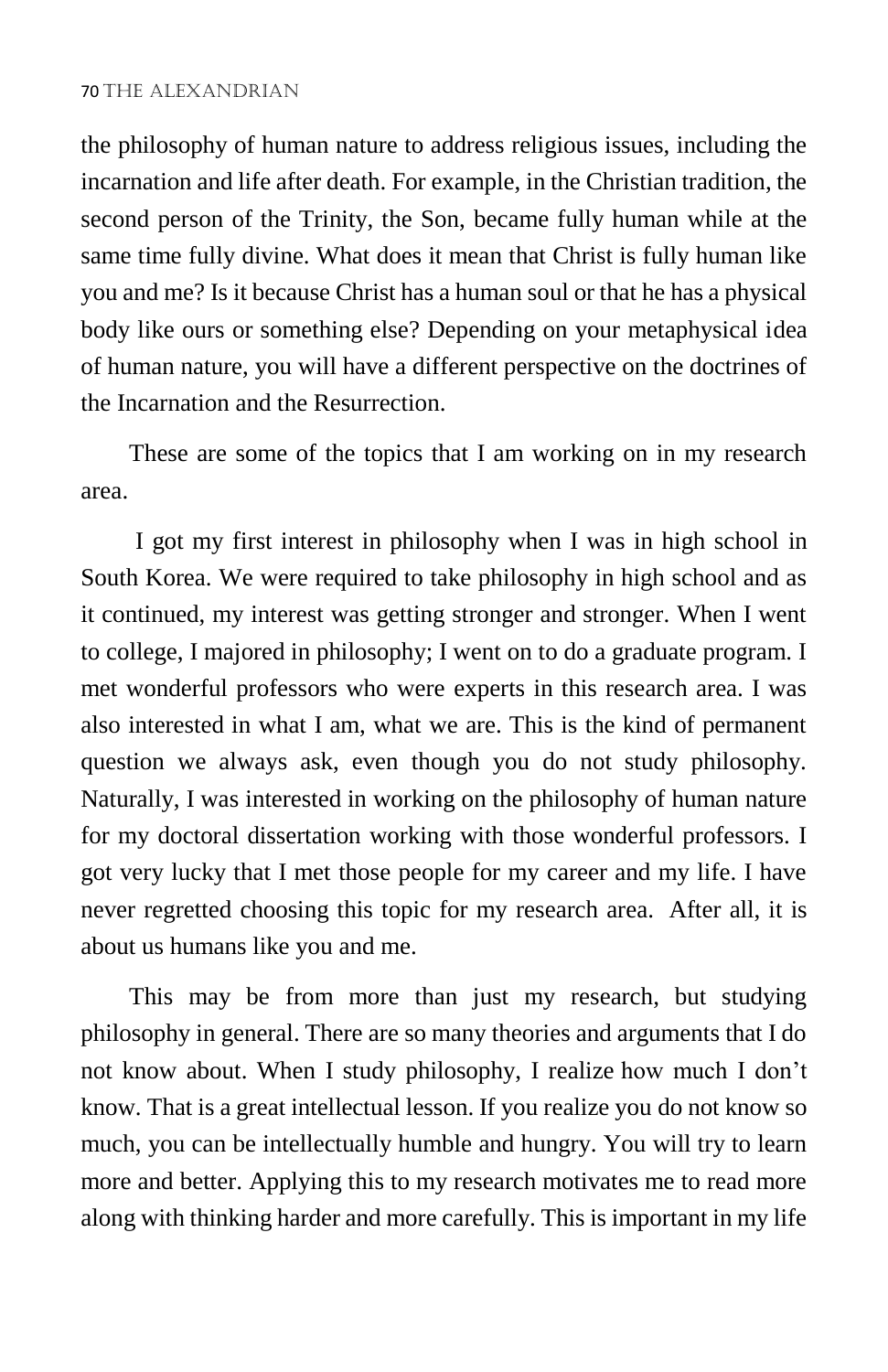in that we have to perform lifelong learning to learn more about human nature and society.

I also came to respect diverse opinions and thoughts. People have their own reasons to say why they are right and I am wrong. I cannot only say I am right because I have to listen to them. This is helpful in understanding more about human nature issues and more in my life. This came from not only my research, but philosophy as a whole.

### **Dr. Puckett**

I am currently on my second book. It's looking at Nazi racism, WWII and the Holocaust, and how that affected perceptions of race in the Jim Crow South and African Americans' demands for civil rights. I am focusing on Alabama specifically, and how African-Americans within Alabama perceive events in Europe: the antisemitism, the racism, and the claims of racial supremacy that was emanating from Germany. How did African Americans react to white southerners condemning Nazi Germany for their claims of racial supremacy and their persecution of the Jews?

White Alabamians/southerners exhibited profound dissonance when it came to their own treatment of African-Americans in the South. How did African-Americans respond to this? From what I'm finding it increased greater agitation for civil rights and greater organization, that's how I'm going to follow this. I am looking at it from the early 1930s to 1948 with the Dixiecrat revolt, just prior to what we view as the beginning of the modern civil rights movement. I'm actually looking at the generation right before the war. You have to understand that to understand the 50s.

This project actually started in graduate school as a project originally assigned as a seminar paper that eventually turned into my dissertation topic. Originally, I focused on newspapers and the press. I had planned to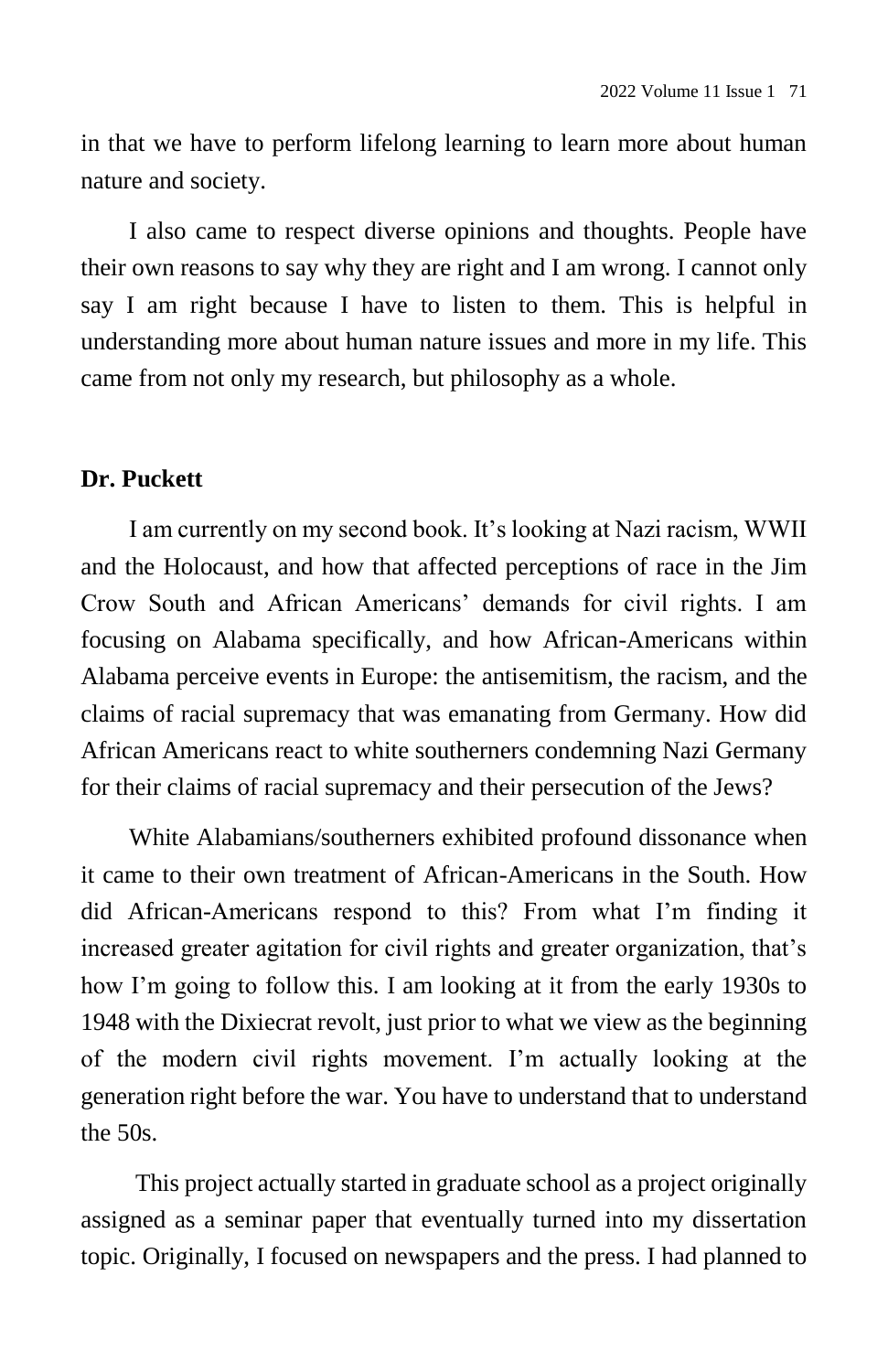use this as my first book, but what I did instead was focus on the Jewish community and the Jewish response, which was only a chapter or so of my initial proposal. That became my first book. I took a chapter/chapter and a half and turned it into a book. Since then I have reimagined what I am doing, and I am going to address the African-American response, which is much, much broader than what I began with. I would say back in graduate school it piqued my interest.

We all learn from History in some form or fashion. I don't believe History repeats itself. Santayana wrote, "Those who cannot remember the past are condemned to repeat it." I don't believe history repeats itself, but there are lessons you can learn. It informs our understanding of the present.

### **Dr. Ross**

I'm currently working on a book project, which is about how American biomedical researchers defended animal research in the 1910s, '20s, and '30s. So you have institutions, such as universities and the Rockefeller Institute and other major organizations, that were doing biomedical research – not seeing patients, but doing lab experiments – and they are using a lot of mice, dogs, cats, guinea pigs, and monkeys. There was an anti-vivisection or animal rights movement (though that's not what it was called at the time) that was protesting the use of these animals in medical research. My research project is about how the scientists tried to defend their research to the public, in a time when they were not as well respected as they will be later. It is an interesting time period in which they're trying to establish their cultural authority.

Without regulations, they could do whatever they wanted in their labs (within the confines of the local and state anti-cruelty laws). There is this push back by these groups, who say "no, we want to see the animals and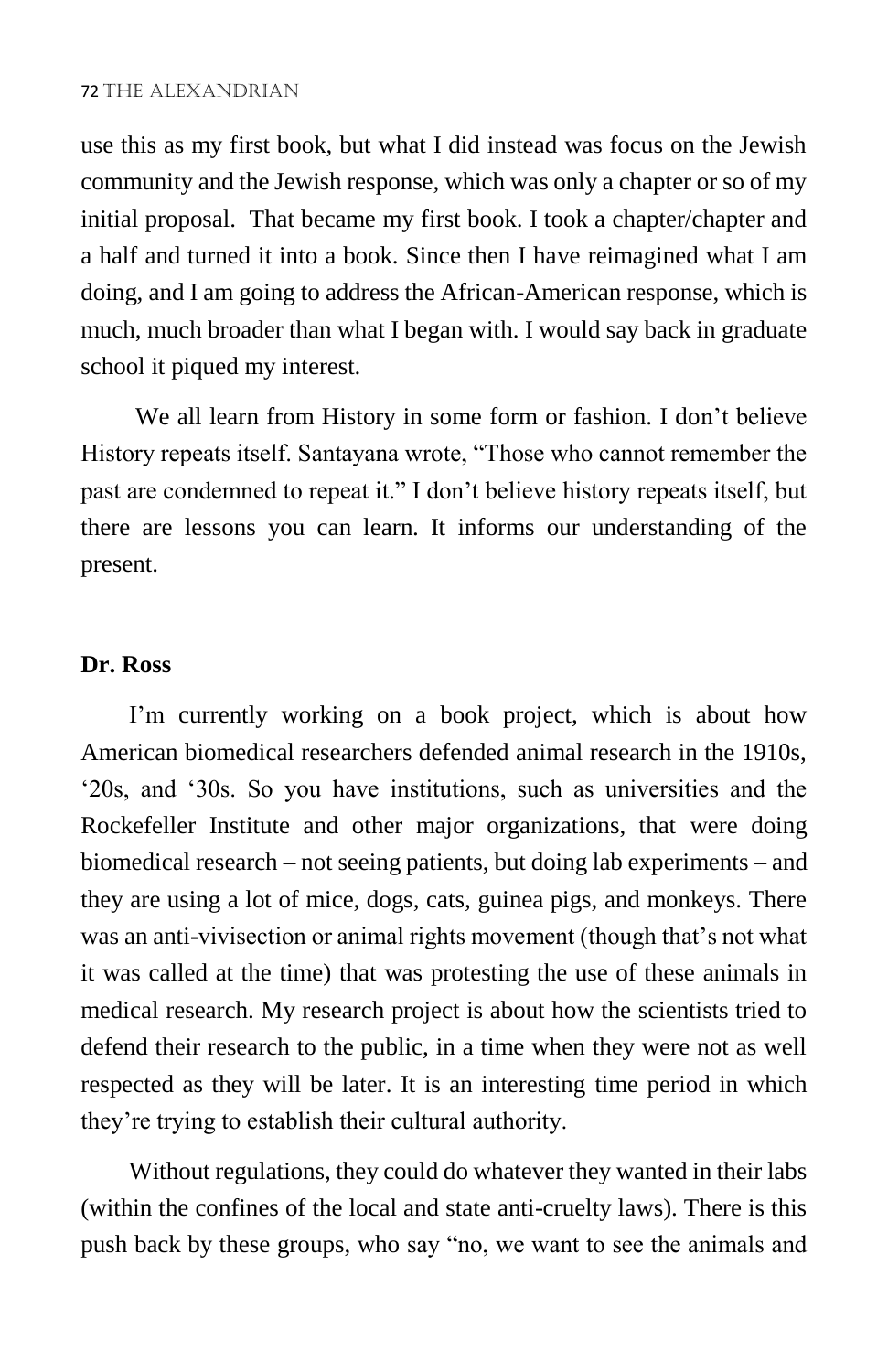experiments." So, you have outsiders trying to regulate the laboratories of these universities and big institutions. The institutions do not want that; they want to regulate themselves. Today we do have regulations. They (the scientists) were wary of outsiders without training having a say in experimental methods and design. And they were also trying to build up their professional authority. They wanted to be the exclusive scientific authorities on health. And, suddenly, they find that they have to talk to the public and, in a sense, justify their methods.

I wrote my dissertation, a million years ago, on the rise of some of these institutions. I was interested in where the money for them came from and how they became these really important centers worldwide. I was very interested in particular in the Rockefeller Institute, now called Rockefeller University. I kept finding these really interesting tangents in the archives about anti-vivisection meetings, discussions about the advisability of attending or defending animal experimentation, *et cetera*. And the questions about how to deal with what could potentially be an obstacle…the anti-vivisectionists. At the time I couldn't focus on that, I had to focus on my dissertation. So in 2015, I decided that my next project would be to look at those tangents and try to figure out what was really going on there.

Methodological, record keeping. This project has taught me the importance of really detailed record keeping. So every day when I would go to an archive, I would write the date and time I got there, and then they would bring you a box, and I would write down the box number, the file number, *all* the information. I took pictures of everything, and I took a lot of notes. I probably have 300-400 pages of just notes on these documents. Thousands of images of documents. You're basically drowning in documents. The only way you can make sense of them is with really good record keeping. I have spreadsheets with all the image numbers, who the letters are to and from, what the main topic is, the date, and all that. That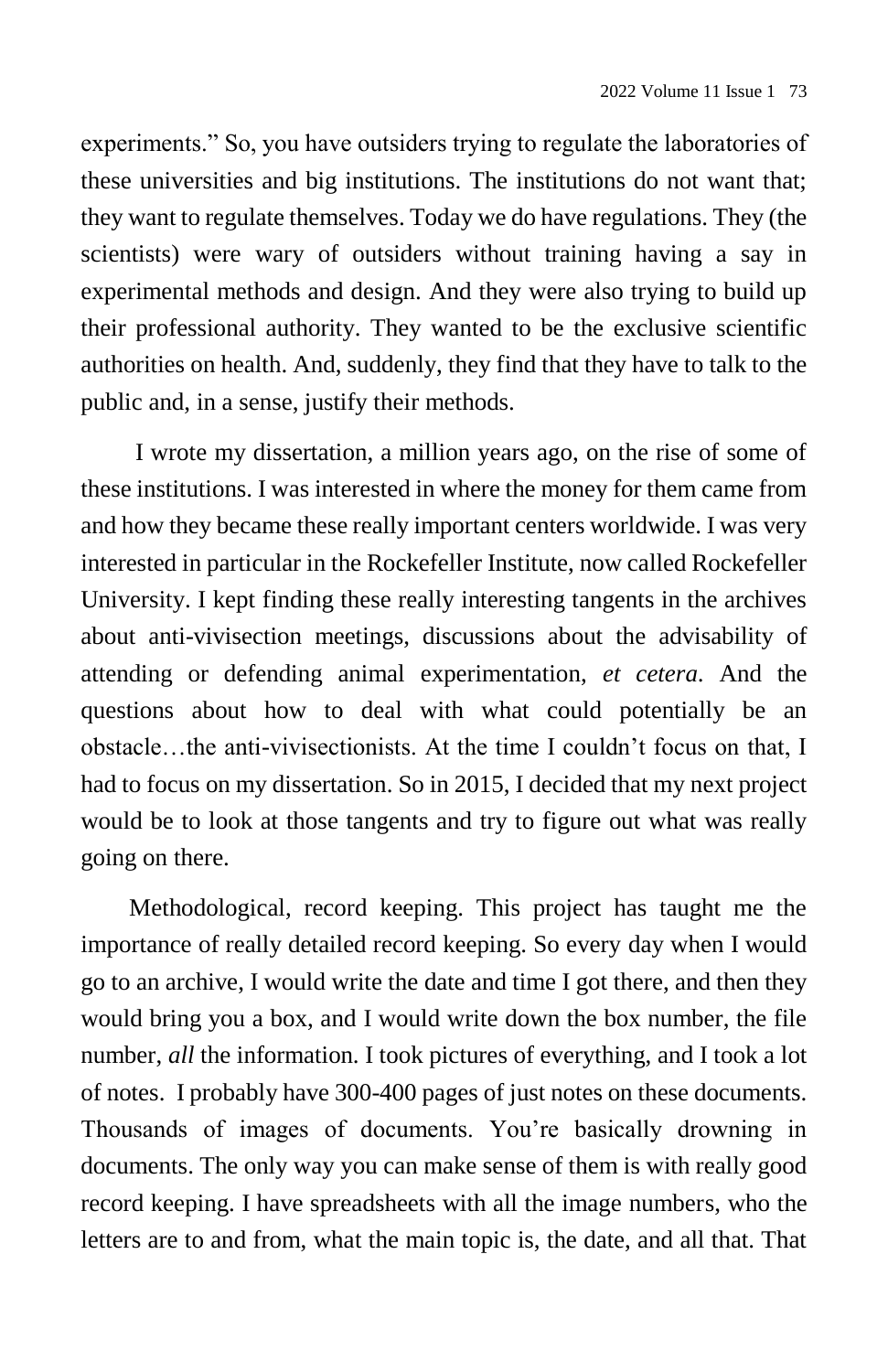makes it doable. Otherwise, I would be under a mountain of documents. I would be unable to see what to look at next.

## **Some professors were unable to do interviews, but they sent us their answers instead so we could celebrate their work!**

## **Dr. Hagler**

I am working on two projects at once, although I just finished one of them. My first book, *The Echoes of Fitna: Accumulated Meaning and Performative Historiography in the First Muslim Civil War* was just recently accepted for publication by Brill. It is an exploration of how making the meaning of one particularly important event, from the standpoint of the Sunni-Shi'i split, became the focal point for certain medieval Arabic chroniclers from Syria and northern Iraq, and why. It's a project that is a long time in the making, and seeing it so close to publication is tremendously gratifying.

My current project, another book-length study, is an exploration of monotheistic responses to community-threatening catastrophe. Owning Disaster is the tentative title. In it, I explore a sequence of disasters that threatened to destroy the communities or theologies of premodern monotheists: the destruction of both Jewish Temples, the execution of Jesus, the Muslim conquest of Jerusalem and, later, Constantinople, the Crusader conquest of Sicily, and the Mongol conquest of, well, everything. In each case, monotheists, be they Jewish, Christian, or Muslim, blamed themselves (or others in their communities) and their own sins or improprieties, casting the conquerors or executioners as an instrument of God sent to punish them. I find that regardless of which tradition is at play, the mechanisms by which monotheists explain and contextualize disaster are very similar--and perhaps necessary. This owning or coopting of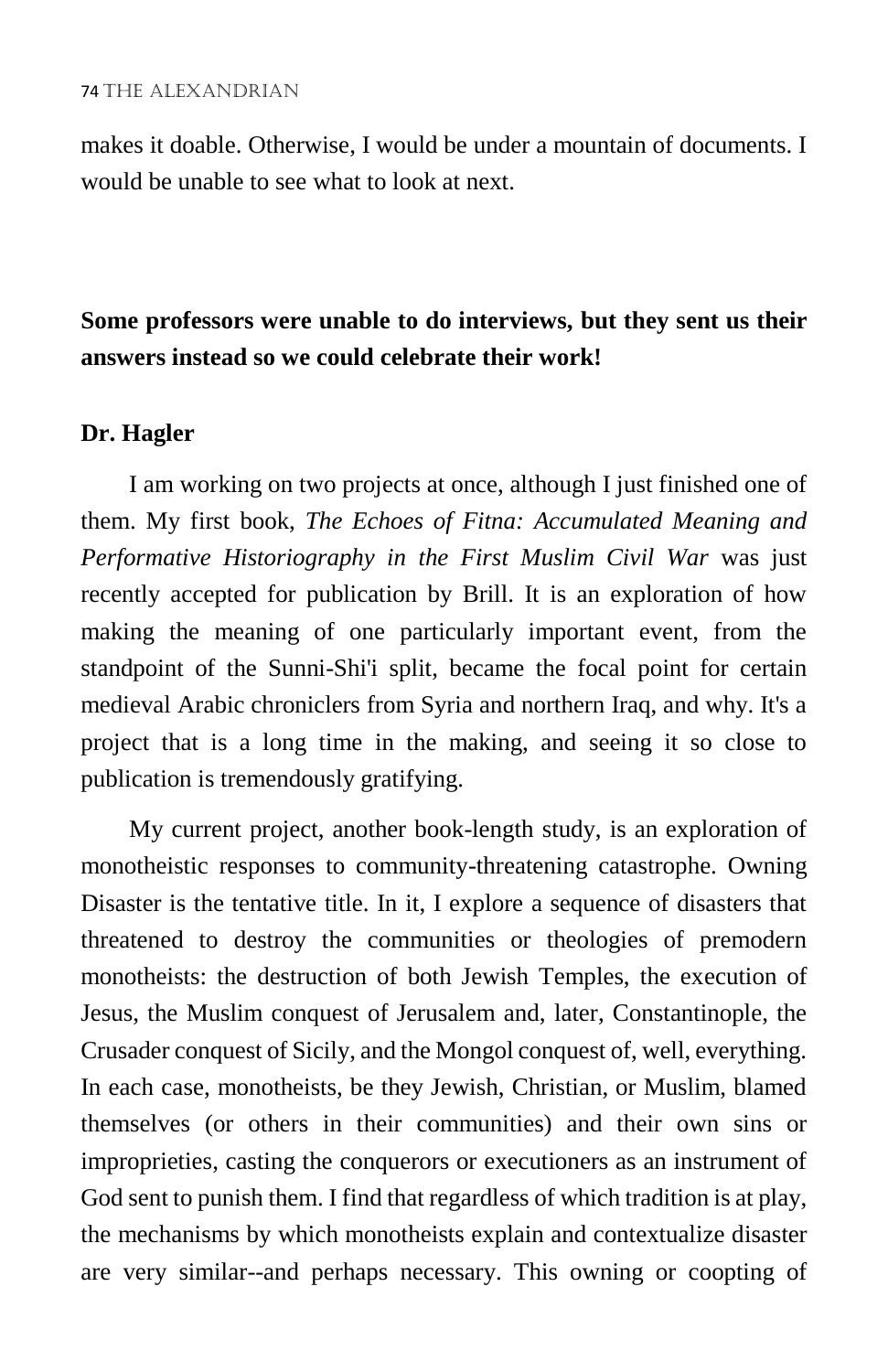disaster may be a key strategy for explaining why bad things happen to God's favorite people, which allows those communities to survive them; no run of good luck lasts forever, after all!

I came across explanations of very different disasters--the loss of Sicily to the Crusaders and the destruction of the Second Temple--that seemed to have similarly bizarre explanations within historical narratives designed to explain them (the loss of Sicily being explained, in part, by the tendency to overindulge in alcohol of Ibn al-Thumna, the Emir of Syracuse, in the Arabic chronicle of Ibn Abi Dinar, and the Temple's destruction by the Romans being explained a misaddressed party invitation and the public shaming of a Jerusalemite notable named Bar Kamza in the Babylonian Talmud). The similarity got me questioning why such monumental events would be explained as the result of such commonplace incidents. The more I looked, the more I found the same answer: whatever the catastrophe, its cause was "our own sin."

Personally, I've learned that people will go to great lengths to explain catastrophe, whether communal calamity or personal tragedy, by blaming themselves for it. This allows people to maintain the notion that the world is not chaotic and random, but that it is under the control of an all-powerful being. This notion is comforting, even in those moments when one might fear that that being's anger is directed squarely at one, because the alternative is to assume that nobody is in charge, and that thought can be terrifying! It is emotionally easier to assume that "x happened because I/we/you were wicked, and this is my/our/your natural divine consequence" than it is to conclude that there is no God whenever something bad happens--which it inevitably will.

Methodologically? I've learned that trying to write a book in which I must grapple with no fewer than eight different historiographical approaches (Biblical; Church Fathers; Talmudic/Rabbinic; Arabic biographical dictionary; synthetic, universal Arabic and Persian chronicle;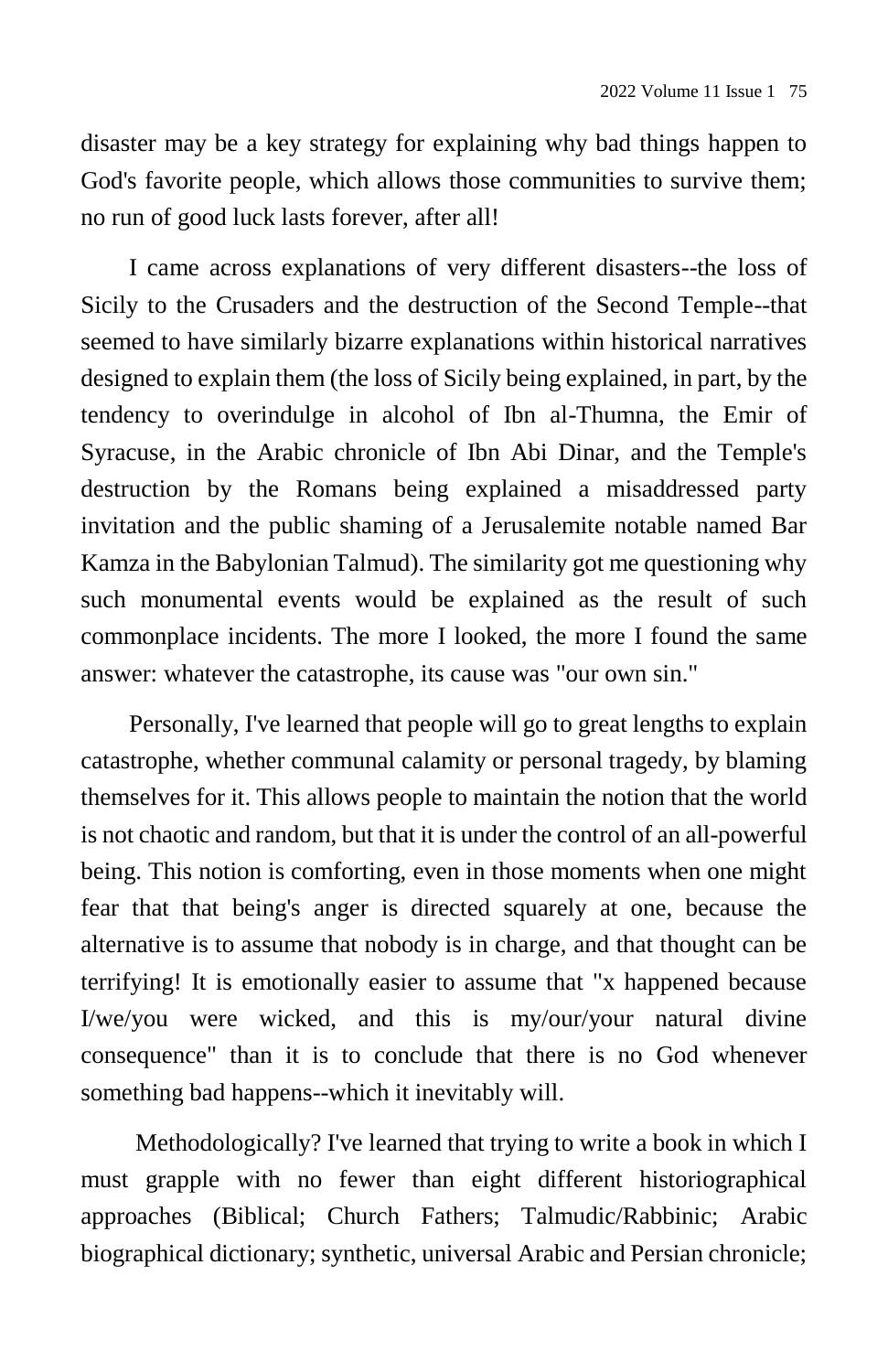#### 76 The Alexandrian

Orthodox and Arabic apocalypses; Crusader chronicle; Russian historical chronicle), which must be read in seven different languages (Hebrew; Greek; Aramaic; Latin; Arabic; Persian; Russian), some of which I don't know....is inviting no small measure of exhaustion, and I should definitely only undertake such projects while on sabbatical. I am more grateful than you can imagine for those intrepid souls who translated the Greek and Latin stuff, otherwise I wouldn't be able to complete this project at all.

### **Dr. Merriman**

I currently am researching the Espionage and Sedition Acts in World War I. I want to position them in terms of the larger framework in the time period. These acts were labeled as acts to save America from domestic enemies, but their application told a different story.

It started out in my dissertation which looked at the same time period. I have also been continually interested in the First Amendment in all of its areas, but particularly the areas of the freedom of religion (and the freedom from religion) and the freedom of speech.

The main lesson I learned is the value of methodical research. Many of the most interesting things I've learned have been tucked away deep in the records.

I think that the biggest lesson is that it has shaped the way I teach now. Before I started this project, I didn't really focus that much on gender roles or the history of women or femininity or masculinity. But now, especially in my Western Civ. classes and my upper-division classes, I have a much deeper focus on the role of gender in understanding medieval society or societies in general.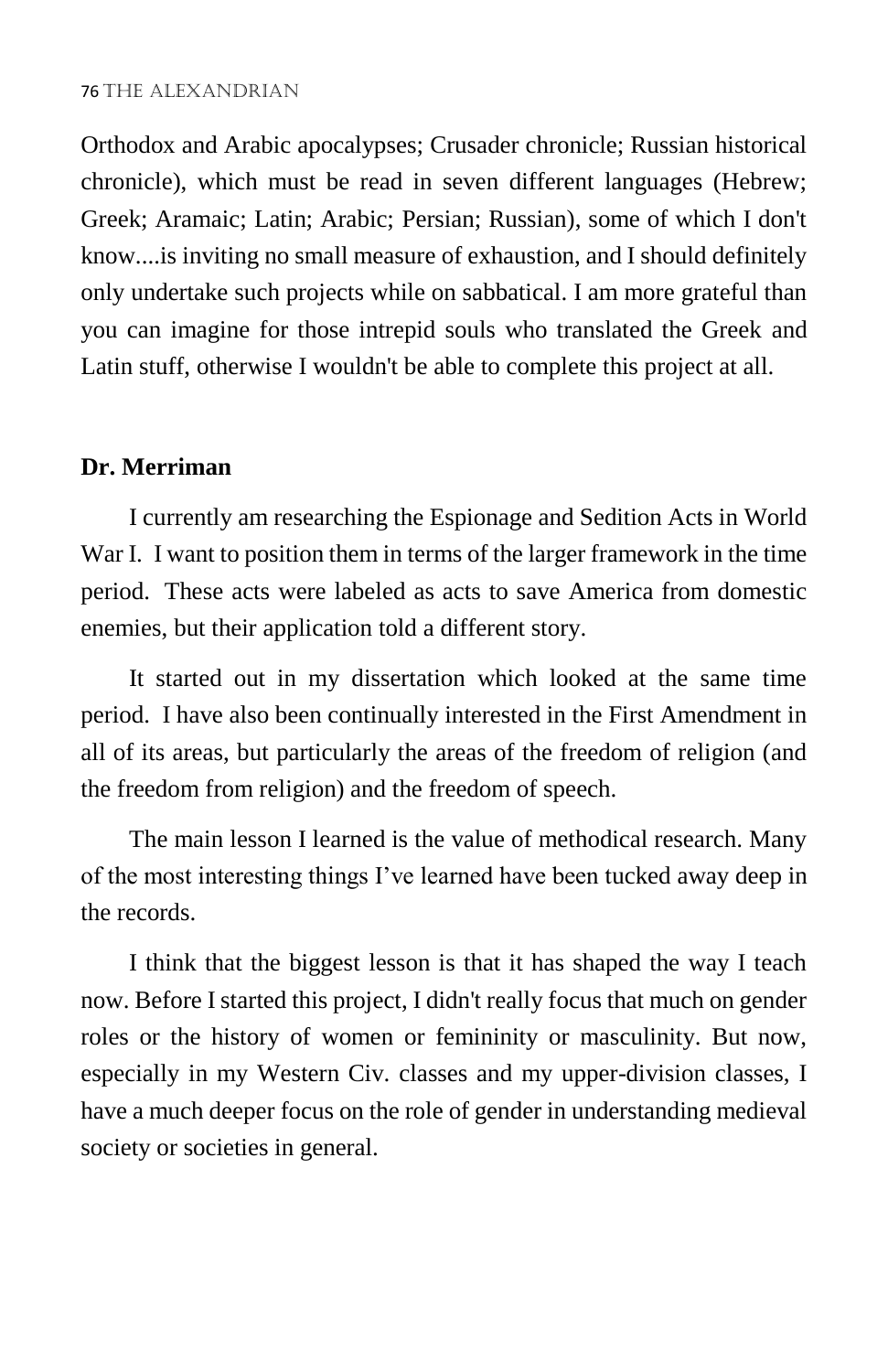# Departmental News

## **Award Winners**

The Department of History and Philosophy would like to congratulate our undergraduate and faculty award winners of 2022, recently honored at the Troy University Honors Convocation:

> Alexander Beerenstrauch, senior: Nathan Alexander Memorial Phi Alpha Theta Scholastic Award

Mykaila Rose Baker, junior: Louis Hopper Perpetual Scholarship

Carl Pratt, junior: G. Ray Mathis Memorial Award

Claire Aplin, senior: Leonard Y. Trapp History Education Award

Alyssa Kaitlyn Allen, senior: Colonial Dames of America Paper Award

And faculty member Joe McCall won this year's Algernon Sydney Sullivan Award. This award, presented annually, recognizes students, faculty, and staff for excellence of character, humanitarian service and spiritual qualities.

Congratulations to all of our students and faculty on their awards.

## **Faculty and Staff News**

Welcome, Deborah Faulk!

The department is excited to welcome Deborah Faulk as the new Secretary for the Department of History and Philosophy. Mrs. Faulk is a resident of Brundidge, Alabama. She joins us after spending the past eight years working as an Education Resource Specialist for Head Start in Troy.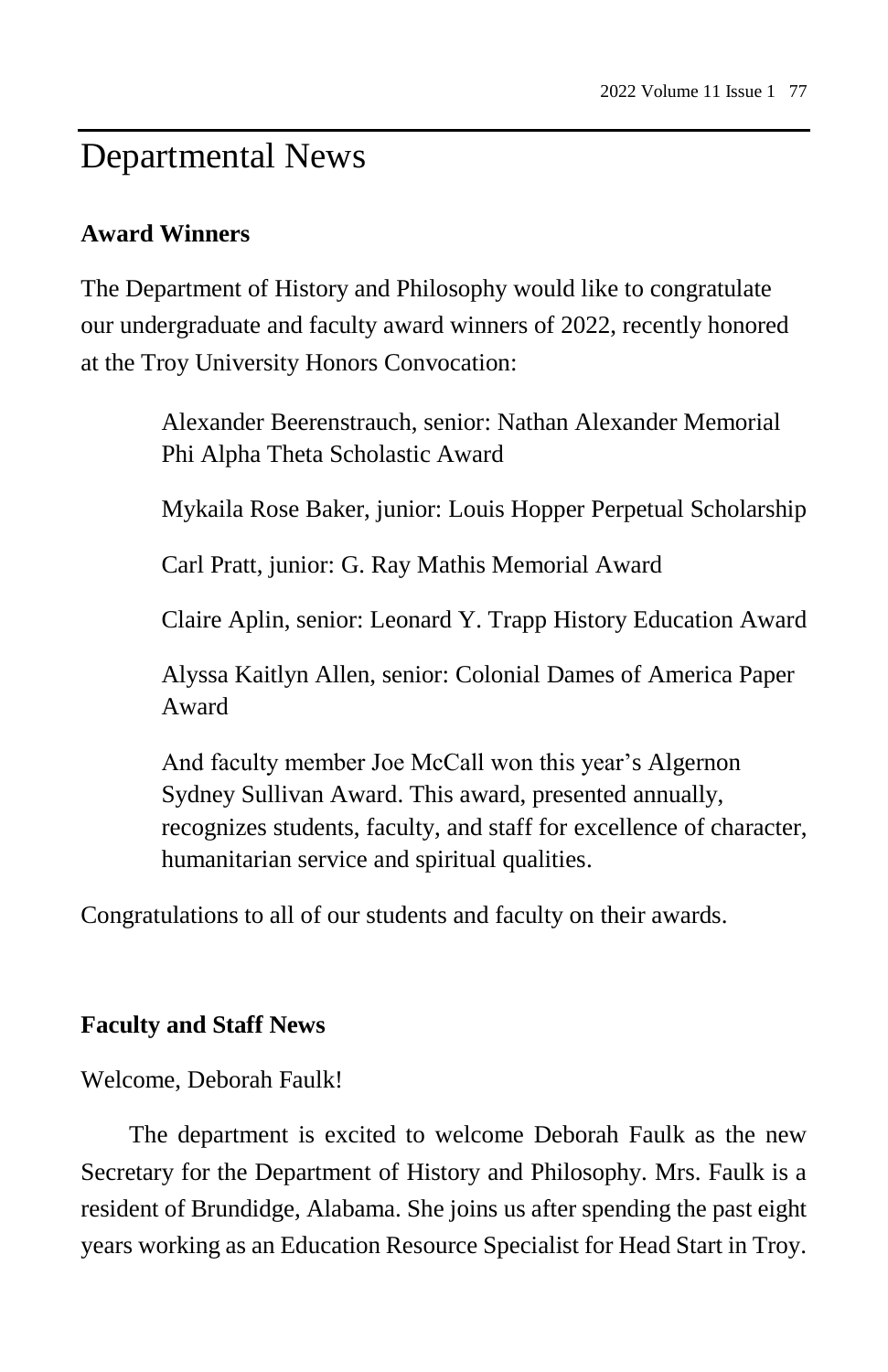#### 78 The Alexandrian

Mrs. Faulk's affiliation with Head Start dates back all the way to 2001. She was ready for a change and we are delighted for the opportunity to have her contribute to our educational mission! Welcome aboard, Deborah.

Professors Aaron Hagler and Joungbin Lim were awarded sabbatical this year to pursue their research. We look forward to seeing them next fall!

We are fortunate to have Stephen Ward visiting this semester while Joungbin is away. Stephen is a PhD candidate from UCLA, and his work focuses on Egyptian Languages and Religions.

David Carlson's manuscript, *Congress of States: Proceedings of the Provisional Congress of the Confederate States of America, 1861–1862,* has been accepted for publication at University of Alabama Press. He continues to serve as Book Review Editor of H-Net's Civil War network.

And Scott Merriman published *Same Sex Marriage: Exploring the Issues* in 2022 with ABC-CLIO.

This academic year (2021-2022) marks Dr. Valentine's first year as a tenured professor at his new rank of Associate Professor.

And Avington Medeiros is now officially *Dr*. Medeiros! Congratulations, Avie, on completing your dissertation.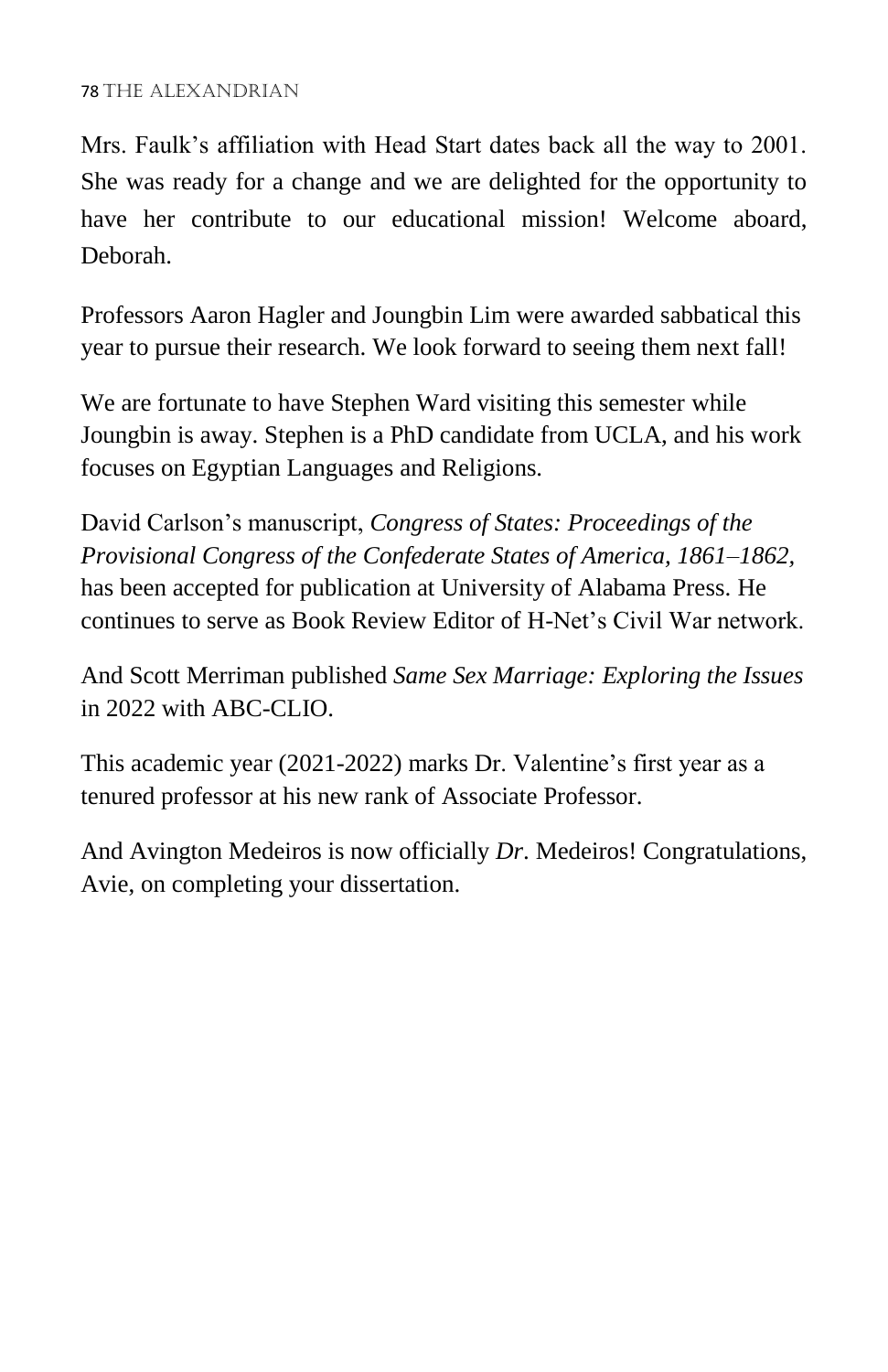## **Gratitude**

*This year's gratitude is written by editor, Mykaila Baker. Mykaila is currently working on her BS in American History and Sociology.*

Year Eleven of publication! We did it!

First, I want to thank Dr. Ross. This publication and its continuation would not be possible without the organization, passion, and hours she dedicates to *The Alexandrian* each and every year since its founding. While not (yet) being in any of her classes, the way she works so diligently outside of her requirements speaks volumes toward her character that everyone should aspire to be.

A huge shout-out to the student authors whose works are now published! It is through your research and writing that we have the honor of sharing your arduous work. While some writings are forced projects from class assignments, the research that stems from genuine questioning can bring life back to a drained student. It is the general love of learning and thinking that drives us to continue in our field. Thank you for your work and dedication; always keep questioning.

I want to thank each faculty member in our department. I along with Joshua worked with a little over half of the History and Philosophy faculty to interview and learn about their research. Getting to spend time with our educators outside of just the classroom is a wonderful experience that I have held even closer to my heart since March of 2019. I am so proud of the department I am a part of and the faculty that constitutes it. I am even more proud to hear their research and how they continue to push themselves within their specialties. A love of learning and growing are traits to never outgrow.

We of course cannot forget to thank the Alexander family! Your support for the journal has continued for the past decade, no small feat.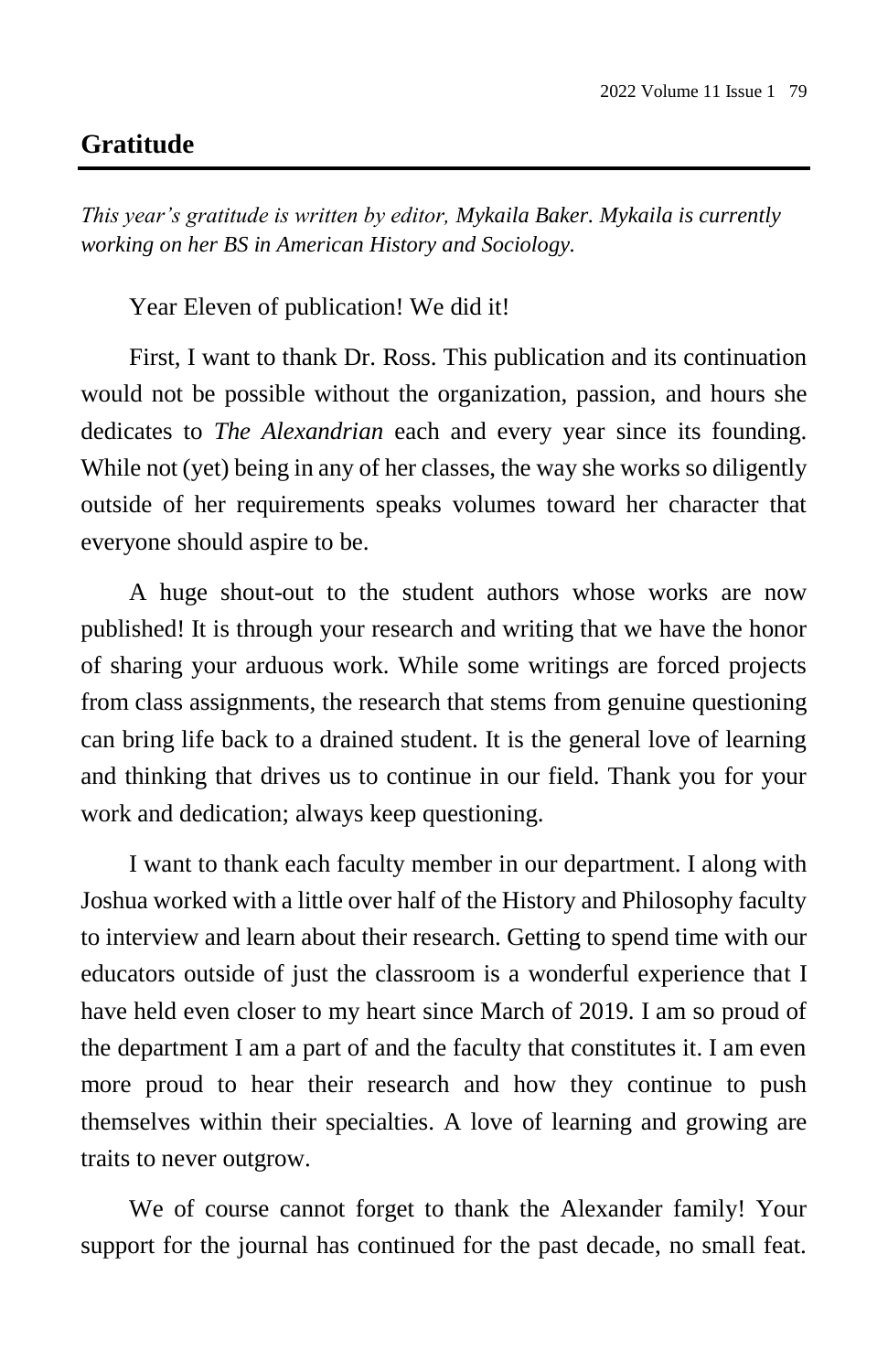#### 80 The Alexandrian

Eleven years of supporting student achievement and growth. While Nathan may not have known every person now in the department, his legacy and name are living on. Thank you, Steve, Rachel, Sarah, Andrew, Elise, and Nathan.

Mykaila Baker,

Editor

And a quick addition from Dr. Karen Ross: To add to Mykaila's note, I just want to say what a pleasure it is to work with the students who volunteer their time and energy to the *Alexandrian*. Mykaila, in particular, has spent many hours pulling together all of the many parts that make up the *Alexandrian*: formatting, proofing, and chasing down documents (and occasionally authors and faculty!). Thank you also to Joshua Dawsey and Alyssa Allen for their hard work, the student authors, and the faculty who support them each year.

I think Nathan would be pleased to see how a journal started in his memory in 2012 has become a permanent fixture to showcase the many talents of Troy University students.

As always, we appreciate the love and support of the Alexander family who have been on this journey with us. It is exciting to know that the journal reaches their many friends, as well as our University community.